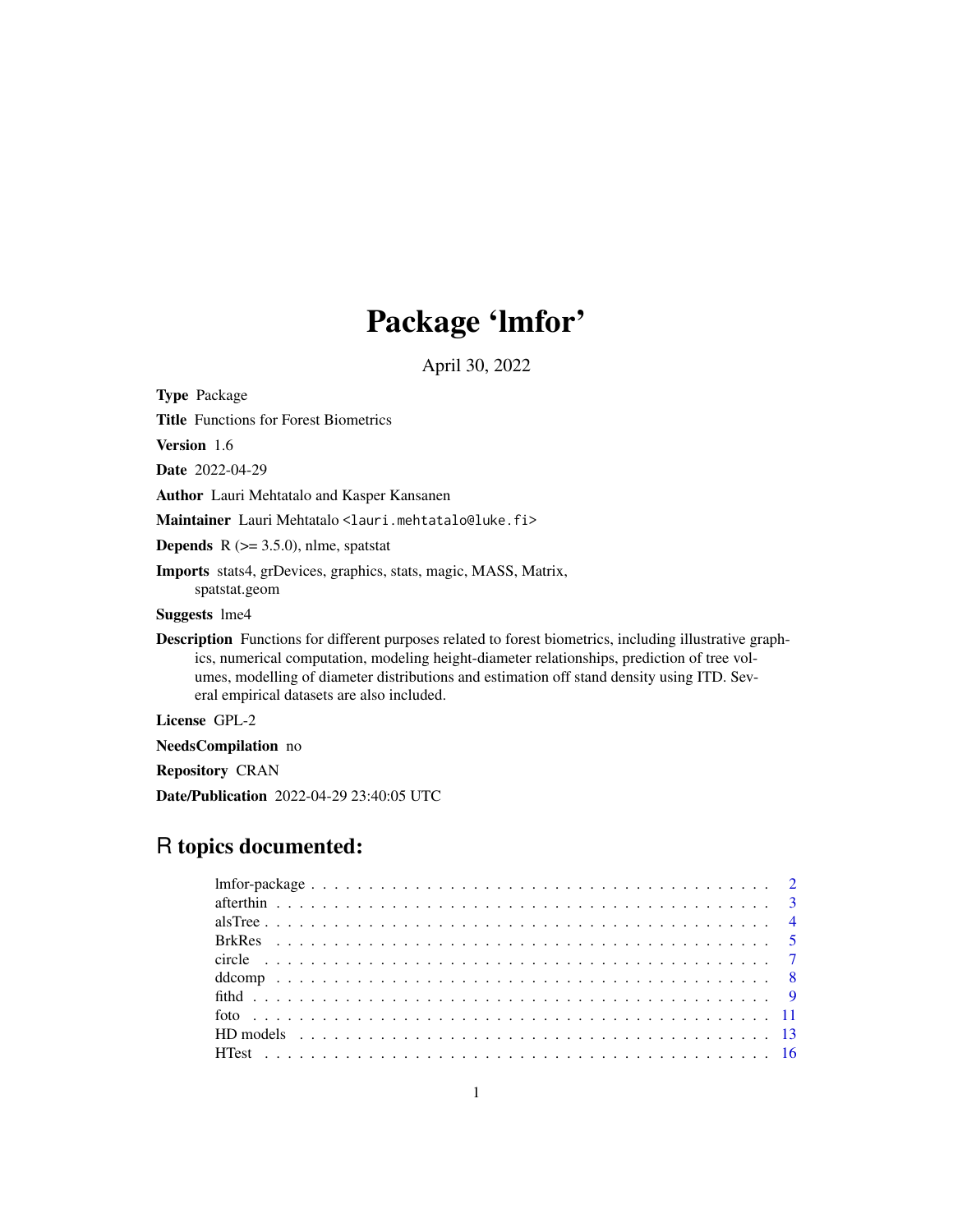<span id="page-1-0"></span>

| 38<br>39<br>40<br>43<br>45<br>46<br>48<br>49 | 50 |  |  |  |  |  |  |  |  |  |  |  |  |  |  |  |
|----------------------------------------------|----|--|--|--|--|--|--|--|--|--|--|--|--|--|--|--|
|                                              |    |  |  |  |  |  |  |  |  |  |  |  |  |  |  |  |
|                                              |    |  |  |  |  |  |  |  |  |  |  |  |  |  |  |  |
|                                              |    |  |  |  |  |  |  |  |  |  |  |  |  |  |  |  |
|                                              |    |  |  |  |  |  |  |  |  |  |  |  |  |  |  |  |
|                                              |    |  |  |  |  |  |  |  |  |  |  |  |  |  |  |  |
|                                              |    |  |  |  |  |  |  |  |  |  |  |  |  |  |  |  |

lmfor-package *Functions of Lauri Mehtatalo*

# Description

Functions for different purposes related to Forest biometrics, including illustrative graphics, numerical computation, modeling height-diameter relationships, prediction of tree volumes, modeling of diameter distributions and estimation off stand density using ITD. Several empirical datasets are also included; those data sets are used in the examples of Mehtatalo and Lappi (2020a, 2020b).

# Details

| Package:  | lmfor      |
|-----------|------------|
| Type:     | Package    |
| Version:  | 1.5        |
| Date:     | 2020-06-16 |
| License:  | $GPL -2$   |
| LazyLoad: | yes        |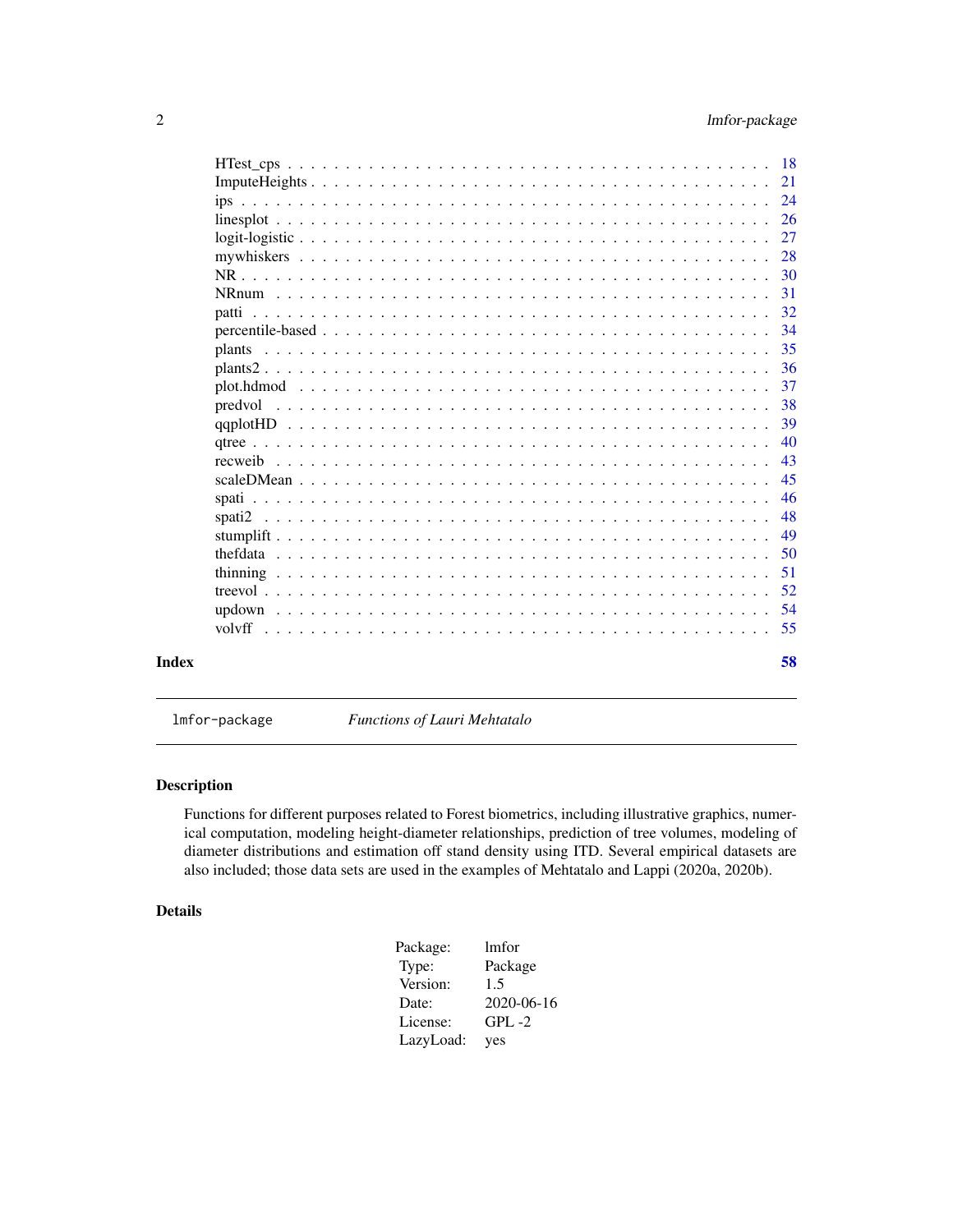# <span id="page-2-0"></span>Author(s)

Lauri Mehtatalo <<lauri.mehtatalo@uef.fi>> and Kasper Kansanen <<kasperkansanen@gmail.com>>

# References

Mehtatalo, Lauri and Lappi, Juha 2020a. Biometry for Forestry and Environmental Data: with examples in R. New York: Chapman and Hall/CRC. 426 p. [doi:10.1201/9780429173462.](https://doi.org/10.1201/9780429173462)

Mehtatalo, Lauri and Lappi, Juha 2020b. Biometry for Forestry and Environmental Data: with examples in R. Full Versions of The Web Examples. Available at <http://www.biombook.org>.

<span id="page-2-1"></span>afterthin *Increment core data of Scots pine trees*

#### Description

Post-thinning growth ring measurements of 88 trees of a long-term thinning experiment on a naturally regenerated Scots pine stand in Eastern Finland.

#### Usage

data(afterthin)

#### Format

A data frame with 1319 observations on the following 7 variables.

Plot Sample plot id, a factor with 10 levels.

Tree Tree id, a factor with 55 levels (same tree id may occur on different plots!).

Year Calendar year of the ring.

SDAfterThin Stand density (trees per ha) of the sample plot.

SDClass Thinning treatment, factor with 4 levels (1=Control, 2=Light, 3=Moderate, 4=Heavy).

- CA Current tree age in years.
- RBA Ring Basal area,  $mm<sup>2</sup>$

#### Details

Long-term thinning experiment on a naturally regenerated Scots pine stand in Eastern Finland. The experiment consists of 10 sample plots, in four different classes according to the post-thinning stand density. The plots were thinned in winter 1986-1987. In winter 2006 -2007, 10 trees were felled from each plot. A radial 5mm by 5mm segment from pith to bark was cut from each tree at height 1.3 meter height. Ring widths from pith to bark were analyzed for each sample, using an ITRAX X-ray microdensitometer an post-processed to create ring widths from pith to bark were determined for each disc. The ring widths were further transformed to ring basal areas by assuming circular, growth rings. For 12 trees, ring widths could not be extracted. The data includes ring widths for a total of 88 trees between years 1991-2005. The original data is available in data set [patti.](#page-31-1)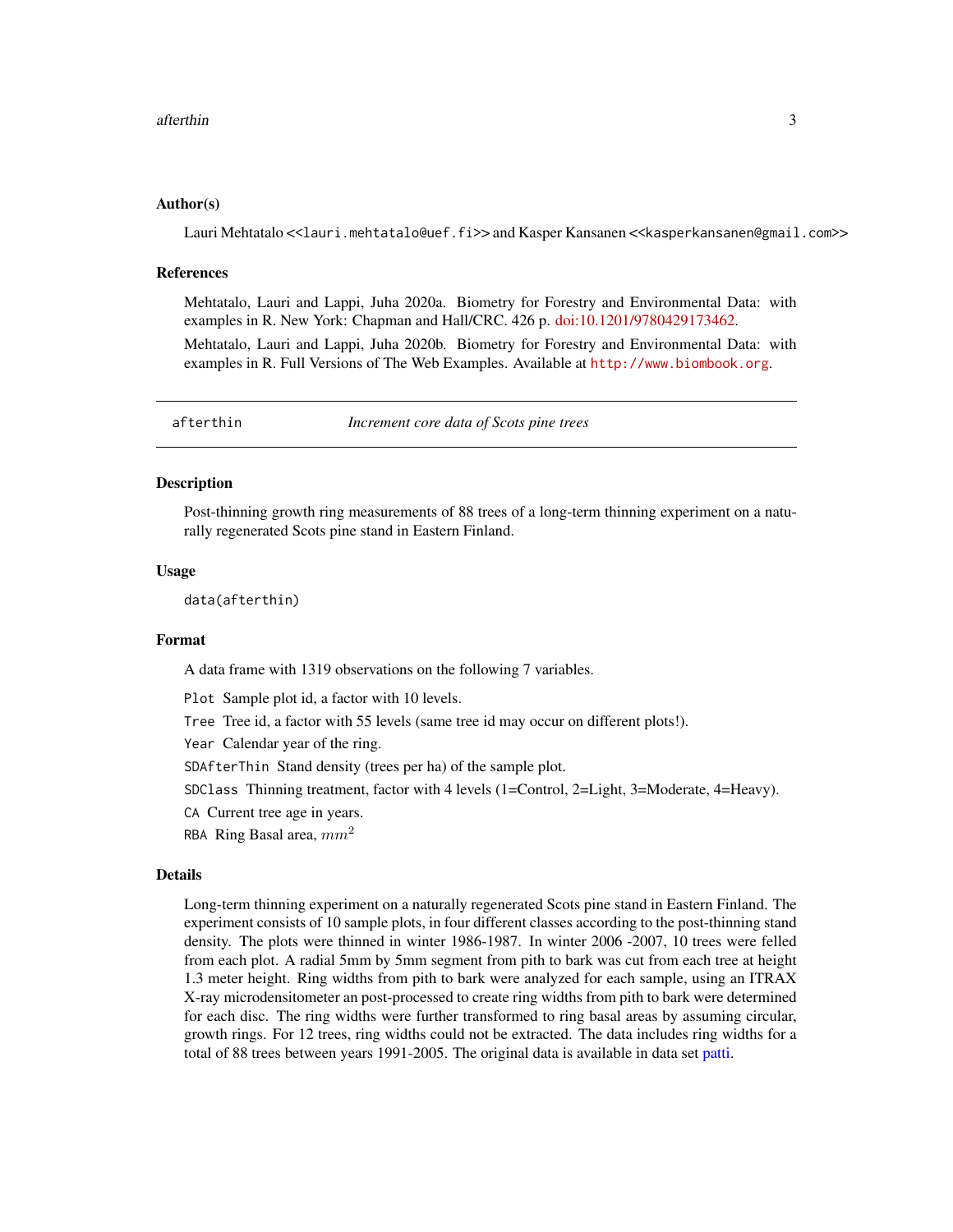# <span id="page-3-0"></span>References

Mehtatalo, L., Peltola, H., Kilpelainen, A. and Ikonen, V.-P. 2014. The response of basal area growth of Scots pine to thinning: A longitudinal analysis of tree-specific series using a nonlinear mixed-effects model. Forest Science 60 (4): pp. 636-644. DOI: [doi:10.5849/forsci.13059.](https://doi.org/10.5849/forsci.13-059)

Mehtatalo, Lauri and Lappi, Juha 2020. Biometry for Forestry and Environmental Data: with examples in R. New York: Chapman and Hall/CRC. 426 p. [doi:10.1201/9780429173462](https://doi.org/10.1201/9780429173462)

#### See Also

[patti](#page-31-1), [thefdata](#page-49-1), [thinning](#page-50-1).

#### Examples

```
data(afterthin)
par(mfcol=c(2,1),cex=0.7,mai=c(0.8,0.8,0.5,0.1))
linesplot(afterthin$CA,
 afterthin$RBA,
 group=afterthin$Plot:afterthin$Tree,
 col.lin=as.numeric(afterthin$SDClass),cex=0,
 xlab="Tree age",
 ylab=expression("Ring basal area, "*mm^2))
```

```
linesplot(afterthin$Year,
 afterthin$RBA,
 group=afterthin$Plot:afterthin$Tree,
 col.lin=as.numeric(afterthin$SDClass),cex=0,
 xlab="Year",
 ylab=expression("Ring basal area, "*mm^2))
```
alsTree *Individual tree characteristics and ALS data*

#### Description

Field-measured and remotely sensed characteristics of 1510 individual Scots Pine trees from 56 sample plots in Kiihtelysvaara, Eastern Finland.

#### Usage

```
data(alsTree)
```
#### Format

A data frame with 1510 observations on the following 15 variables.

plot Sample plot id, integer

tree Tree id, integer

DBH Tree diameter at breast height, cm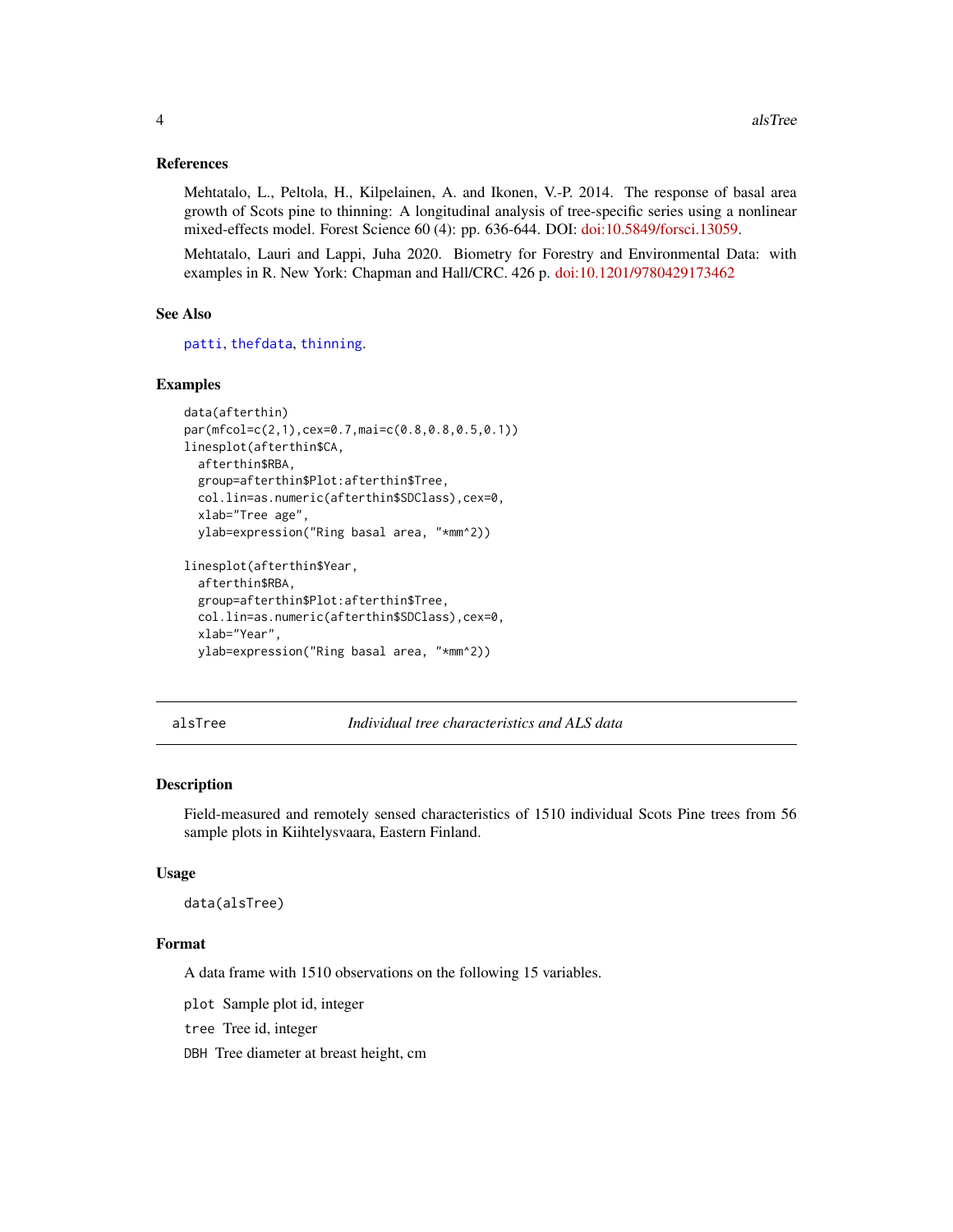#### <span id="page-4-0"></span>BrkRes 5

H Tree height, m

V Tree volume, m^2)

HDB Height of lowest dead branch, m

HCB Crown base height, m

hmax Maximum return height, m

h20 20th percentile of return heights within the tree crown, m

h30 30th percentile of return heights within the tree crown, m

h70 70th percentile of return heights within the tree crown, m

h80 80th percentile of return heights within the tree crown, m

a\_hmean Mean height of returns in the 250m^2 neighbourhood of the tree, m

a\_veg Proportion of returns from vegetation in the  $250m^2$  neighbourhood of the tree, m

a\_h30 30th percentile of returns in the 250m^2 neighbourhood around the tree, m

a\_h70 70th percentile of returns in the 250m^2 neighbourhood around the tree, m

## Details

Field measurements of tree diameter and height, height of dead branch and crown base height and tree location were taken from the trees in a field campaign. Volume was estimated based on diameter, height and upper stem diameter. In addition, the area was remotely sensed using airborne laser scanning. Detectable individual trees were delineated from the ALS point cloud and associated with the field measurements. From a large set of tree-specific ALS characteristics, the data includes those that were used in the final models of stand characteristics in Maltamo et al (2012).

# References

Maltamo, M., Mehtatalo, L., Vauhkonen, J. and Packalen, P. 2012. Predicting and calibrating tree attributes by means of airborne laser scanning and field measurements. Canadian Journal of Forest Research 42: 1896-1907. [doi:10.1139/x2012134](https://doi.org/10.1139/x2012-134)

Mehtatalo, Lauri and Lappi, Juha 2020. Biometry for Forestry and Environmental Data: with examples in R. New York: Chapman and Hall/CRC. 426 p. [doi:10.1201/9780429173462.](https://doi.org/10.1201/9780429173462)

# Examples

data(alsTree)

BrkRes *Breaking resistance (=bending strength) of birch wood samples*

#### **Description**

Measurements of the breaking resistance of wood samples from a total of 118 downy birch (*Betula pubescens*) trees.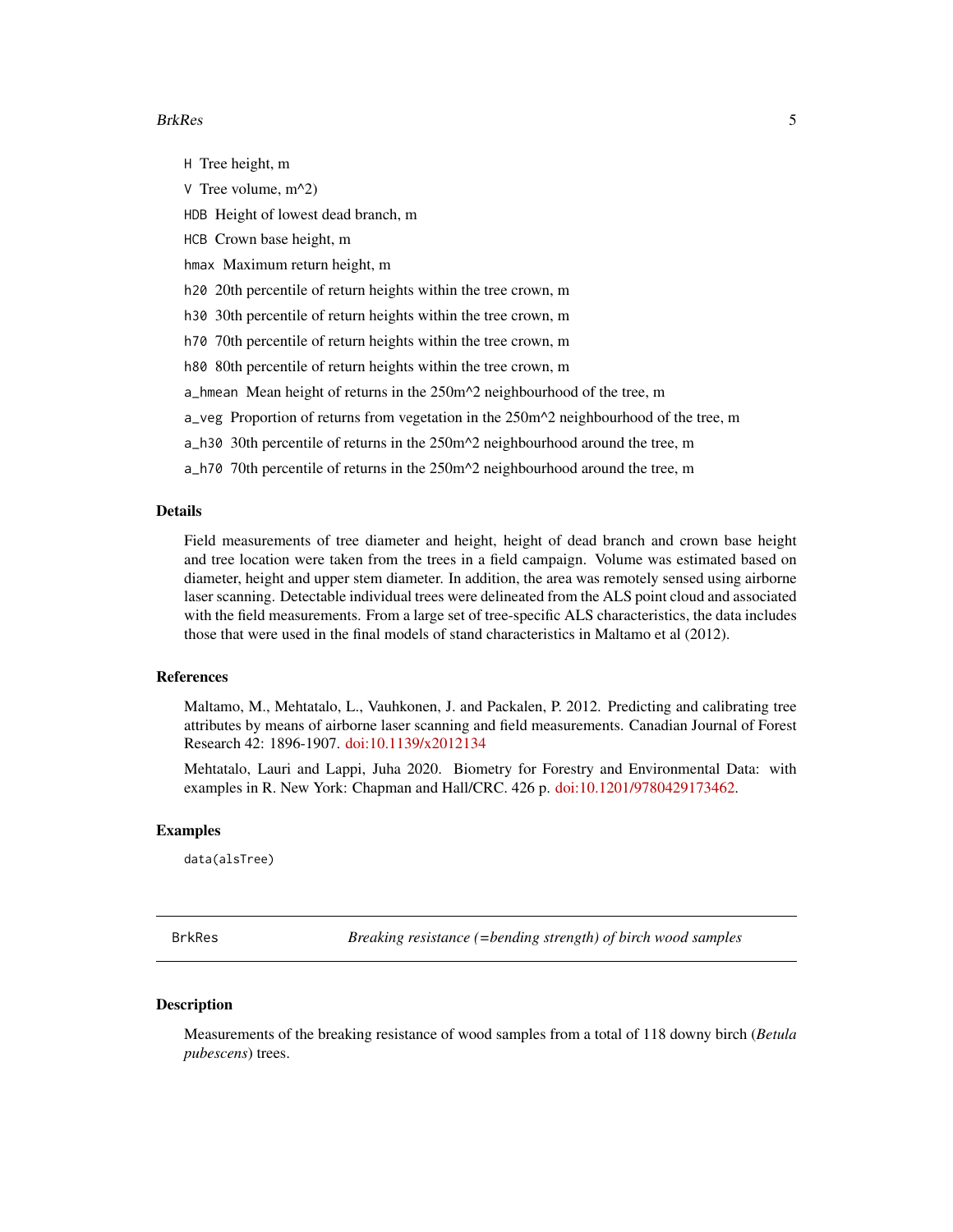#### Usage

data(BrkRes)

#### Format

A data frame with 274 observations on the following 7 variables.

Tree Tree id (numeric)

Resistance Breaking resistance, MPa

Density Wood density (as air-dry in 12-15% moisture) , g/cm^3

FibreLength Fibre length, mm

RingClass Categorical with three levels indicating the position within the stem. 1=near the pitch (inside), 2=middle, 3=near the bark (outer).

SeedOrigin Binary variable about the origin of the tree: 1=from seed, 0=sprouted.

Site Categorical site class with four levels.

#### Details

A total of 1 - 4 wood samples per tree were collected. The samples were classified to three ring classes according to the distance of the sample from the pith. Each sample was measured destructively for breaking resistance in the laboratory. The measured variables also included wood density. The data has been collected by Hanna Joronen, Katri Luostarinen and Veikko Mottonen.

#### References

Mehtatalo, Lauri and Lappi, Juha 2020. Biometry for Forestry and Environmental Data: with examples in R. New York: Chapman and Hall/CRC. 426 p. [doi:10.1201/9780429173462](https://doi.org/10.1201/9780429173462)

Joronen, H. 2020. Taivutusmurtolujuuteen ja kimmokertoimeen vaikuttavat tekijat hieskoivulla nuorpuussa ja aikuispuussa seka niiden mallintaminen lineaarisella sekamallilla. Master's thesis, University of Eastern Finland.

# Examples

```
data(BrkRes)
```

```
brmod1 <- lme(Resistance~RingClass+Density,
         random=~RingClass-1|Tree,
         data=BrkRes)
```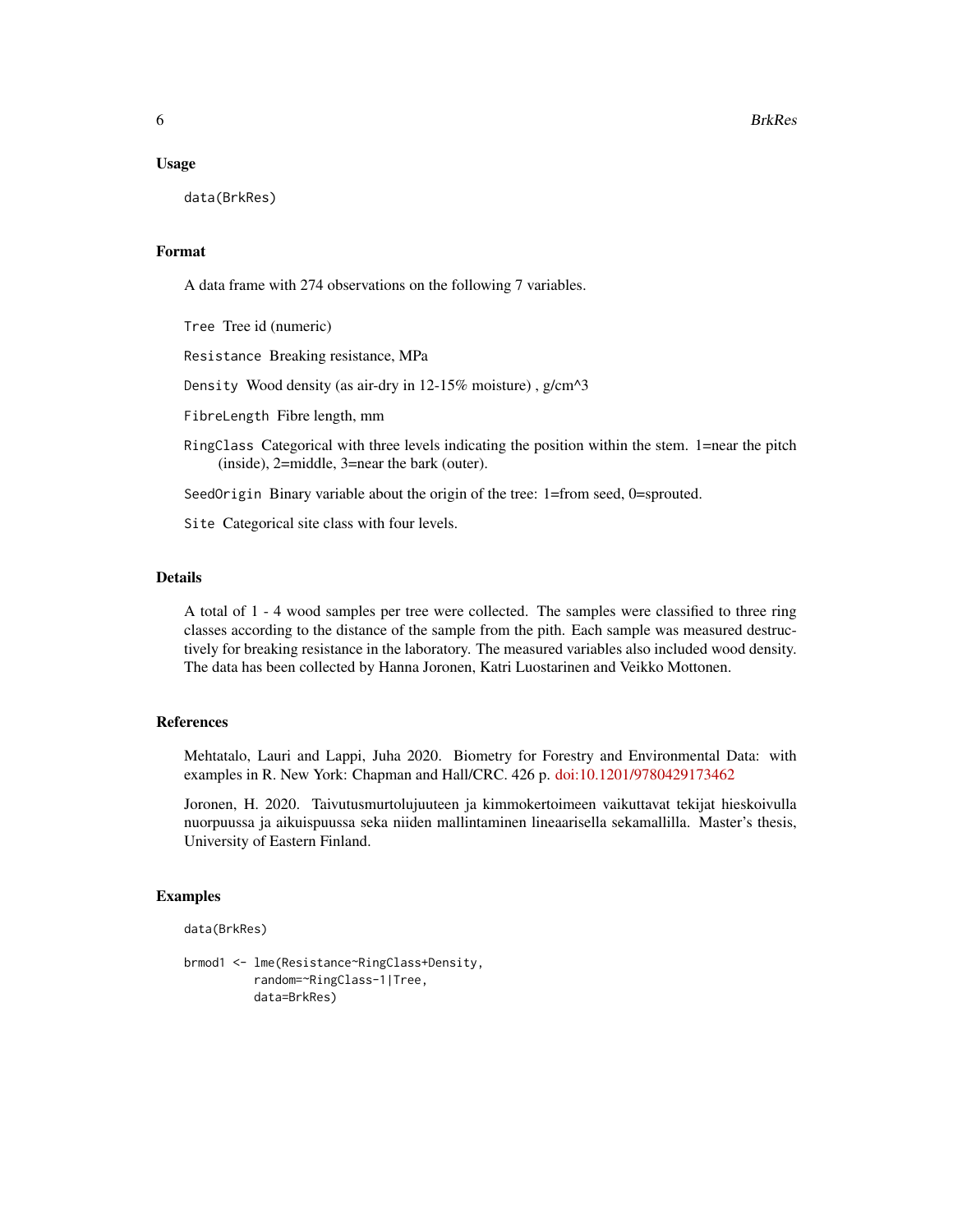<span id="page-6-0"></span>

# Description

Adds circles of radii r at coordinates specified by x and y onto an existing plot.

# Usage

```
circle(x,y,r,border="black",lty="solid",lwd=1,fill=NULL)
```
# Arguments

| x, y, r          | Vectors of the x- and y- coordinates of the midpoints and the associated radii.<br>Vectors x, y and r should be of the same length |
|------------------|------------------------------------------------------------------------------------------------------------------------------------|
| border, lty, lwd |                                                                                                                                    |
|                  | the draving color, line type and line width of the perimeter line. Use border=NA<br>to omit the perimeter.                         |
| f11              | The color used to fill the circles, fill=NULL does not fill at all.                                                                |

#### Value

This function is used for its side effects on the graphical display.

# Author(s)

Lauri Mehtatalo << lauri.mehtatalo@uef.fi>>

# Examples

```
plot(0,type="n",xlim=c(-2,12),ylim=c(-2,12))
#Plot on average 7 tree crowns of Weibull-distributed radius at random locations
n<-rpois(1,7)
circle(x=runif(n,0,10),
      y=runif(n,0,10),
       r=rweibull(n,6,2))
```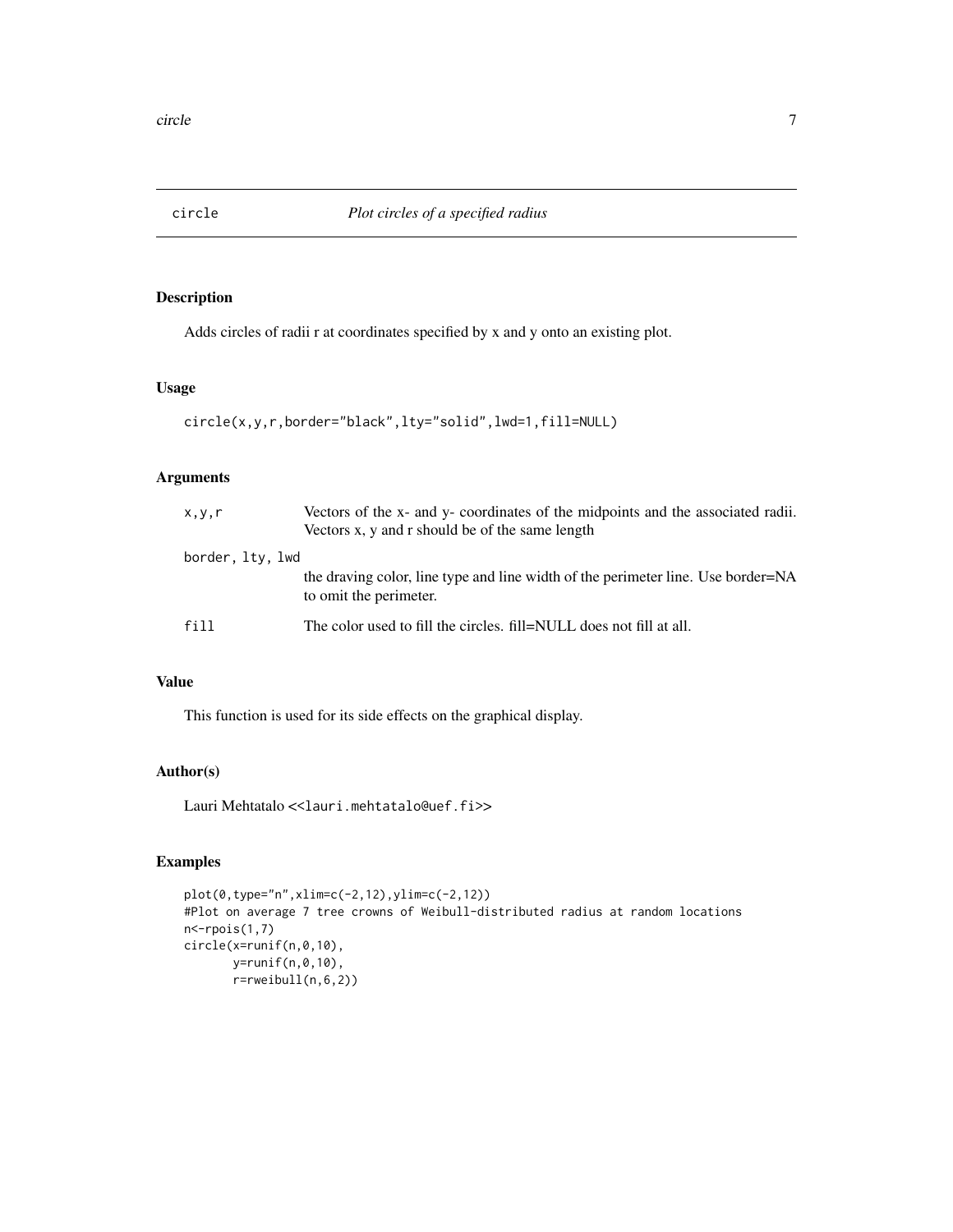<span id="page-7-0"></span>

# Description

A function to compare the fit of the observed tree diameter data (d) to a specified diameter distribution (density).

# Usage

```
ddcomp(d,density="dweibull",power=0,limits=seq(0,100),limitsd=limits,plot=FALSE,...)
```
# Arguments

| d        | numeric vector of observed diameters                                                                                                                                   |
|----------|------------------------------------------------------------------------------------------------------------------------------------------------------------------------|
| density  | either a valid name for a probability density function in R or a vector of diameter<br>class densities for diameter classes whose limits are given in vector limits of |
| power    | the weight used in error index. Value 2 gives BA weight, 0 (default) the un-<br>weighted                                                                               |
| limits   | the diameter class limits to compute the error index                                                                                                                   |
| limitsd  | see the description of argument density                                                                                                                                |
| plot     | logical. Should a graph be produced to illustrate the ecdf of d and the cdf corre-<br>sponding to density                                                              |
| $\ddots$ | additional arguments passed to function specified by a character-type density.<br>e.g. Weibull shape and scale of if density="dweibull"                                |

# Details

The comparison is done for mean, variance and standard deviation and shape. The shape is compared by computing the sum of absolute differences (error index) in densities for the observed data and predicted density in diameter classes specified by "limits". The error index has therefore a value between 0 (complete match) and 2 (complete mismatch). The error index is computed for the predicted density as such (ei1) and to a rescaled and switched density, which has exactly same mean and variance as the given diameter data (e12).

The error index is calculated as the sum of variable  $(f_{obs} - f_{pred})x^{power}$  over the diameter classes, where x is the midpoint of the diaemeter class and  $f_{obs} - f_{pred}$  is the difference in predicted and observed frequency. By default,  $power = 0$ .

# Value

A list of components

| mudif  | The difference in means                                           |
|--------|-------------------------------------------------------------------|
| vardif | The difference in variances                                       |
| sddif  | The difference in standard deviations                             |
| ei1    | the error index for original predicted distribution (see details) |
| ei1    | the error index for scaled predicted distribution (see details)   |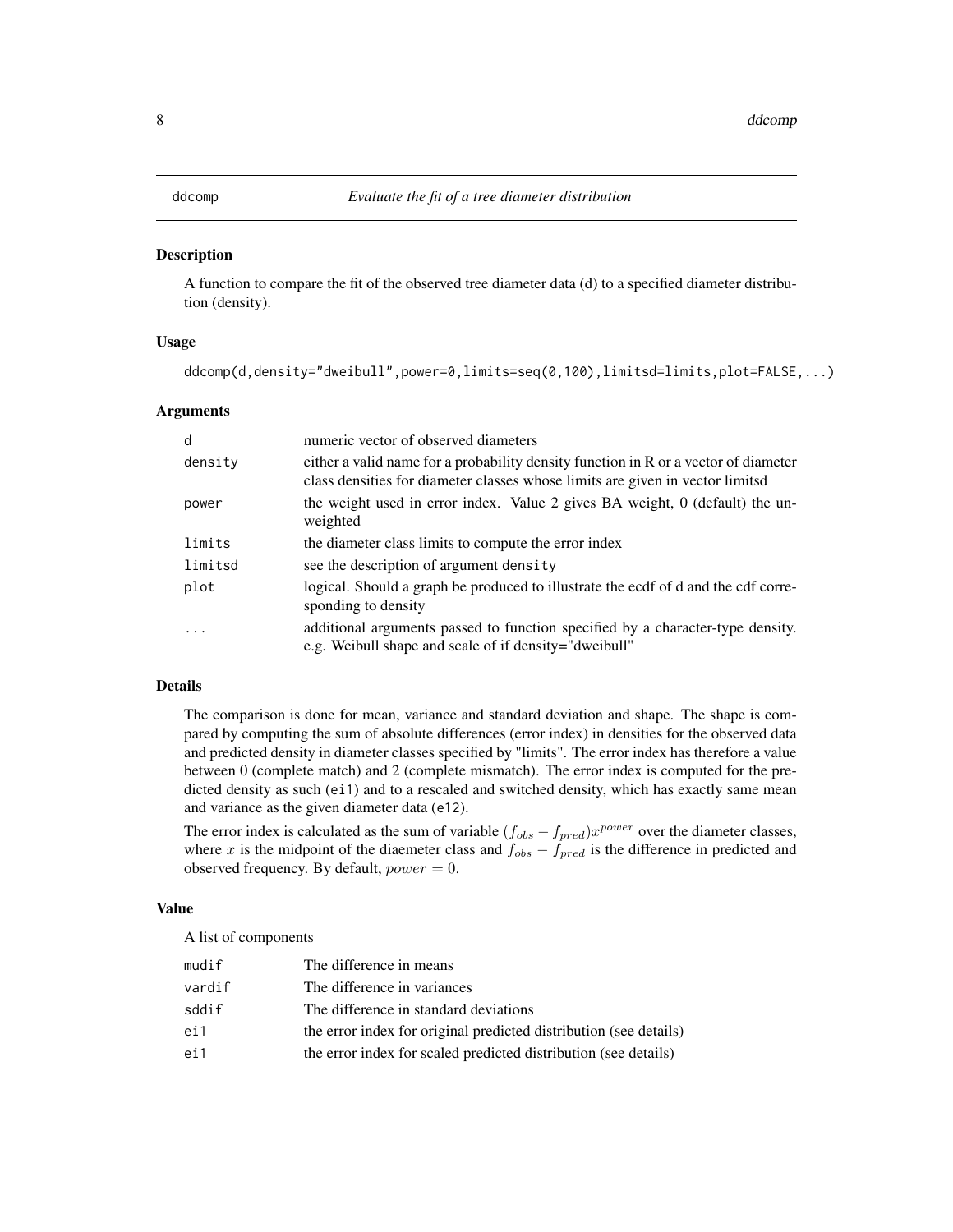#### <span id="page-8-0"></span>fithd 9

# Author(s)

Lauri Mehtatalo << lauri.mehtatalo@uef.fi>>

#### Examples

```
# Example
# Observed diameters
d<-c(18.8,24.2,18.7,13.0,18.9,22.4,17.6,22.0,18.8,22.9,
     16.7,13.7,20.6,15.1,31.8,17.2,19.6,16.8,19.3,27.4,
 23.7,18.2,19.7,18.9,23.0,21.4,23.8,22.1,24.2,20.9)
# Weibull(5,20) distribution in 1 cm classes (class limits from 0,...,60)
f<-pweibull(1:60,5,20)-pweibull(0:59,5,20)
# compare using the classified true distribution (approximate)
ddcomp(d,density=f,limitsd=0:60,limits=0:100,plot=TRUE)
# compare b specifying a Weibull dsitribution (accurate)
ddcomp(d,density="dweibull",shape=5,scale=20,plot=TRUE)
```
<span id="page-8-1"></span>fithd *Fit a Height-Diameter model to forest tree data using functions of package* nlme*.*

#### Description

Fits either linear or nonlinear Height-Diameter (H-D) model into a dataset of tree heights and diameters. Possible hierarchy of the data can be taken into account through random effects. Several commonly used nonlinear two-parameter H-D functions are available. Linear functions can be used as well.

#### Usage

```
fithd(d, h, plot=c(), modelName="naslund", nranp=2,
     random=NA, varf=0, na.omit=TRUE, start=NA, bh=1.3,
  control = list(), SubModels=NA, vfstart=0)
```
# Arguments

| d.   | A numerical vector of tree diameters, usually given in cm.                                                                                |
|------|-------------------------------------------------------------------------------------------------------------------------------------------|
| h    | A numerical vector of tree heights, usually given in meters. Should be of the<br>same length as d.                                        |
| plot | A vetor of type numeric or factor, defining the groups of the data; usually the<br>plot indices. Should be of the same length as d and h. |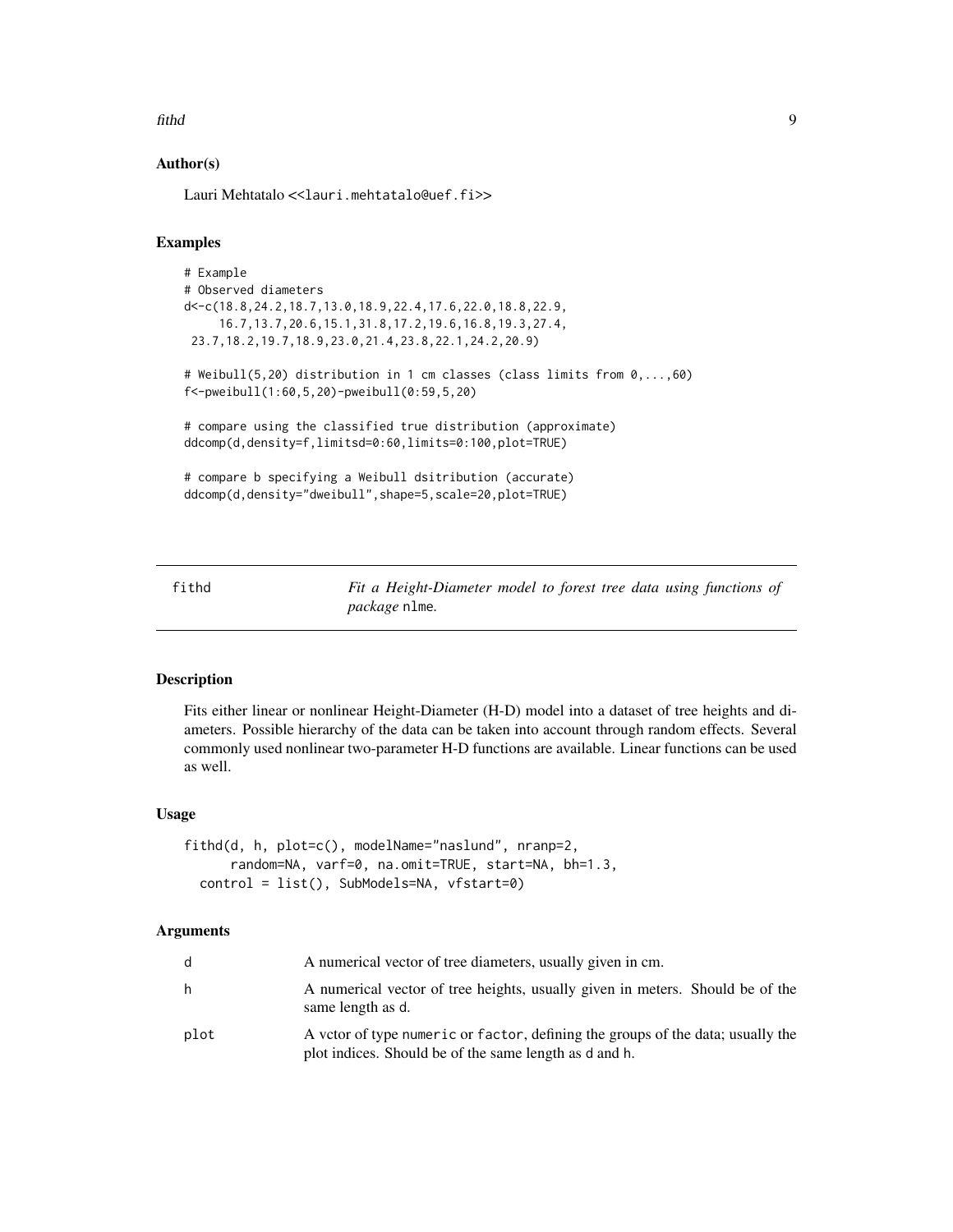<span id="page-9-0"></span>

| modelName     | Either (i) a character vector specifying the name of the nonlinear function or (ii)<br>the formula specifying a linear model. In case (i) the name should be one of the<br>functions documented on the help page of HDmodels. In case (ii), it should be<br>the linear formula in the form that is entered to the function lme, for example<br>model= $h^d+I(d^2)-1$                                                                                                                                                                            |
|---------------|-------------------------------------------------------------------------------------------------------------------------------------------------------------------------------------------------------------------------------------------------------------------------------------------------------------------------------------------------------------------------------------------------------------------------------------------------------------------------------------------------------------------------------------------------|
| nranp, random | Parameters nranp and random specify two alternative ways to specify the ran-<br>dom effects of the model. An easy but restricted way is to use argument nranp.<br>It is an integer between 0 and the number of fixed parameters, and has the the<br>following meaning in the case of nonlinear model:                                                                                                                                                                                                                                           |
|               | • If nranp=0, then a model without random parameters is fitted. Results to a<br>fixed-effects model, and argument plot is not used.                                                                                                                                                                                                                                                                                                                                                                                                             |
|               | • If nranp=1, then parameter a of a nonlinear function or the first coefficient<br>of the linear formula is assumed to vary among plots.                                                                                                                                                                                                                                                                                                                                                                                                        |
|               | • If nranp=2, then a and b or the first two terms of the linear formula are<br>assumed to vary among plots or                                                                                                                                                                                                                                                                                                                                                                                                                                   |
|               | • If nranp=3, then a b, and c of a three-parameter nonlinear model or three<br>first coefficients of a linear model are assumed to vary among plots                                                                                                                                                                                                                                                                                                                                                                                             |
|               | In the case of linear model, the constant (if exists) it always counted as the first<br>term.                                                                                                                                                                                                                                                                                                                                                                                                                                                   |
|               | As an alternative to nranp, argument random can be used to express the random<br>part as a nlme formula, but without specification of the grouping structure. The<br>provided formula is passed to the lme or nlme function. Argument random is<br>always used when provided, so nranp has effect only if random=NA (the default).                                                                                                                                                                                                              |
| varf          | Numeric with values 0, 1 or 2. If 0 or FALSE, no variance function is used. If<br>varf=1, 2 or TRUE, then the power-type variance function var(e)=sigma^2*w^(2*delta)<br>is used. where weight w is the raw diameter (when varf=1 or TRUE), or $w = max(1, dsd + 3)$<br>(when varf=2), where dsd=(d-D)/SDD. Here d is tree diameter, D and SDD are<br>the mean and standard deviation of diameters on the plot in question.                                                                                                                     |
| na.omit       | Should missing heights be omitted. Defaults to TRUE.                                                                                                                                                                                                                                                                                                                                                                                                                                                                                            |
| start         | A vector of the starting values of the parameters of the nlme fit. If NA, then the<br>starting values are computed using the function computing the starting values<br>(e.g., startHDnaslund, see HDmodels).                                                                                                                                                                                                                                                                                                                                    |
| bh            | The applied breast height. Defaults to 1.3 (meters).                                                                                                                                                                                                                                                                                                                                                                                                                                                                                            |
| control       | Parameters to control of the model fitting algorithm, see nlmeControl for de-<br>tails.                                                                                                                                                                                                                                                                                                                                                                                                                                                         |
| SubModels     | Implemented only for nonlinear models. A character vector of length 2 or 3,<br>according to the number of parameters in the model. It allows submodels for<br>parameters a, b (and c), where the parameter is explaiend by plot-specific mean<br>diameter ("~dmean"), plot-specific standard deviation "~dsd", or diameter stan-<br>dardized at plot level ("~dstd"), when the predictor is (d-D)/SDD (see teh docu-<br>mentation of argument varf). Defaults to NA, which corresponds to no submod-<br>els, or submodels= $c("~1", "~1", "1")$ |
| vfstart       | Starting value of the power parameter delta of the variance function. Defaults to<br>0.                                                                                                                                                                                                                                                                                                                                                                                                                                                         |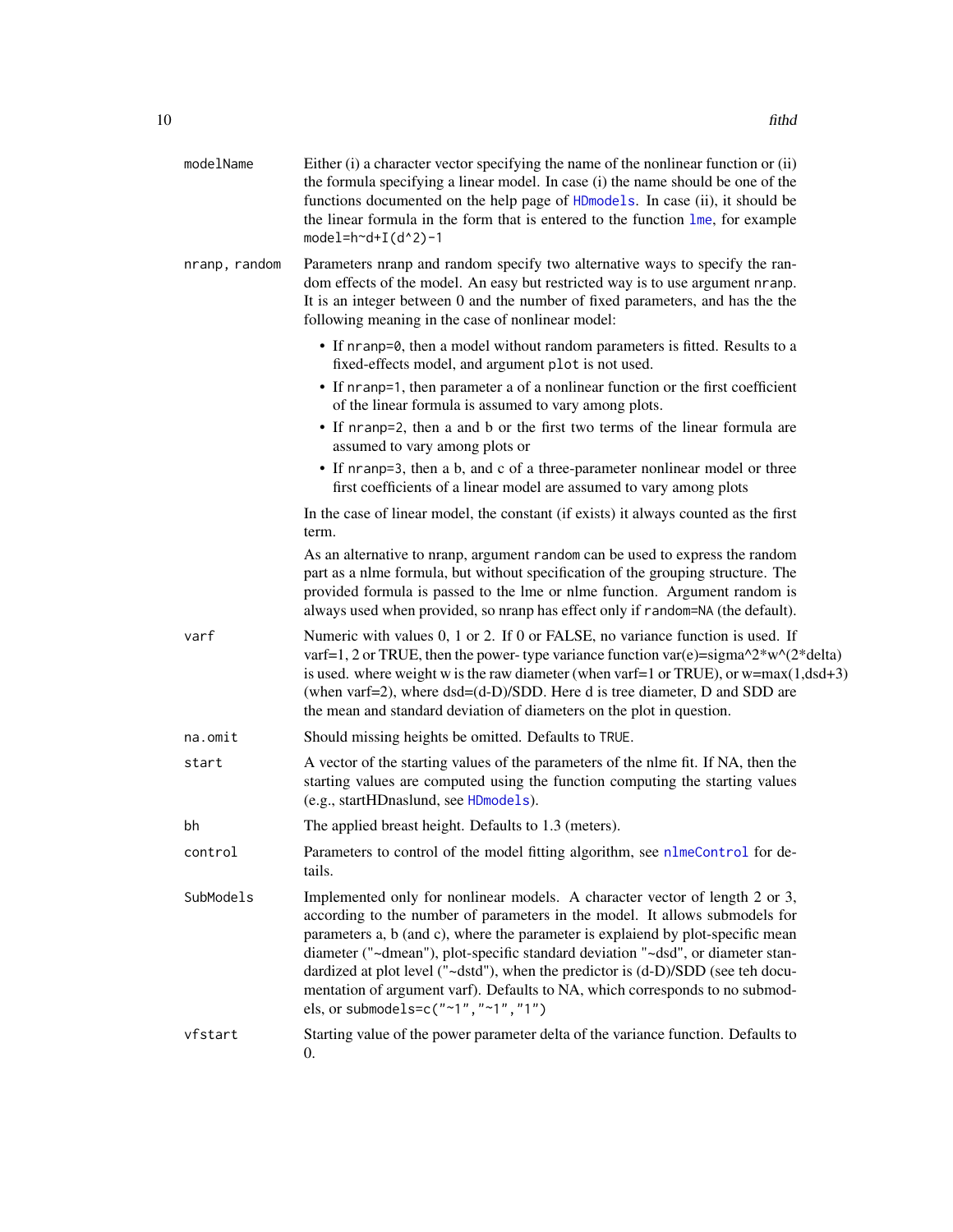# <span id="page-10-0"></span>Details

Depending on the model (nonlinear or linear, mixed-effects model or marginal), the the model is fitted using one of the following functions functions of the nlme package: nlme, lme, gls or gnls.

See available H-D functions at [HDmodels](#page-12-1). The user can define her own new functions as specified at [HDmodels](#page-12-1).

#### Value

An object of class hdmod, inheriting from class nlme.

#### Author(s)

Lauri Mehtatalo << lauri.mehtatalo@uef.fi>>

# References

Mehtatalo, L., Gregoire, T.G., and de Miguel, S. Modeling Height-diameter curves for height prediction. Canadian Journal of Forest Research, 45(7): 826-837, [doi:10.1139/cjfr20150054](https://doi.org/10.1139/cjfr-2015-0054)

# See Also

[HDmodels](#page-12-1) for the available functions, Functions [nlme](#page-0-0), [lme](#page-0-0), [gls](#page-0-0) or [gnls](#page-0-0) for details on model fitting, [ImputeHeights](#page-20-1) for imputing unobserved tree heights.

#### Examples

data(spati)

```
fithd(spati$d,spati$h,spati$plot)
fithd(spati$d,spati$h,spati$plot,SubModels=c("dmean","log(dmean)"),varf=2)
```
foto *CO2 exchange of transplanted Sphagnum fuscum moss in a chronosequence of mires.*

#### Description

The net carbon dioxide exchange of late successional moss species (Sphagnum fuscum) samples under seven levels of photosynthetic photon flux density in cronosequence of land uplift mires on the Finnish side of Bothnia Bay in Siikajoki, Finland. Moss samples were transplanted from the late succession site (Site 6) to all sites and photosynthetic activity was measured one year later for those samples which had survived.

#### Usage

data(foto)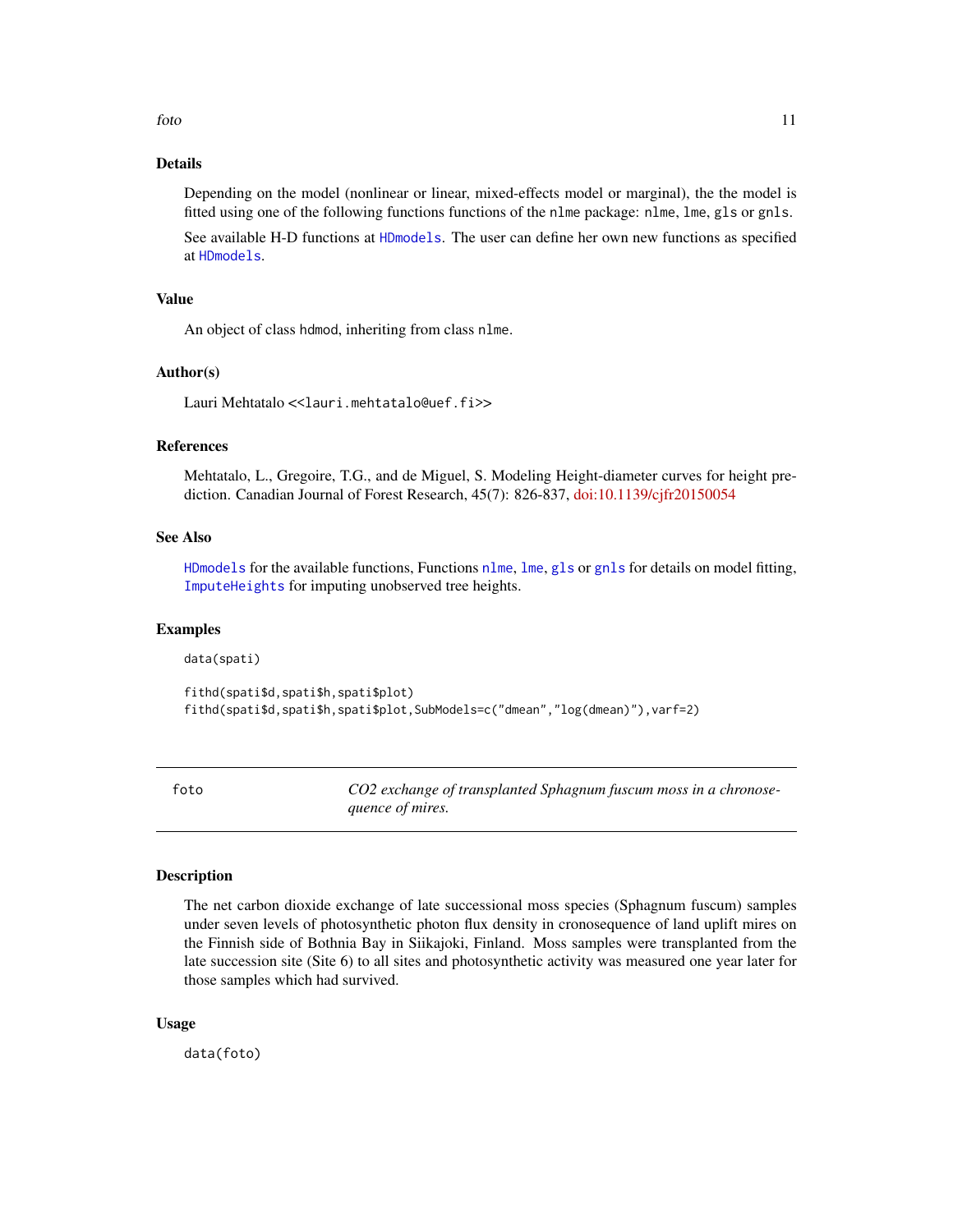# Format

A data frame with 455 observations on the following 8 variables.

Site a factor with levels 1,...,6 from the earliest successional stage to the latest

Treatment a factor with value 1 for samples with competitor removal treatment and 0 for untreated control.

sample a factor with unique value for each of the 72 survived samples

moisture moisture of the sample

PARtop Photosyntetically active radiation (photon flux density  $\mu mol/m^2/s^2$ )

WT water table, cm

A Net CO2 exchange,  $\mu$ mol/g/h,

subplot a factor with unique value for each replicate

# Details

The number of transplanted replicates per site was 12, with two samples per replicate. One of the samples was treated with competing vegetation removal before transplanting whereas the other was left untreated. The 12 replicates per site were planted in locations with 2 to 3 different ground water table levels. A year after the transplanting, the photosynthetic activity (A) of the survived transplanted samples was recorded using seven artifically created light conditions ranging from complete darkness (PPFD=0) to extreme light conditions (PPFD=2000) using an open, fully controlled flow- through gas exchange fluorescence measurement system (GFS-3000; Walz, Effeltrich, Germany).

### References

Laine, A.M., Ehonen, S., Juurola, E., Mehtatalo, L., and Tuittila, E-S. 2015. Performance of late succession species along a chronosequence: Environment does not exclude Sphagnum fuscum from the early stages of mire development. Journal of Vegetation Science 26(2): 291-301. [doi:10.1111/](https://doi.org/10.1111/jvs.12231) [jvs.12231](https://doi.org/10.1111/jvs.12231)

Mehtatalo, Lauri and Lappi, Juha 2020. Biometry for Forestry and Environmental Data: with examples in R. New York: Chapman and Hall/CRC. 426 p. [doi:10.1201/9780429173462](https://doi.org/10.1201/9780429173462)

# Examples

data(foto)

```
LightResp<-function(PPFD,alpha=0.1,Pmax=10,A0=0) {
      A0+Pmax*PPFD/(alpha+PPFD)
           }
```
library(nlme)

```
model5<-nlme(A~LightResp(PARtop,alpha,Pmax,A0),
fixed=list(alpha~Site+Treatment+moisture,Pmax~Site+Treatment,A0~Site),
random=list(sample=Pmax+alpha~1),
data=foto,
start=c(c(80,0,0,0,0,0,0,0),c(100,0,0,0,0,0,0),c(-20,0,0,0,0,0)),
verbose=TRUE)
```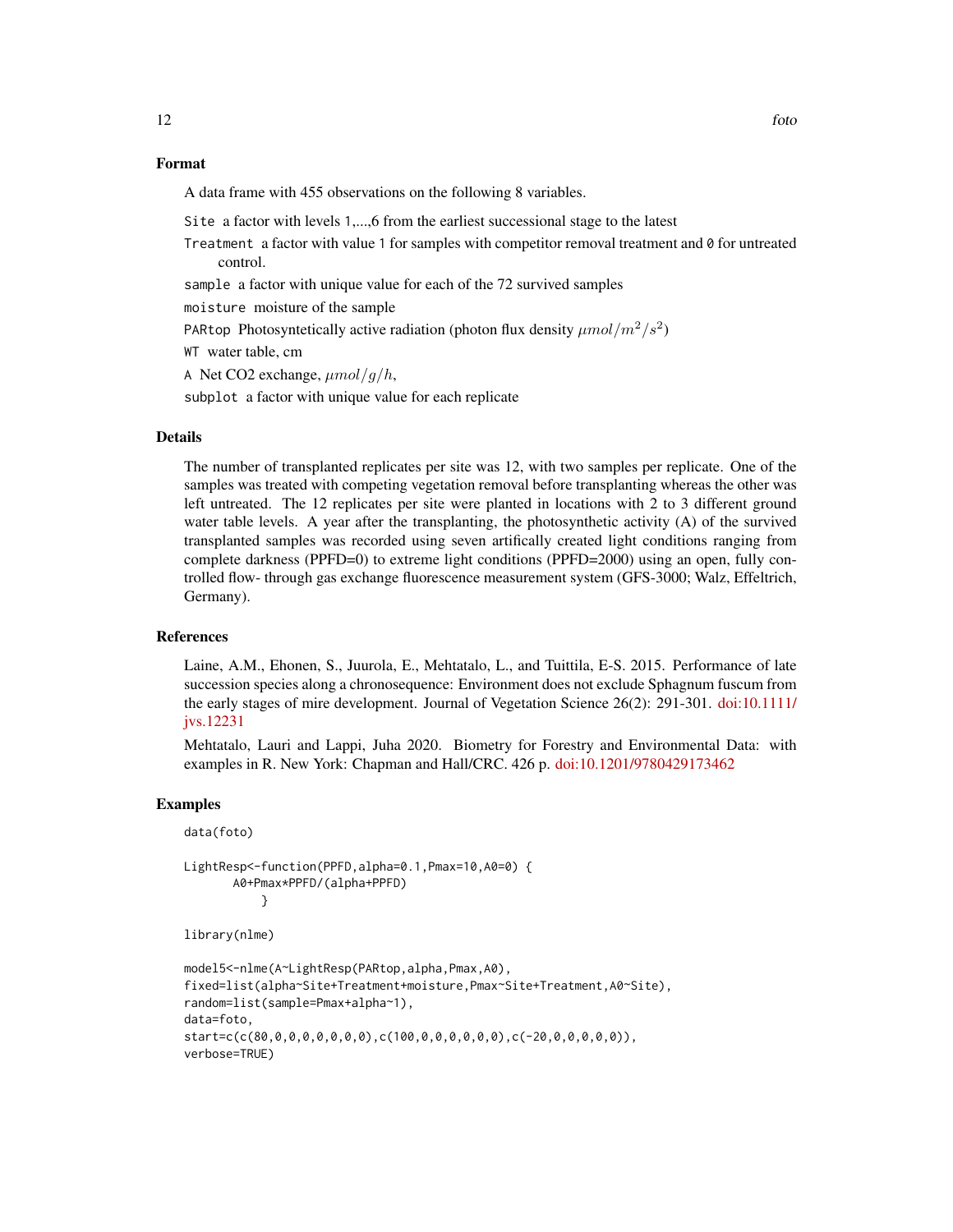<span id="page-12-0"></span>

# <span id="page-12-1"></span>Description

Nonlinear functions for modeling tree height on diameter. Usually called using fithd.

#### Usage

```
HDnaslund(d, a, b, bh=1.3)
HDcurtis(d, a, b, bh=1.3)
HDmichailoff(d, a, b, bh=1.3)
HDmeyer(d, a, b, bh=1.3)
HDpower(d, a, b, bh=1.3)
HDnaslund2(d, a, b, bh=1.3)
HDnaslund3(d, a, b, bh=1.3)
HDnaslund4(d, a, b, bh=1.3)
HDmicment(d, a, b, bh=1.3)
HDmicment2(d, a, b, bh=1.3)
HDwykoff(d, a, b, bh=1.3)
HDprodan(d, a, b, c, bh=1.3)
HDlogistic(d, a, b, c, bh=1.3)
HDrichards(d, a, b, c, bh=1.3)
HDweibull(d, a, b, c, bh=1.3)
HDgomperz(d, a, b, c, bh=1.3)
HDsibbesen(d, a, b, c, bh=1.3)
HDkorf(d, a, b, c, bh=1.3)
HDratkowsky(d, a, b, c, bh=1.3)
HDhossfeldIV(d, a, b, c, bh=1.3)
startHDnaslund(d, h, bh=1.3)
startHDcurtis(d, h, bh=1.3)
startHDmichailoff(d, h, bh=1.3)
startHDmeyer(d, h, bh=1.3)
startHDpower(d, h, bh=1.3)
startHDnaslund2(d, h, bh=1.3)
startHDnaslund3(d, h, bh=1.3)
startHDnaslund4(d, h, bh=1.3)
startHDmicment(d, h, bh=1.3)
startHDmicment2(d, h, bh=1.3)
startHDwykoff(d, h, bh=1.3)
startHDprodan(d, h, bh=1.3)
```
startHDlogistic(d, h, bh=1.3)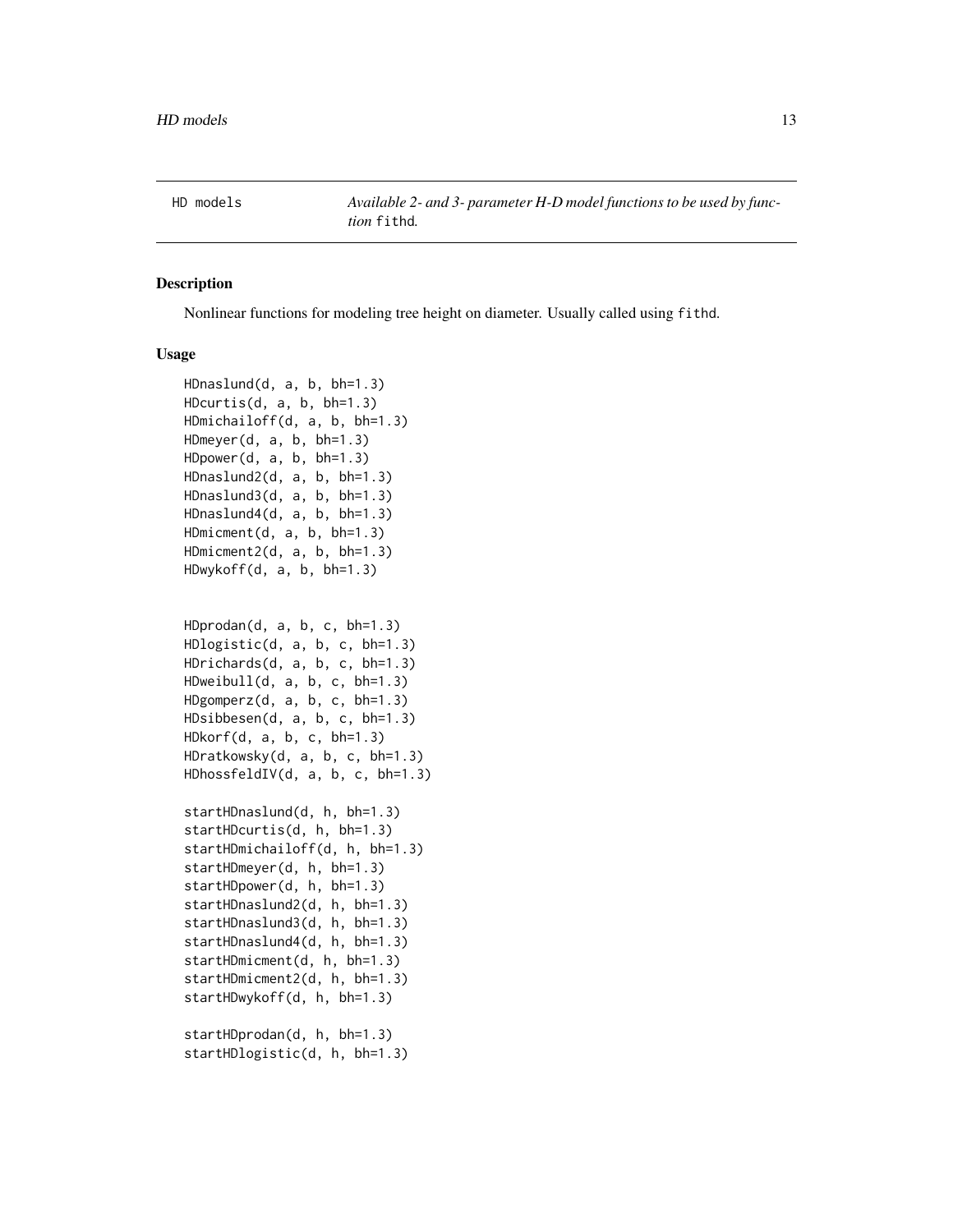```
startHDrichards(d, h, bh=1.3, b=0.04)
startHDweibull(d, h, bh=1.3)
startHDgomperz(d, h, bh=1.3)
startHDsibbesen(d, h, bh=1.3, a=0.5)
startHDkorf(d, h, bh=1.3)
startHDratkowsky(d, h, bh=1.3, c=5)
startHDhossfeldIV(d, h, bh=1.3, c=5)
```
# Arguments

| d       | A vector of tree diameters, usually in cm                                                                                          |
|---------|------------------------------------------------------------------------------------------------------------------------------------|
| h       | A vector of tree heights, usually in m. The observed heights should be always<br>above or equal to bh.                             |
| a, b, c | Parameters a, b (and c for 3- parameter functions) of the applied function. See<br>details for expressions of different functions. |
| bh      | The applied height for the measurement of tree diameter (so called breast height).<br>Of the same unit as h.                       |

# Details

The available 2- parameter functions are

• Naslund: 
$$
h(d) = bh + \frac{d^2}{(a+bd)^2}
$$

- Curtis:  $h(d) = bh + a \left(\frac{d}{1+d}\right)^b$
- Michailoff:  $h(d) = bh + ae^{-bd^{-1}}$
- Meyer:  $h(d) = bh + a(1 e^{-bd})$
- Power:  $h(d) = bh + ad^b$
- Naslund2:  $h(d) = bh + \frac{d^2}{(a+e^b)}$  $\overline{(a+e^b d)^2}$
- Naslund3:  $h(d) = bh + \frac{d^2}{(e^a + h)}$  $\overline{(e^a+bd)^2}$
- Naslund4:  $h(d) = bh + \frac{d^2}{de^a + e^a}$  $(e^a + e^b d)^2$
- Michaelis-Menten:  $h(d) = bh + \frac{ad}{b+d}$
- Michaelis-Menten2:  $h(d) = bh + \frac{d}{a+b*d}$
- Wykoff:  $h(d) = bh + \exp\left(a + \frac{b}{d+1}\right)$

The available 3- parameter functions are

- Prodan:  $h(d) = bh + \frac{d^2}{a + bd}$  $\overline{a+bd+cd^2}$
- Logistic:  $h(d) = bh + \frac{a}{1 + be^{-cd}}$
- Chapman-Richards:  $h(d) = bh + a(1 e^{-bd})^c$
- Weibull:  $h(d) = bh + a(1 e^{-bd^c})$
- Gomperz:  $h(d) = bh + a \exp(-b \exp(-cd))$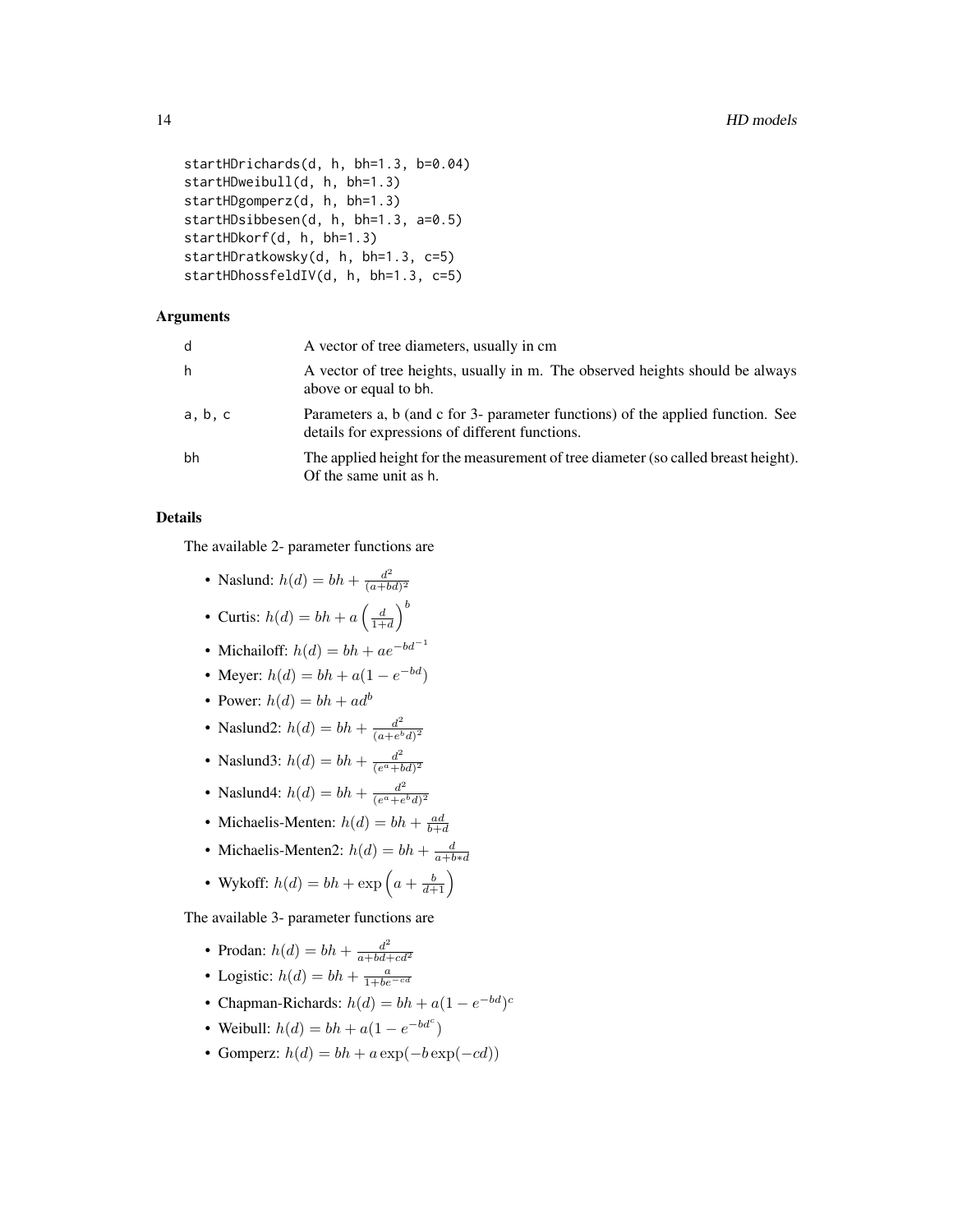$HD$  models  $15$ 

- Sibbesen:  $h(d) = bh + ad^{bd-c}$
- Korf:  $h(d) = bh + a \exp(-bd^{-c})$
- Ratkowsky:  $h(d) = bh + a \exp\left(\frac{-b}{d+c}\right)$
- Hossfeld IV:  $h(d) = bh + \frac{a}{1 + \frac{1}{bd^c}}$

For each model, two functions are provided: one computing the value of the H-D model for given diameters using given values of parameters a, b (and c), and another returning the initial guesses of a, b (and c) for given h-d data.

The initial guesses are in most cases computed by fitting a linearized version of the model into the provided h-d data using lm. For some 3- parameter versions, no straightforward linearization is possible and one of the parameters is set to a fixed sensible constant. Those values can be seen as additional arguments in the corresponding startHD - functions. Details can be seen directly from the function definitions.

The user can define her own functions to be used with fithd. The case-sensitive naming of the functions should follow exactly the naming convention shown above. In addition, the names of the of arguments, as well as their order, should be the same as in the functions above.

The models are named according to references in

- Zeide, B. 1993. Analysis of growth equations. Forest Science 39(3):594-616. [doi:10.1093/](https://doi.org/10.1093/forestscience/39.3.594) [forestscience/39.3.594](https://doi.org/10.1093/forestscience/39.3.594)
- Huang, S., Titus, S.J., and Wiens, D.P. 1992. Comparison of nonlinear height-diameter functiond for major Alberta tree species. Can J. For. Res. 22: 1297-1304. [doi:10.1139/x92172](https://doi.org/10.1139/x92-172)

Suggestions on naming and references on the functions are welcome.

#### Value

For functions HDxxx, a vector of tree heights corresponding diameters d is returned. For functions startHDxxx, a named vector of initial estimates of a, b and (c).

# Author(s)

Lauri Mehtatalo << lauri.mehtatalo@uef.fi>>

# References

Mehtatalo, L., Gregoire, T.G., and de Miguel, S. Modeling Height-diameter curves for height prediction. Canadian Journal of Forest Research, 45(7): 826-837, [doi:10.1139/cjfr20150054](https://doi.org/10.1139/cjfr-2015-0054)

# Examples

```
data(spati)
theta<-startHDnaslund(spati$d,spati$h)
plot(spati$d,spati$h)
d<-seq(0,50)
lines(d,HDnaslund(d,a=theta[1],b=theta[2]),col="red",lwd=5)
```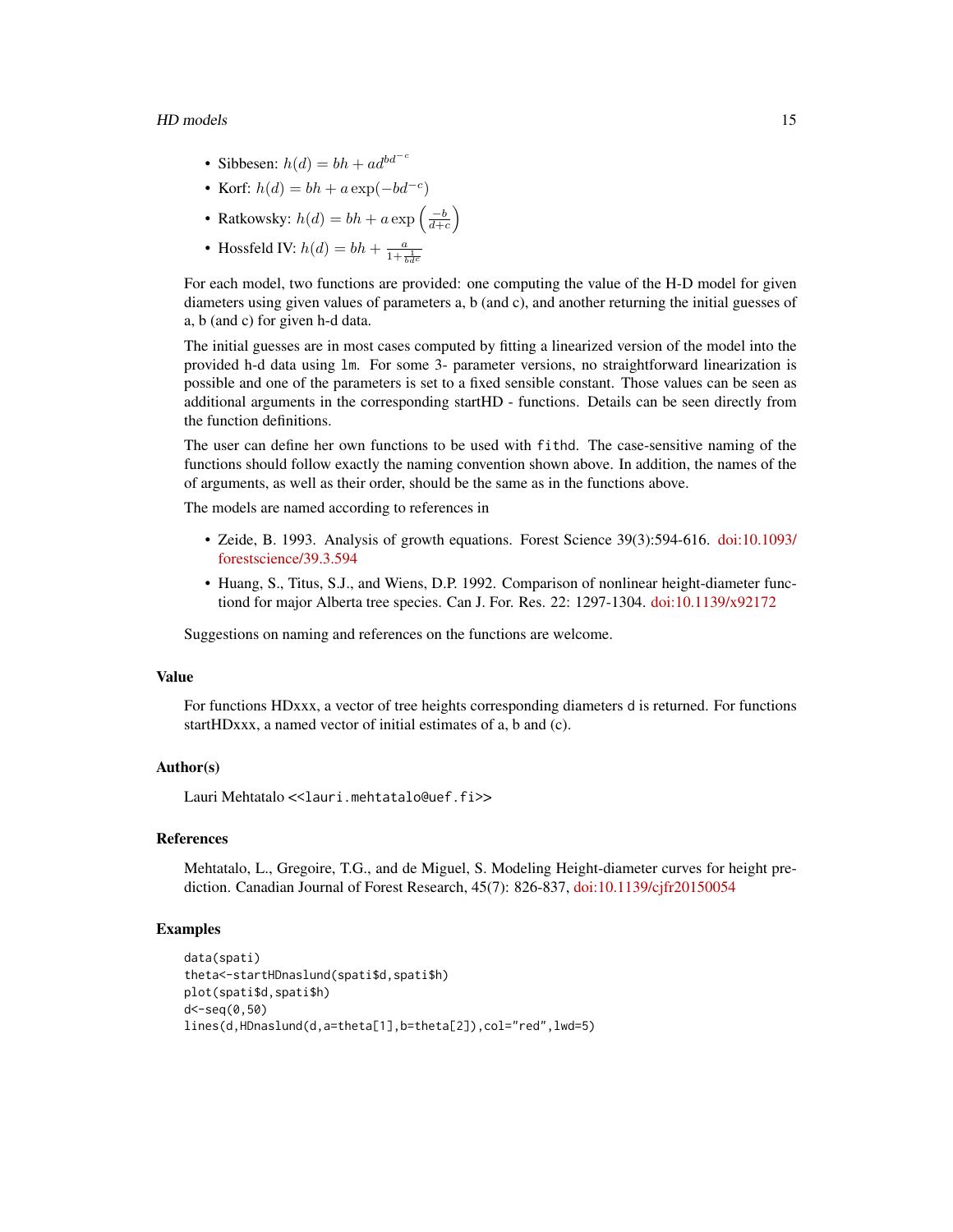#### <span id="page-15-0"></span>Description

HTest calculates the Horvitz–Thompson-like stand density estimate (number of trees) in a specified area based on a collection of detected trees.

area\_esh is an internal function for surface area calculations that can handle empty sets.

gg\_wind is an internal function that forms a union of discs based on their center points and radii.

#### Usage

HTest(treelist, plotwindow, alpha)

area\_esh(W)

gg\_wind(treelist)

# Arguments

| treelist   | A 3-column matrix containing the x and y coordinates of detected trees and their<br>crown radii.                                    |
|------------|-------------------------------------------------------------------------------------------------------------------------------------|
| plotwindow | A spatstat object of class "owin", representing the area where stand density<br>estimation is done.                                 |
| alpha      | A tuning parameter that controls the calculation of detection probabilities, or<br>detectabilities. Must have a value from -1 to 1. |
| W          | A spatstat object of class "owin" or NULL.                                                                                          |

#### Details

HTest is the Horvitz–Thompson-like stand density estimator presented by Kansanen et al. (2016) to adjust individually detected trees for non-detection. It uses individual tree detection data, namely the locations and crown radii of detected trees, to calculate detection probabilities, or detectabilities, for every detected tree, and produces an estimate based on the detectabilities. The detectability for a certain tree is based on the planar set formed by the larger trees. The parameter alpha controls how easy it is to detect a tree of certain size from under the larger trees. If alpha=1, then the tree will be detected if it is not fully covered by the larger crowns. If alpha=0, the tree will be detected if its center point is not covered. If alpha=-1, the tree will be detected if it is fully outside the larger tree crowns.

The object treelist can include trees that are not in the estimation area specified by plotwindow. This can be useful to take into account possible edge effects, by including trees with center points outside plotwindow that have crown discs that intersect plotwindow. The estimate is calculated only using those trees that have crown center points in plotwindow.

area\_esh and gg\_wind are internal helper functions used by HTest. First one is a shell for the spatstat function area.owin that takes into account that an intersection of two sets can be empty,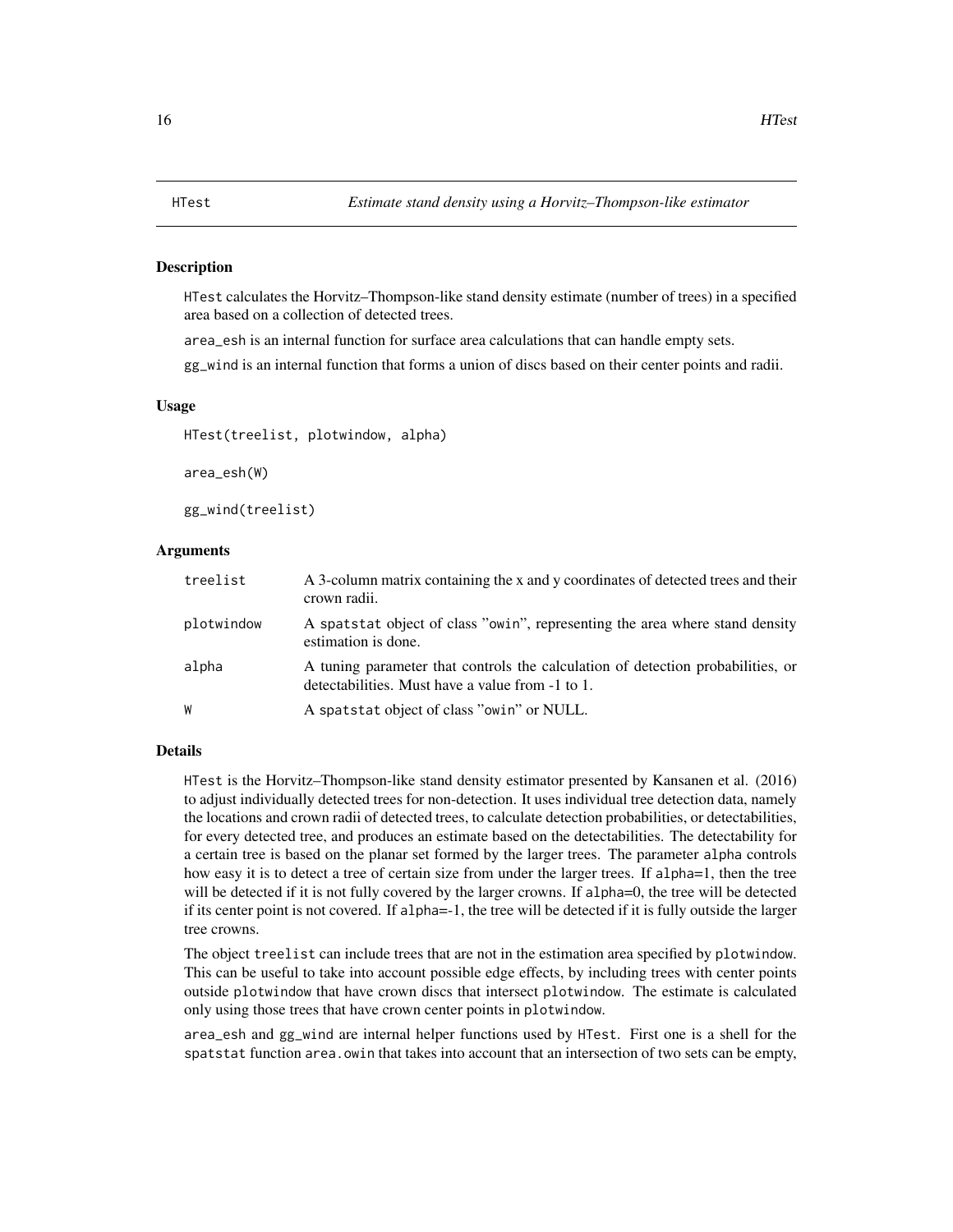#### HTest 17

represented in the calculations as NULL. The function returns 0 in this case. Otherwise, it returns the surface area of the window W. The latter function forms a union of discs that is needed in the detectability calculations.

# Value

HTest returns a list with two components:

| N        | The estimated number of trees in plotwindow                                                                                                                                            |
|----------|----------------------------------------------------------------------------------------------------------------------------------------------------------------------------------------|
| treelist | matrix with columns "r" and "detectability", giving the tree crown radii that<br>have been used in the estimation, as well as the detectabilities for trees with<br>those crown radii. |

area\_esh returns 0, if W is NULL; otherwise, the surface area of W.

gg\_wind returns a spatstat object of class "owin" representing a set formed as a union of discs.

#### Note

These functions require the package spatstat (Baddeley et al. 2015) to work.

# Author(s)

Kasper Kansanen << kasperkansanen@gmail.com>>

# References

Kansanen, K., Vauhkonen, J., Lahivaara, T., and Mehtatalo., L. (2016) *Stand density estimators based on individual tree detection and stochastic geometry*. Canadian Journal of Forest Research 46(11):1359–1366. [doi:10.1139/cjfr20160181.](https://doi.org/10.1139/cjfr-2016-0181)

Baddeley, A., Rubak, E. and Turner, R. (2015) *Spatial Point Patterns: Methodology and Applications with R*. Chapman and Hall/CRC Press, London. [doi:10.1201/b19708](https://doi.org/10.1201/b19708)

Kansanen, K., Packalen, P., Lahivaara, T., Seppanen, A., Vauhkonen, J., Maltamo, M., and Mehtatalo., L. (2019) *Horvitz–Thompson-like stand density estimation and functional k-NN in individual tree detection*. Submitted manuscript.

#### Examples

```
# Generate a 10x10 meter square window:
w<-square(10)
# Generate 6 detected trees, 5 located in the window:
x<-cbind(c(6.75, 8.65, 3.95, 2, 2, 11),
         c(1.36, 3.10, 6.66, 2, 4, 11),
         c(1.29, 2.31, 1.80, 2, 1.5, 3))
# Draw the set formed by the detected tree crowns:
plot(w)
plot(gg_wind(x), add=TRUE)
# Calculate the results with different alpha:
```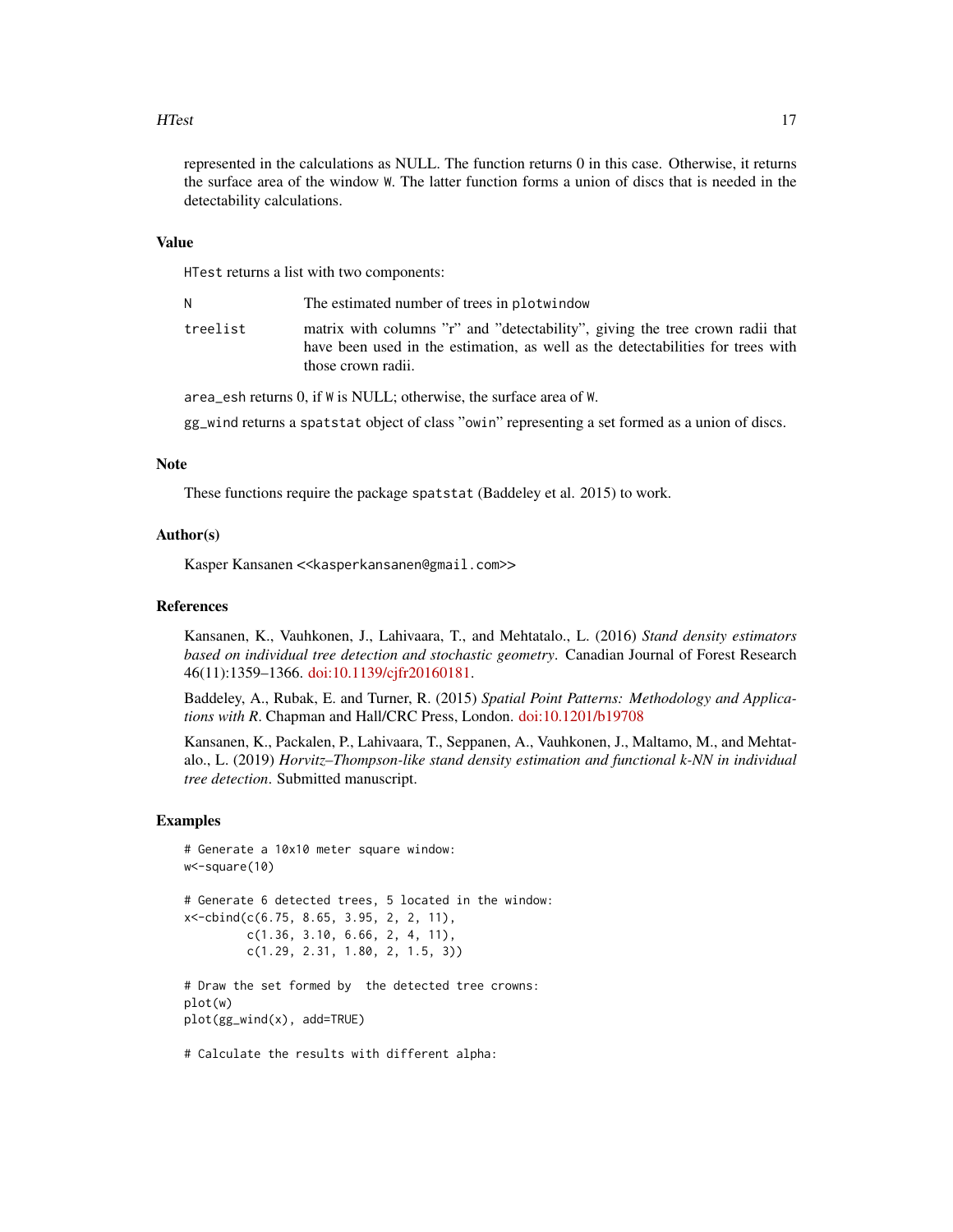```
HTest(x, w, 1)
HTest(x, w, 0)
HTest(x, w, -0.75)
```
HTest\_cps *Estimate forest characteristics of interest in circular plot sampling using a Horvitz–Thompson-like estimator*

# Description

HTest\_cps calculates Horvitz–Thompson-like estimates of forest characteristics of interest in a specified circular area based on a collection of detected trees and their detection probabilities, or detectabilities. Also produces estimated variances and confidence intervals.

detectability\_cps calculates detectabilities of trees in a circular plot sample.

visibility\_thinning\_cps takes a tree list and determines if the trees can be detected when a certain visibility-based detection condition is used.

ordering\_cps is a helper function for preprocessing of tree lists: it takes a tree list and orders the trees based on their distance to plot centre point.

polar\_to\_cart and cart\_to\_polar are internal functions for transforming polar coordinates to cartesian coordinates and vice versa.

triangle\_coords is an internal function that, given locations and diameters of discs, returns coordinates needed to define the areas behind the discs that are non-visible from the origin.

shades is an internal function that forms polygonal approximations of the planar sets that are nonvisible from the origin.

#### Usage

```
HTest_cps(data, total=TRUE, confidence.level=0.95)
detectability_cps(data, plot.radius, alpha=0, polar=TRUE, npoly=1024, delta=NULL)
visibility_thinning_cps(data, plot.radius, alpha=0, polar=TRUE, npoly=1024, delta=NULL)
ordering_cps(data, polar=TRUE)
polar_to_cart(X)
cart_to_polar(X)
triangle_coords(X, plot.radius, polar=TRUE)
shades(X, plot.radius, polar=TRUE)
```
# Arguments

```
data For HTest_cps a matrix where each row corresponds to a tree, the first column
                  contains the detectabilities of the trees calculated with detectability_cps,
                  and other columns correspond to measurements over which estimation is wanted.
                  For detectability_cps a four-column matrix, each row containing the coor-
                  dinates of a tree, the diameter of the tree, and an indicator if the tree has been
                  detected (1) or not (0). In other words, each row is a vector of the form (r, phi,
```
<span id="page-17-0"></span>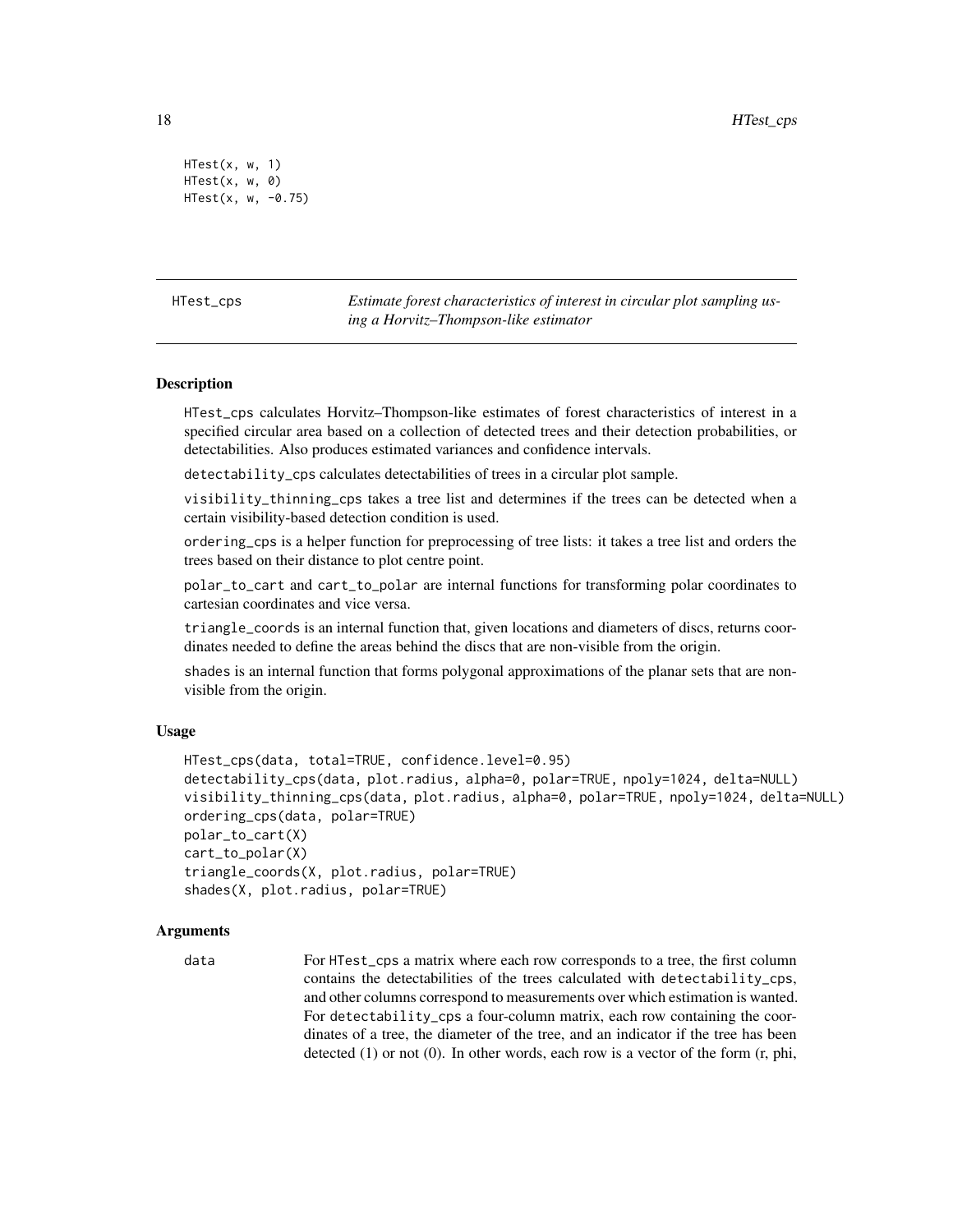|                  | diameter, detected) if the locations are given in polar coordinates, or $(x, y, diam-)$<br>eter, detected) if the locations are given in cartesian coordinates. It is assumed<br>that the trees are a sample from circular plot sampling, and that the centre point<br>of the plot is the origin $(0,0)$ . For visibility_thinning_cps a three-column<br>matrix, otherwise similar to the matrix needed by detectability_cps but with-<br>out the "detected" column. For ordering_cps a matrix, each row corresponding<br>to a tree, the first three columns being either $(x, y, diameter)$ or $(r, phi, diameter)$ . |
|------------------|------------------------------------------------------------------------------------------------------------------------------------------------------------------------------------------------------------------------------------------------------------------------------------------------------------------------------------------------------------------------------------------------------------------------------------------------------------------------------------------------------------------------------------------------------------------------------------------------------------------------|
| total            | Do you want to estimate population totals (TRUE) or population means (FALSE)?                                                                                                                                                                                                                                                                                                                                                                                                                                                                                                                                          |
| confidence.level |                                                                                                                                                                                                                                                                                                                                                                                                                                                                                                                                                                                                                        |
|                  | The level of the approximate confidence interval, a value between 0 and 1. For<br>example, confidence. level=0.95 indicates a 95 per cent confidence interval.                                                                                                                                                                                                                                                                                                                                                                                                                                                         |
| plot.radius      | Radius of the plot in which circular plot sampling has been performed.                                                                                                                                                                                                                                                                                                                                                                                                                                                                                                                                                 |
| alpha            | A tuning parameter that controls the calculation of detection probabilities, or<br>detectabilities.                                                                                                                                                                                                                                                                                                                                                                                                                                                                                                                    |
| polar            | Are the locations of trees given in polar coordinates (TRUE) or cartesian coor-<br>dinates (FALSE)?                                                                                                                                                                                                                                                                                                                                                                                                                                                                                                                    |
| npoly            | Number of edges for the polygonal approximation of the plot boundary and the<br>circles used to calculate the detection probabilities. Used if deltais NULL.                                                                                                                                                                                                                                                                                                                                                                                                                                                           |
| delta            | The tolerance of the polygonal approximation of of the plot boundary and the<br>circles used to calculate the detection probabilities: the length of the arc that<br>will be replaced by one edge of the polygon. If given value that is different from<br>NULL tihs will override npoly                                                                                                                                                                                                                                                                                                                               |
| Χ                | For polar_to_cart a two-column matrix, each row containing the polar coor-<br>dinates (r, phi) of a point. For cart_to_polar a two-column matrix, each row<br>containing the cartesian coordinates $(x, y)$ of a point. For triangle_coords<br>and shades a three-column matrix, each row containing either the polar coordi-<br>nates and a diameter of a tree (r, phi, diameter) or the cartesian coordinates and<br>a diameter of a tree $(x, y, diameter)$ . The coordinates define the centre point of<br>the tree.                                                                                               |

# Details

The function HTest\_cps produces estimates of forest characteristics of interest in a circular plot sampling situation. More specifically, it is assumed that an observer stands in a point and observes such trees that are within the fixed-area plot and are not hiding behind other trees. It is assumed that observer can record the locations and diameters of the trees that they observe. The observer can be a person or a piece of equipment, such as terrestrial laser scanner or camera.

The estimation is based on a Horvitz–Thompson-like estimator presented by Kansanen et al. (2019). This construction uses approximated detection probabilities, or detectabilities, that depend on the size and distance from the plot centre of the tree for which the probability is calculated, the nonvisible area produced by trees that are closer to the centre point, and a visibility based detection condition. It is assumed that the centre point of the sampling plot is the origin of the plane (0,0). The function detectability\_cps is used to calculate the detectabilities.

The confidence intervals that HTest\_cps produces are based on the t-distribution if less than 50 trees have been observed, and the standard normal distribution otherwise.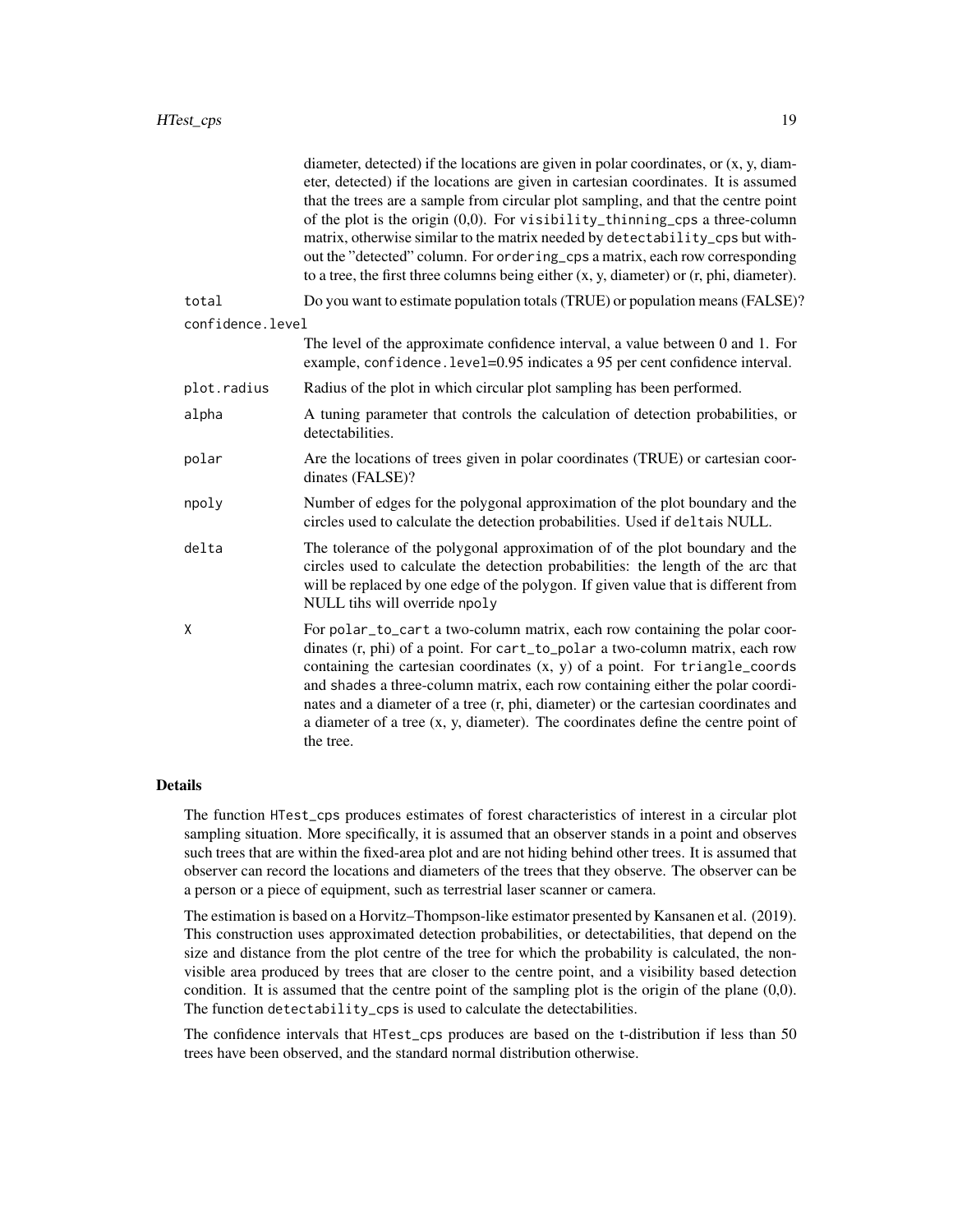The parameter alpha is a value between -1 and 1 and it controls the detection condition. alpha=1 means that trees are detected if the stems are fully visible to the observer, alpha=0 means that they are detected if the center point is visible, and alpha=-1 means that a tree is detected if any part of the stem is visible.

The estimation is not possible if the data contains trees that cover the plot centre point.

All of the variables related to distance and size, meaning the cartesian coordinates, the distance coordinate, plot.radius, delta, and tree diameters, should have the same unit, e.g. they should all be in metres.

The function visibility\_thinning\_cps is useful for simulation-based testing of the estimator. Given a tree list, it classifies trees as either detected or not detected based on a visibility based detection condition.

The function ordering\_cps is a useful preprocessing step for tree lists over which estimation is needed. It reorders the rows of the tree list, corresponding to trees, based on the closest distance from the stem disc to the plot centre point. detectability\_cps and visibility\_thinning\_cps use this ordering for their advantage, as this is the assumed order or sequence of detection. Be warned that even if you do not order the data with ordering\_cps these functions will, and will output tree lists with this ordering!

The functions polar\_to\_cart, cart\_to\_polar, triangle\_coords, and shades are internal functions used by the two main functions. They can be useful for visualizing data.

#### Value

HTest\_cps returns a four-column matrix, the columns containing an estimate, estimated variance of the estimator, and lower and upper bound of the approximate confidence interval for the estimate. Rows of the matrix correspond to the forest characteristics of interest given in columns 2:ncol(data) of the input matrix data. If the input matrix has named columns, these names are used as row names of the output matrix.

detectability\_cps returns a matrix with the locations and diameters of the trees given as input, the indicators of their detection, and the estimated detection probabilities.

visibility\_thinning\_cps returns a four-column matrix with the locations and diameters of the trees given as input and the indicators of their detection: 1, if a tree has been detected based on the detection condition given by alpha, and 0, otherwise.

ordering\_cps returns a matrix with same dimensions as the input matrix, rows being reordered in the assumed order of detection.

polar\_to\_cart returns a two-column matrix of cartesian coordinates (x, y).

cart\_to\_polar returns a two-column matrix of polar coordinates (r, phi).

triangle\_coords returns an eight-column matrix, each row containing cartesian coordinates needed for forming a polygonal representation of an area behind a tree, nonvisible from the origin.

shades returns a list of owin objects, each representing an area behind a tree, nonvisible from the origin.

#### Note

These functions require the package spatstat (Baddeley et al. 2015) to work.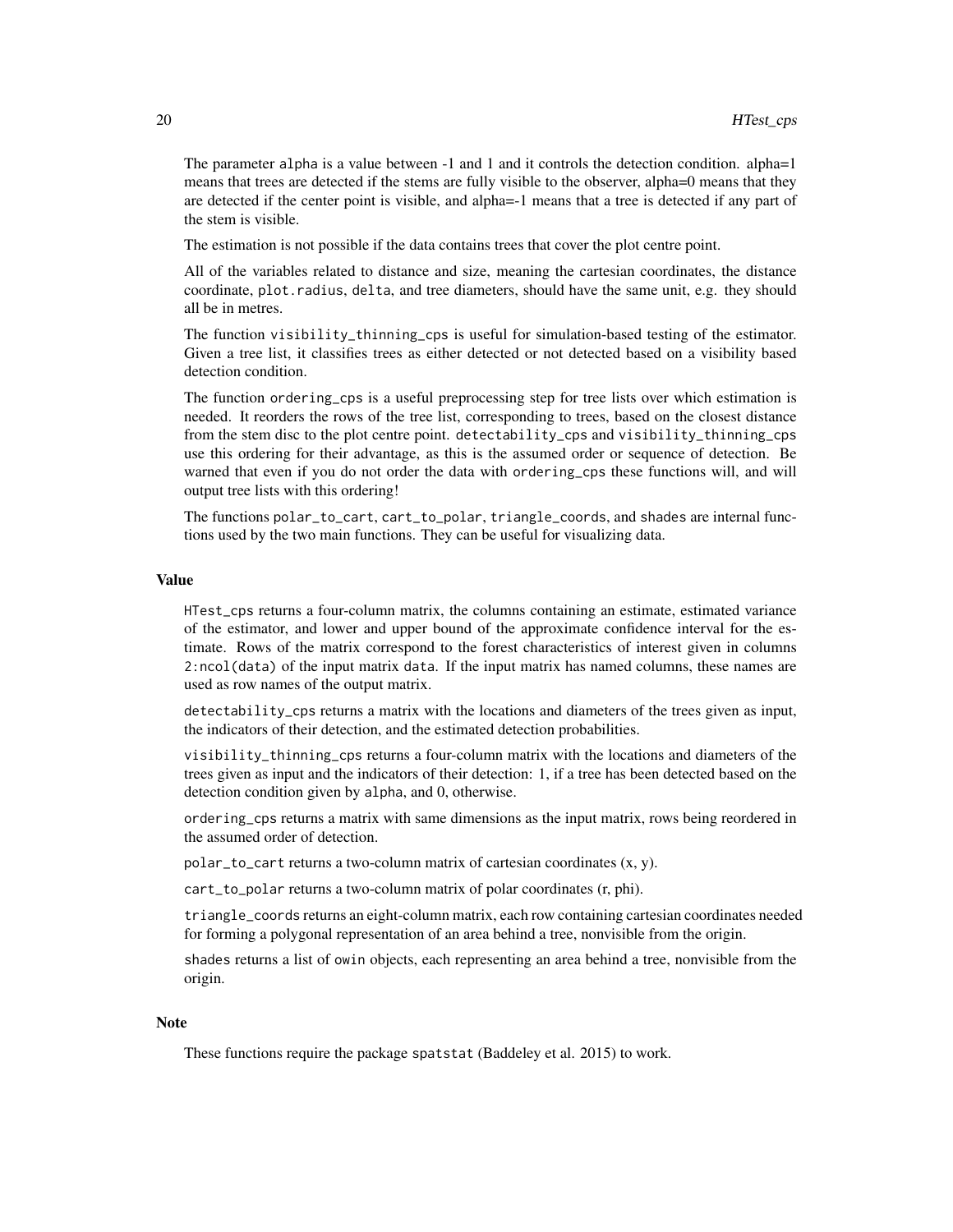```
ImputeHeights 21
```
#### Author(s)

Kasper Kansanen << kasperkansanen@gmail.com>>

#### References

Baddeley, A., Rubak, E. and Turner, R. (2015) *Spatial Point Patterns: Methodology and Applications with R*. Chapman and Hall/CRC Press, London. [doi:10.1201/b19708](https://doi.org/10.1201/b19708)

Kansanen, K., Packalen, P., Maltamo, M., and Mehtatalo, L. (2020+) *Horvitz–Thompson-like estimation with distance-based detection probabilities for circular plot sampling of forests*. Biometrics. [doi:10.1111/biom.13312](https://doi.org/10.1111/biom.13312)

# Examples

```
## Not run:
# Simulate a plot of radius 10 metres and stem density of 1000 trees/ha from the Poisson process:
set.seed(1)
N <- rpois(1, lambda=0.1*pi*10^2)
proc <- cbind(10*sqrt(runif(N, 0 ,1)), runif(N, -pi, pi), rweibull(N, shape=12, scale=22)/100)
# Preprocess the data to the right order:
proc <- ordering_cps(proc)
# Thin the data:
thinned<-visibility_thinning_cps(data=proc, plot.radius=10, alpha=1)
# Calculate the detection probabilities:
detprob <- detectability_cps(data=thinned, plot.radius=10, alpha=1)
# Calculate estimates of stand density (number of trees) and basal area
# (the sum of areas covered by tree stems at breast height):
mydata<-cbind(detprob[,5], 1, pi*detprob[,3]^2)
HTest_cps(data=mydata)
# Calculate estimate of mean DBH and a 99 per cent approximate confidence interval:
mydata<-cbind(detprob[,5], detprob[,3])
HTest_cps(data=mydata, total=FALSE, confidence.level=0.99)
## End(Not run)
```
<span id="page-20-1"></span>ImputeHeights *Impute missing tree heights into a forest data using a nonlinear (mixed-effects) model.*

#### **Description**

A function to impute tree heights in a forest inventory situation where all trees have been measured for diameter but only some trees have been measured for height.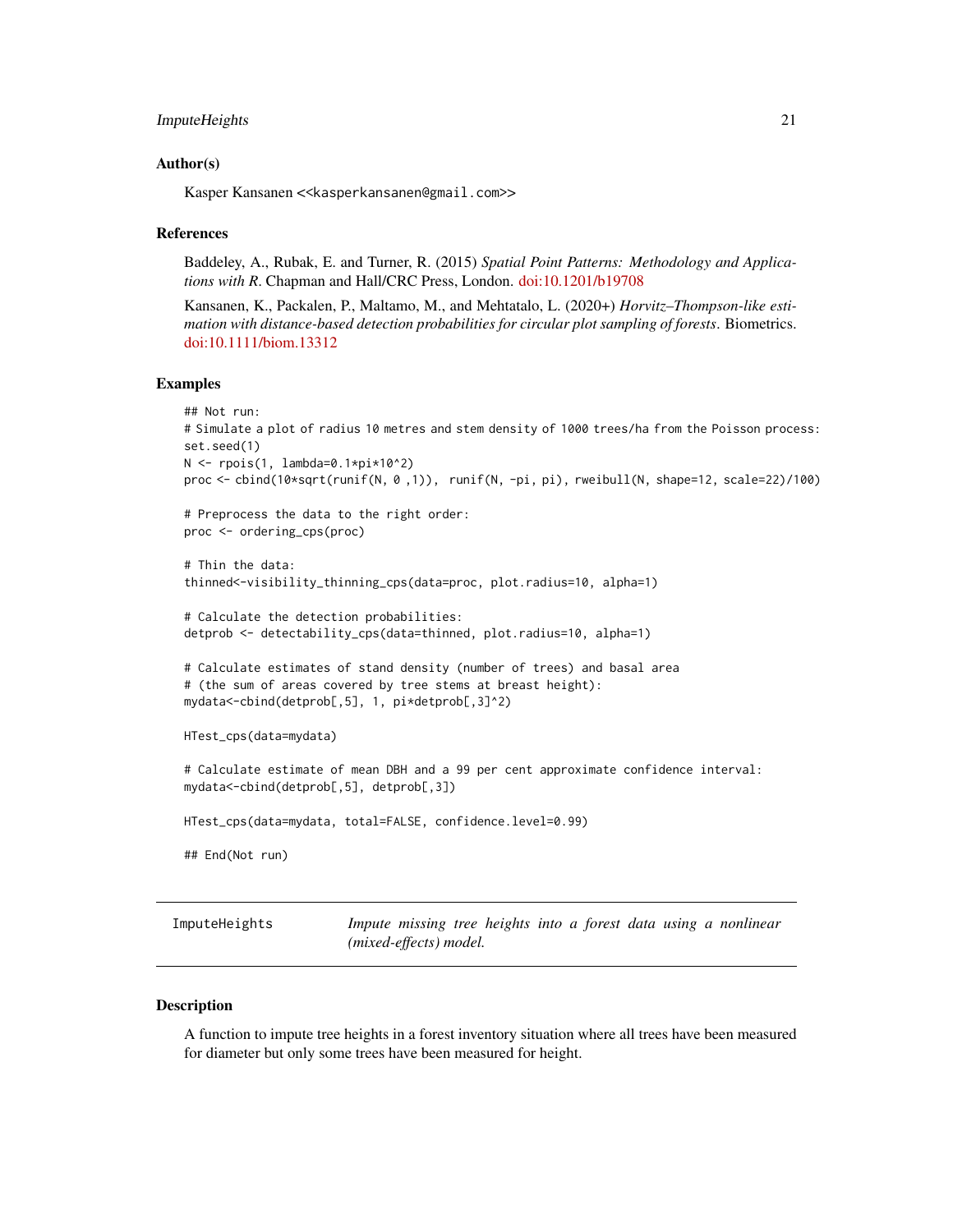# <span id="page-21-0"></span>Usage

```
ImputeHeights(d, h, plot, modelName = "naslund", nranp = 2, varf = TRUE,
              addResidual = FALSE, makeplot = TRUE, level = 1,start=NA, bh=1.3, control=list(),random=NA)
```
# Arguments

| d           | A numerical vector of tree diameters, usually given in cm.                                                                                                                                                                                                                                                                                                                                                                      |
|-------------|---------------------------------------------------------------------------------------------------------------------------------------------------------------------------------------------------------------------------------------------------------------------------------------------------------------------------------------------------------------------------------------------------------------------------------|
| h           | A numerical vector of tree heights, usually given in meters. Should be of the<br>same length as d.                                                                                                                                                                                                                                                                                                                              |
| plot        | A vector of type numeric or factor, defining the groups of the data; usually the<br>plot indices. Should be of the same length as d and h.                                                                                                                                                                                                                                                                                      |
| modelName   | Either (i) a character vector specifying the name of the nonlinear function or (ii)<br>the formula specifying a linear model. In case (i) the name should be one of the<br>functions documented on the help page of HDmodels. In case (ii), it should be<br>the linear formula in the form that is entered to the function $\mathbf{Im}$ , for example<br>model= $h^d+I(d^2)-1$                                                 |
| nranp       | Parameters nranp and random specify two alternative ways to specify the ran-<br>dom effects of the model. An easy but restricted way is to use argument nranp.<br>It is an integer between 0 and the number of fixed parameters, and has the the<br>following meaning in the case of nonlinear model:                                                                                                                           |
|             | • If nranp=0, then a model without random parameters is fitted. Results to a<br>fixed-effects model, and argument plot is not used.                                                                                                                                                                                                                                                                                             |
|             | • If nranp=1, then parameter a of a nonlinear function or the first coefficient<br>of the linear formula is assumed to vary among plots.                                                                                                                                                                                                                                                                                        |
|             | • If nranp=2, then a and b or the first two terms of the linear formula are<br>assumed to vary among plots or                                                                                                                                                                                                                                                                                                                   |
|             | • If nranp=3, then a b, and c of a three-parameter nonlinear model or three<br>first coefficients of a linear model are assumed to vary among plots                                                                                                                                                                                                                                                                             |
|             | In the case of linear model, the constant (if exists) it always counted as the first<br>term.                                                                                                                                                                                                                                                                                                                                   |
|             | As an alternative to nranp, argument random can be used to express the random<br>part as a nlme formula, but without specification of the grouping structure. The<br>provided formula is passed to the lme or nlme function. Argument random is<br>always used when provided, so nranp has effect only if random=NA (the default).                                                                                              |
| varf        | Numeric with values 0, 1 or 2. If 0 or FALSE, no variance function is used. If<br>varf=1, 2 or TRUE, then the power-type variance function var(e)= $signa^2*w^2(2*delta)$<br>is used. where weight w is the raw diameter (when varf=1 or TRUE), or $w = max(1, dsd + 3)$<br>(when varf=2), where dsd=(d-D)/SDD. Here d is tree diameter, D and SDD are<br>the mean and standard deviation of diameters on the plot in question. |
| addResidual | Boolean. If TRUE, a random residual is added to the imputed height from a<br>normal distribution using the estimated variance function. If also level=0 or<br>if the plot did not include any measured heights to predict the random effects,<br>then also a randomly selected plot effect from among the predicted plot effects<br>is added. The added plot effect is the same for all trees of a given plot.                  |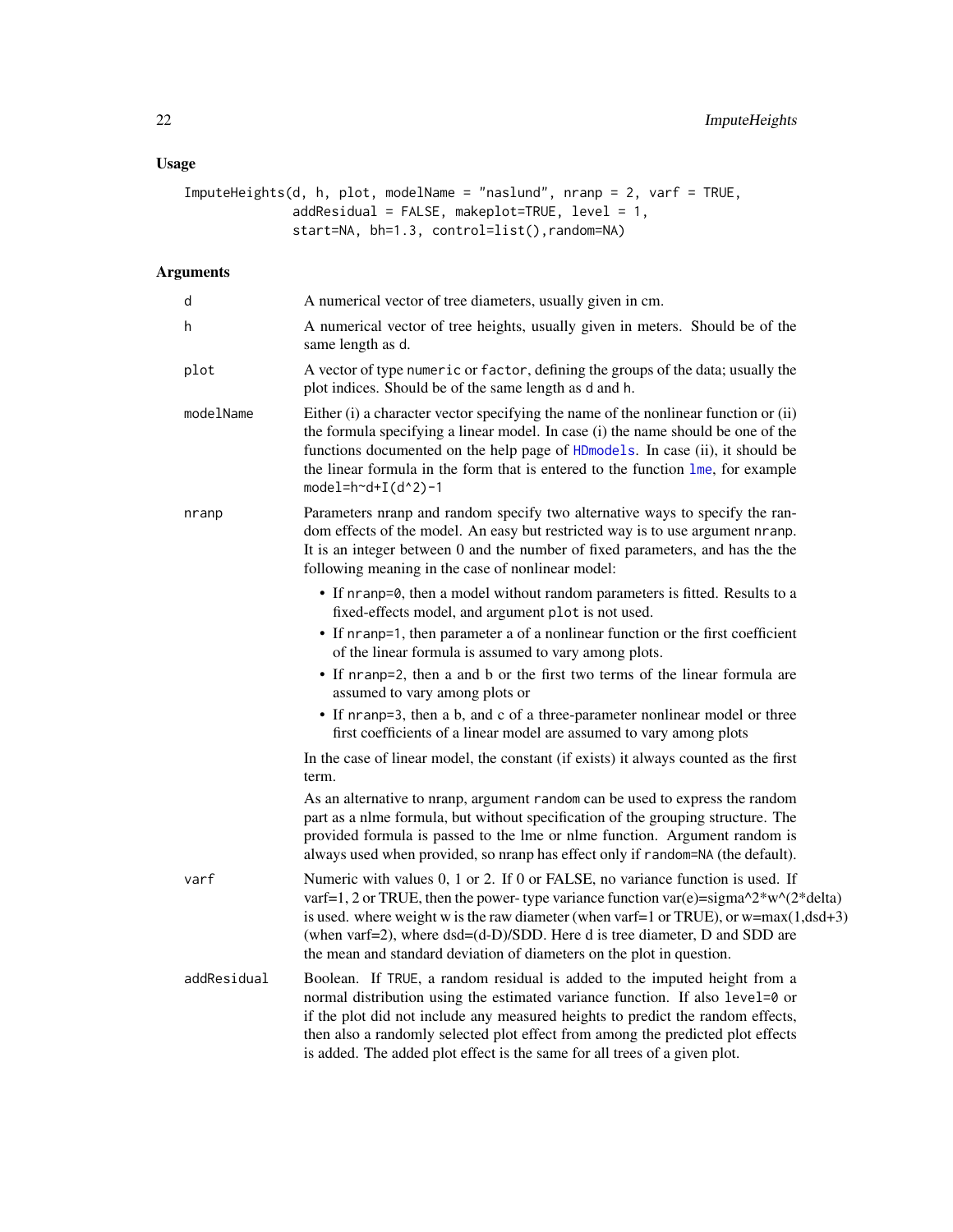<span id="page-22-0"></span>

| makeplot                   | Should a residual plot of the fitted model be produced for evaluation of goodness<br>of fit? The plot is produced using the default arguments of function plot. hdmod,<br>and is not affected by the value of arguments level and addResidual. |  |
|----------------------------|------------------------------------------------------------------------------------------------------------------------------------------------------------------------------------------------------------------------------------------------|--|
| level                      | The level of prediction. 0 means fixed-effect prediction and 1 means plot-level<br>prediction using the random effects. Has no effect if nranp=0.                                                                                              |  |
| start, bh, control, random |                                                                                                                                                                                                                                                |  |
|                            | Arguments passed to fithd. See documentation of fithd.                                                                                                                                                                                         |  |

#### Details

The function predicts the missing heights using a nonlinear mixed-effects model or a nonlinear fixed-effects model. In mixed-effects model, plot-specific random effects can be used if other tree heights have been measured from the same plot. Also random, normally distributed residual can be added to the heights according to the estimated constant or heteroscedastic residual variance structure.

# Value

A list of components

| h        | A vector of tree heights, including the measured heights for the trees with known<br>height and imputed heights for the others.                                                                                                                                                                                                                                                                                    |
|----------|--------------------------------------------------------------------------------------------------------------------------------------------------------------------------------------------------------------------------------------------------------------------------------------------------------------------------------------------------------------------------------------------------------------------|
| imputed  | A booelan vector of the same length as h, having value TRUE for imputed<br>heights. Produced as is. na (data\$h)                                                                                                                                                                                                                                                                                                   |
| model    | The fitted model that was used in imputation. Fitted using fithd which in turn<br>calls nlme or gnls                                                                                                                                                                                                                                                                                                               |
| predType | A vector of the same length as h, including information on the level of predic-<br>tion. Value 0 means a measured height (no model prediction is used), value 1<br>means the plot-level prediction has been done using the estimated plot effects.<br>Value 2 means that no sample trees were available and the prediction is based<br>on fixed part only (if level=0) or on a simulated plot effect (if level=1). |
| hpred    | Predicted heights for all trees. Equals to vector h for trees that had missing<br>heights.                                                                                                                                                                                                                                                                                                                         |

# Note

Works only with the nonlinear functions specified in [HDmodels](#page-12-1); does not work if the modelName is specified as a linear expression.

# Author(s)

Lauri Mehtatalo << lauri.mehtatalo@uef.fi>>

# References

Mehtatalo, L., Gregoire, T.G., and de Miguel, S. Modeling Height-diameter curves for height prediction. Canadian Journal of Forest Research, 45(7): 826-837, [doi:10.1139/cjfr20150054](https://doi.org/10.1139/cjfr-2015-0054)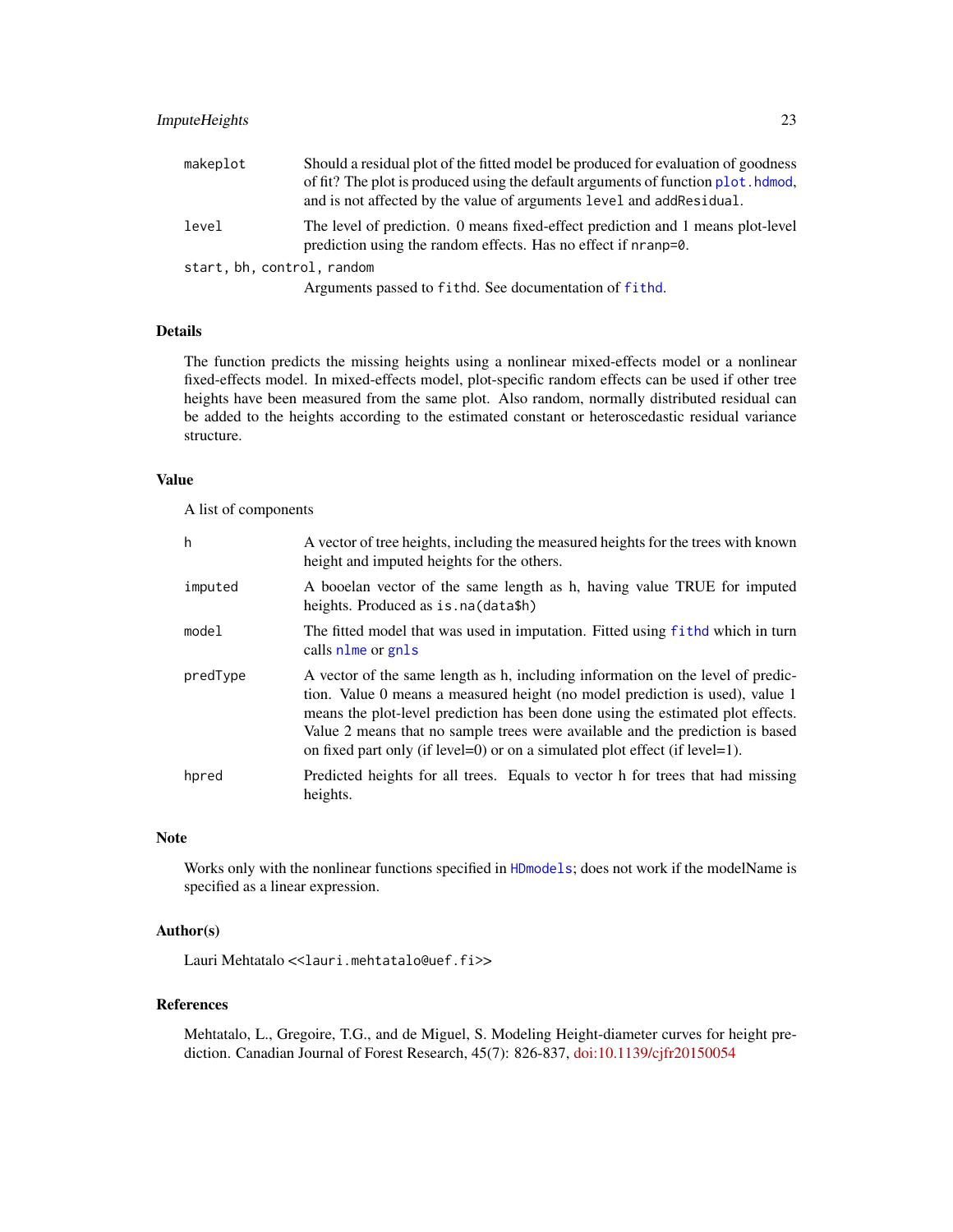# <span id="page-23-0"></span>See Also

[fithd](#page-8-1) for model fitting and [plot.hdmod](#page-36-1) for plotting.

# Examples

data(spati)

```
ImpFixed<-ImputeHeights(spati$d,spati$h,spati$plot,level=0)
ImpRandom<-ImputeHeights(spati$d,spati$h,spati$plot,level=1,makeplot=FALSE)
# Try also
# ImpRanRes<-ImputeHeights(spati$d,spati$h,spati$plot,level=1,addResidual=TRUE,makeplot=FALSE)
plot(spati$d[!is.na(spati$h)],
     spati$h[!is.na(spati$h)],
     col=spati$plot[!is.na(spati$h)],
     main="Observations", xlab="d, cm", ylab="h, m",
    ylim=c(0,30))
plot(spati$d[ImpFixed$imputed],
     ImpFixed$h[ImpFixed$imputed],
     col=spati$plot[ImpFixed$imputed],
     main="Imputed, Naslund, Fixed", xlab="d, cm", ylab="h, m",
    ylim=c(0,30))
plot(spati$d[ImpRandom$imputed],
     ImpRandom$h[ImpRandom$imputed],
     col=spati$plot[ImpRandom$imputed],
     main="Imputed, Naslund, Fixed + Plot", xlab="d, cm", ylab="h, m",
     ylim=c(0,30))
# Try also
# plot(spati$d[ImpRanRes$imputed],
# ImpRanRes$h[ImpRanRes$imputed],
# col=spati$plot[ImpRanRes$imputed],
# main="Imputed, Naslund, Fixed + Plot + Tree", xlab="d, cm", ylab="h, m",
# \qquad \text{ylim=c}(0,30)
```
ips *Wood-decaying fungi carried by bark beetle individuals and their mites.*

# Description

The total number of fungal species (ophistomatoid and non-ophistomatoid fungi are coded separately) associated with *Ips typographus* bark beetle individuals and their mites.

# Usage

data(ips)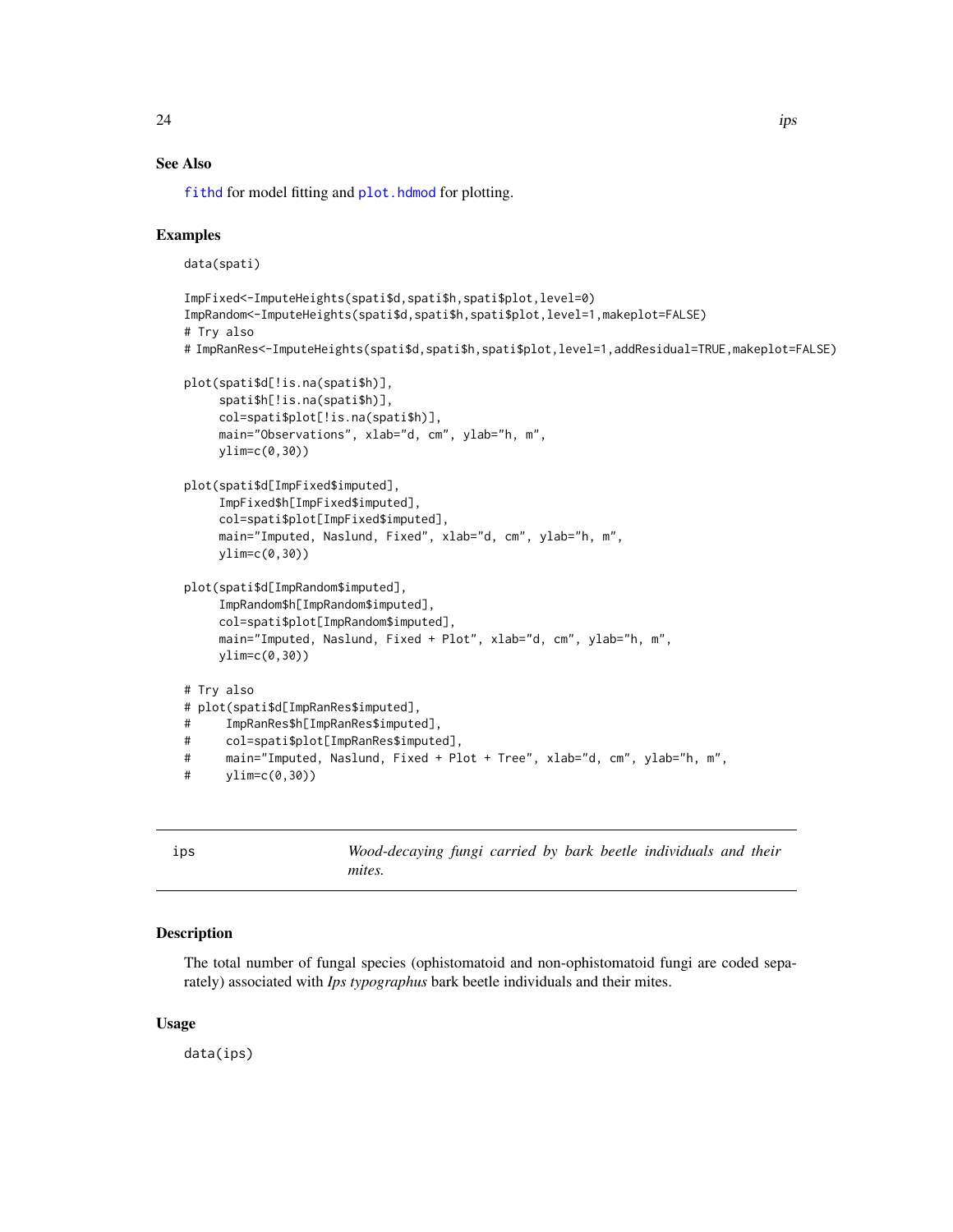A data frame with 298 observations (bark betle individuals) on the following 5 variables.

- Fungi The total number of fungal species associated with the individual bark beetle.
- Ophi The number of ophistomatoid fungal species.
- Other The number of non-ophistomatoid fungal species. The three first variables are related through  $Other + Ophi = Funqi$ .
- Season Categorical time of data collection with three levels: spring, summer or fall. The default is spring.
- Mites The number of mites found in the bark beetle.

#### Details

The ophiostomatoid fungal families *Microascales* and *Ophiostomatales* are common associates of bark beetle *Ips typographus*, which they use to spread within the wood material. The number of fungal species in these families is high, and a certain beetle individual can carry several fungal species with it. The bark beetles may have mites attached to them, and it may be possible that some fungal species are associated to the beetles only through the mites.

The dataset includes measurements of 289 bark beetle individuals from a storm-felled Norway spruce forest in eastern Finland. For each individual, the number of attached mites was determined using a microscope. In addition the number of fungal species per bark beetle was determined genetically. However, it was not possible to determine whether the fungi were associated with the mites or the bark beetle itself. The observations were collected at three different seasons: spring, summer and fall of the same year, approximately 100 individuals in each season. The data are used to analyze the effects of season and number of mites on the number of fungal species per bark beetle.

# References

Linnakoski, R., Mahilainen, S., Harrington, A., Vanhanen, H., Eriksson, M., Mehtatalo, L., Pappinen, A., Wingfield, M.J. 2016. The seasonal succession of fungi associated with Ips typographus beetles and their phoretic mites in an outbreak region of Finland. PLOS ONE. [doi:10.1371/](https://doi.org/10.1371/journal.pone.0155622) [journal.pone.0155622.](https://doi.org/10.1371/journal.pone.0155622)

Mehtatalo, Lauri and Lappi, Juha 2020. Biometry for Forestry and Environmental Data: with examples in R. New York: Chapman and Hall/CRC. 426 p. [doi:10.1201/9780429173462](https://doi.org/10.1201/9780429173462)

# Examples

data(ips)

```
ips$Mites2<-ips$Mites-mean(ips$Mites)
```
mod1<-glm(Fungi~Season+Mites,family=poisson,data=ips)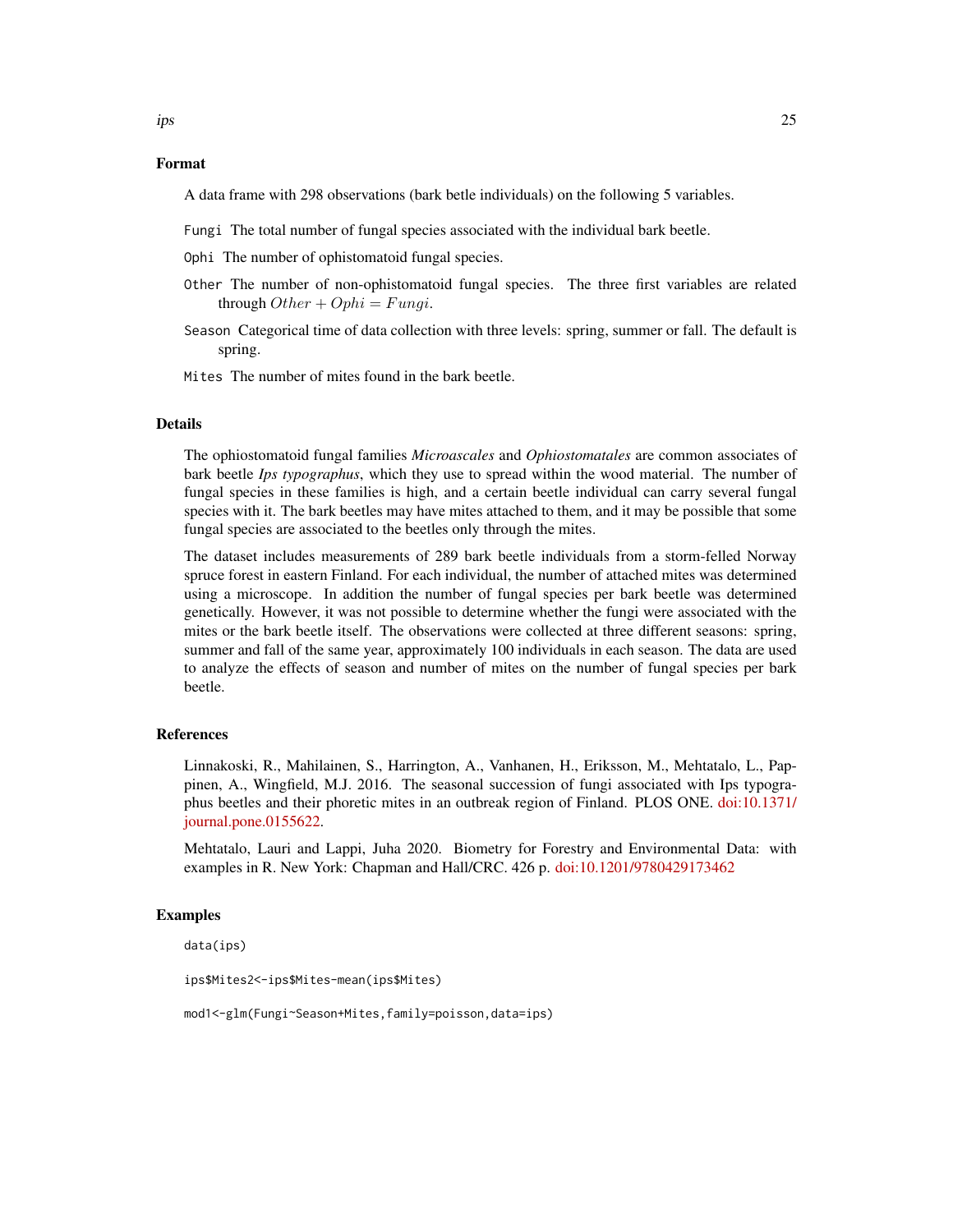<span id="page-25-0"></span>

#### Description

Orders the observations by  $x$  and thereafter plots  $y$  on  $x$  and connects observations of the same group by lines. Useful, for example, to plot a longitudinal dataset.

#### Usage

```
linesplot(x, y, group, xlab = "x", ylab = "y",
         main = "", cex = 0.5, pch = 19, col = 1, col.lin = 1,
        lw = FALSE, ylim = NULL, xlim = NULL, add = FALSE, lty = "solid", lwd=1)
```
#### Arguments

| x, y  | Numerical vectors of the same length including the x and y variables.                           |  |
|-------|-------------------------------------------------------------------------------------------------|--|
| group | The variable specifying the group. Should be of the same length as vectors x<br>and y.          |  |
|       | xlab, ylab, main, cex, pch, col, col.lin, xlim, ylim, lty, lwd<br>Graphical parameters, see par |  |
| lw    | Boolean. Whether a loess smoother to be added onto the plot.                                    |  |
| add   | Boolean. Whether to add to an existing plot or to open a new window.                            |  |

# Details

The observations within the group are connected at the increasing order of x.

# Value

Used for its side effects.

# Author(s)

Lauri Mehtatalo << lauri.mehtatalo@uef.fi>>

# References

Mehtatalo, Lauri and Lappi, Juha 2020. Biometry for Forestry and Environmental Data: with examples in R. New York: Chapman and Hall/CRC. 426 p. [doi:10.1201/9780429173462](https://doi.org/10.1201/9780429173462)

# Examples

```
D<-rep(seq(10,30),10)
H<-(20+rep(rnorm(10,0,0.5),each=21))*exp(-1.5*D^(-1.3))
plot<-rep(1:10,each=21)
linesplot(D,H,plot)
```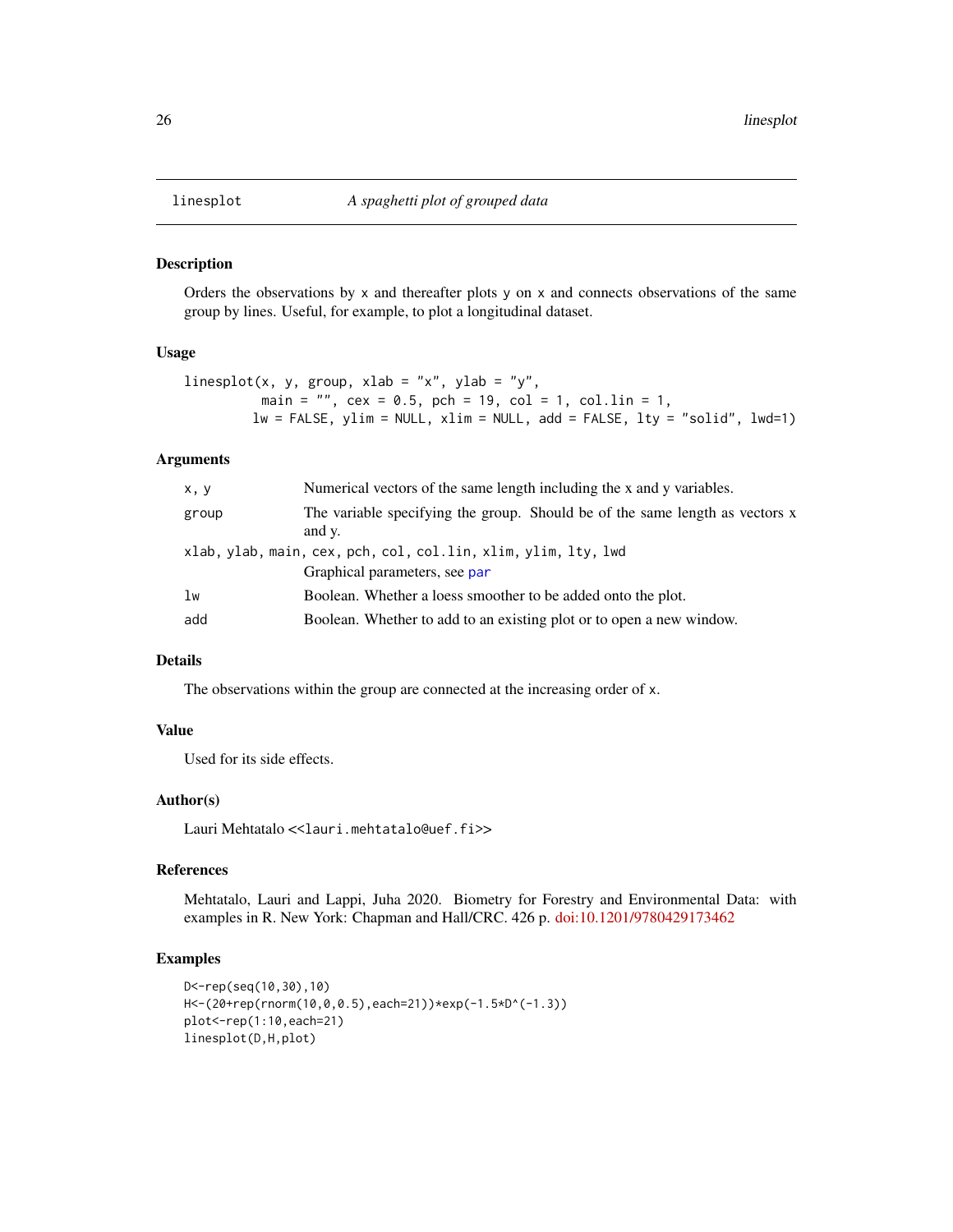<span id="page-26-0"></span>

# Description

Density, distribution function, quantile function and random generation for the four-parameter logitlogistic distribution.

# Usage

```
dll(x, mu, sigma, xi=0, lambda=1, log = FALSE)
pll(q, mu, sigma, xi=0, lambda=1, lower.tail=TRUE, log.p=FALSE)
qll(p, mu, sigma, xi=0, lambda=1, lower.tail=TRUE, log.p=FALSE)
rll(n, mu, sigma, xi=0, lambda=1)
```
# Arguments

| x, q               | vector of quantiles                                                                            |
|--------------------|------------------------------------------------------------------------------------------------|
| p                  | vector of probabilitiies                                                                       |
| n                  | number of observations. If length(n) $> 1$ , the length is taken to be the number<br>required. |
| mu,sigma,xi,lambda |                                                                                                |
|                    | parameters of the distribution, xi (minimum) defaults to 0 and lambda (max-<br>$min)$ to 1.    |
| log, log.p         | logical; if TRUE, probabilities $p$ are given as $log(p)$                                      |
| lower.tail         | logical; if TRUE (default), probabilities are $P[X \le x]$ otherwise $P[X > x]$ .              |

# Details

The logit-logistic cdf and pdf are

$$
F(d|\xi,\lambda,\mu,\sigma) = \frac{1}{1 + e^{\left(\frac{\mu}{\sigma}\right)} \left(\frac{d-\xi}{\xi+\lambda-d}\right)^{-\frac{1}{\sigma}}}
$$

$$
f(d|\xi,\lambda,\mu,\sigma)=\frac{\lambda}{\sigma}\frac{1}{(d-\xi)(\xi+\lambda-d)}\frac{1}{e^{-\frac{\mu}{\sigma}}(\frac{d-\xi}{\xi+\lambda-d})^{\frac{1}{\sigma}}+e^{\frac{\mu}{\sigma}}(\frac{d-\xi}{\xi+\lambda-d})^{-\frac{1}{\sigma}}+2}
$$

Parameter  $\xi$  is the minimum,  $\lambda > 0$  the width of range (max-min),  $\mu$  controls the skewness and  $\sigma$ the curtosis.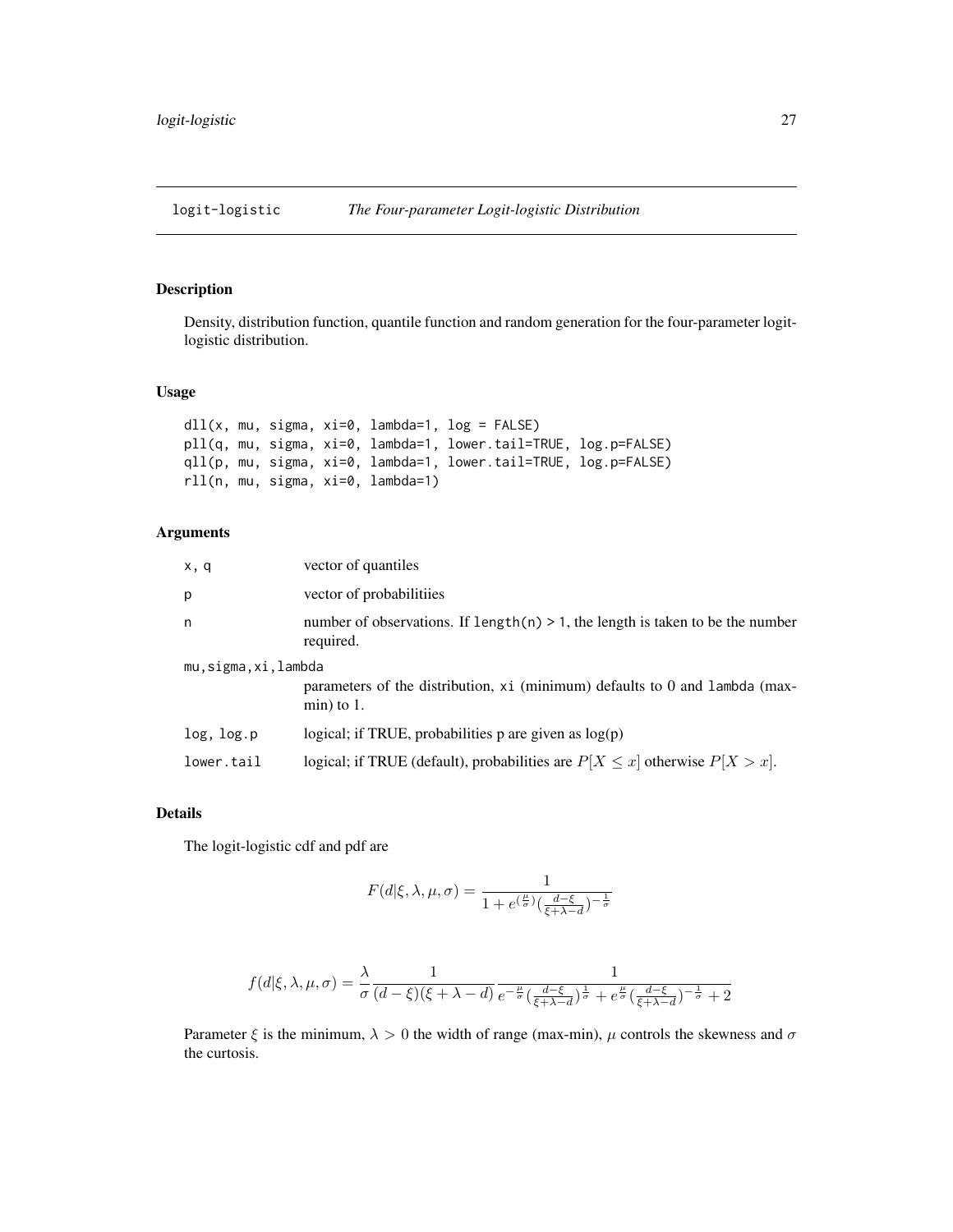# <span id="page-27-0"></span>Value

dll gives the density, pll gives the distribution function, qll gives the quantile function, and rll generates random deviates.

Invalid arguments will result in return value NaN.

The length of the result is determined by n for r11, and is the maximum of the lengths of the numerical arguments for the other functions.

The numerical arguments other than n are recycled to the length of the result. Only the first elements of the logical arguments are used.

# Author(s)

Lauri Mehtatalo << lauri.mehtatalo@uef.fi>>

# References

Mingliang Wang and Keith Rennolls, 2005. Tree diameter distribution modelling: introducing the logit-logistic distribution. Canadian Journal of Forest Research, 35(6): 1305-1313, [doi:10.1139/](https://doi.org/10.1139/x05-057) [x05057.](https://doi.org/10.1139/x05-057)

Mehtatalo, Lauri and Lappi, Juha 2020. Biometry for Forestry and Environmental Data: with examples in R. New York: Chapman and Hall/CRC. 426 p. [doi:10.1201/9780429173462](https://doi.org/10.1201/9780429173462)

# Examples

```
data(spati)
d<-spati$d[spati$plot==22]
hist(d,freq=FALSE)
d0<-seq(0,60,0.1)
lines(d0,dll(d0,0.630,0.573,3.561,35.2))
```
<span id="page-27-1"></span>mywhiskers *A whiskers type residual plot*

# **Description**

A function for adding vertical lines onto residual plots to show

- 1. 95% confidence intervals of means or
- 2. 95% confidence intervals for individual observations

in the classes of the variable on the x-axis. Plot of the first type is useful for analyzing the fit of the assumed fixed part and plots of type b can be used to analyze the homogeneity of residuals.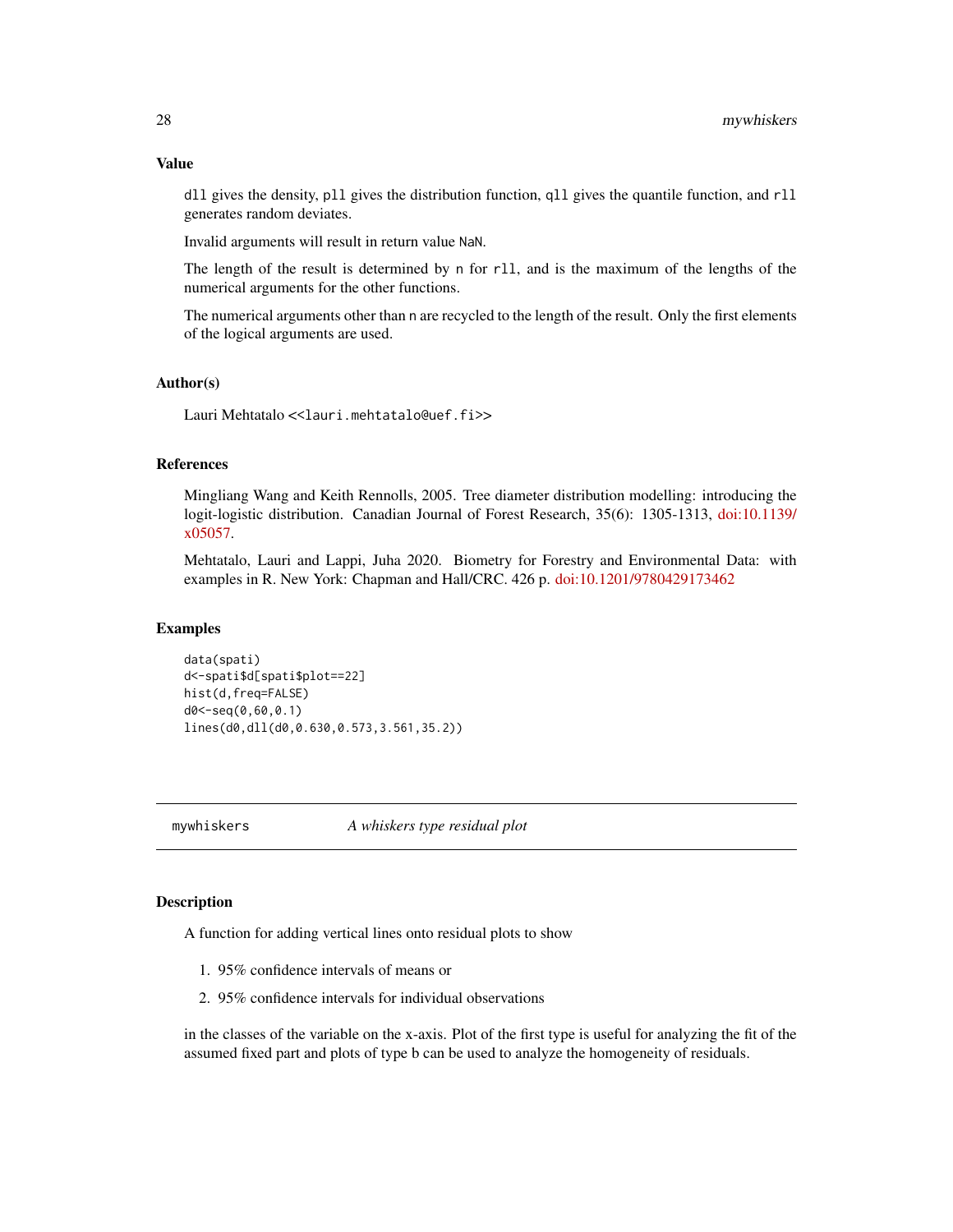# mywhiskers 29

#### Usage

```
mywhiskers(x, y,
           nclass = 10,
           limits = NA,
           add = FALSE,
           se = TRUE,main = "".xlab = "x"
           ylab = "y",
           ylim = NA,
           1wd = 1,
           highlight = "red")
```
# Arguments

| $\mathsf{x}$                | The variable on the x-axis. Usually one of the predictors or the predicted value.                                                         |  |
|-----------------------------|-------------------------------------------------------------------------------------------------------------------------------------------|--|
| y                           | The variable on the y-axis. Usually model residual.                                                                                       |  |
| nclass                      | The maximum number of classes to be used.                                                                                                 |  |
| limits                      | The class limits. Alternative to nclass.                                                                                                  |  |
| add                         | logical. Whether a new graphic window is opened or the lines will be added into<br>an exosting plot.                                      |  |
| se                          | Logical. Use standard errors of means (se=TRUE, option (a) above) or class-<br>specific standard deviations (se=FALSE, option (b) above). |  |
| main, xlab, ylab, ylim, lwd |                                                                                                                                           |  |
|                             | Graphical parameters of the plot. ignored if add=TRUE.                                                                                    |  |
| highlight                   | The color for lines that do not cross the y-axis.                                                                                         |  |

# Details

The function first classifies the data in nclass classes of variable x so that each class has approximately equal number of observations. Then the class mean and deviation s is computed for each class, where s is either the standard error of the mean (if se=TRUE) or standard deviation (if se=FALSE). A vertical line is plotted at the middle of each class showing the class mean by a dot and lines of length 3.92\*s. If the line does not cross the x- axis, then the highlight color is used in the line. With small number of observations (or lot of ties), the number of classes is decreased until each class includes the minimum of 2 observations.

# Value

The function is usually used for its side effects (i.e., the plot). However, the values used in producing the plot are returned in a list of elements

- x: the class middlepoint x values.
- m: class-specific means of y.
- s: class-specific standard deviations or standard errors of y (see details).
- lb: lower ends of the class-specific lines.
- ub: upper ends of the lines.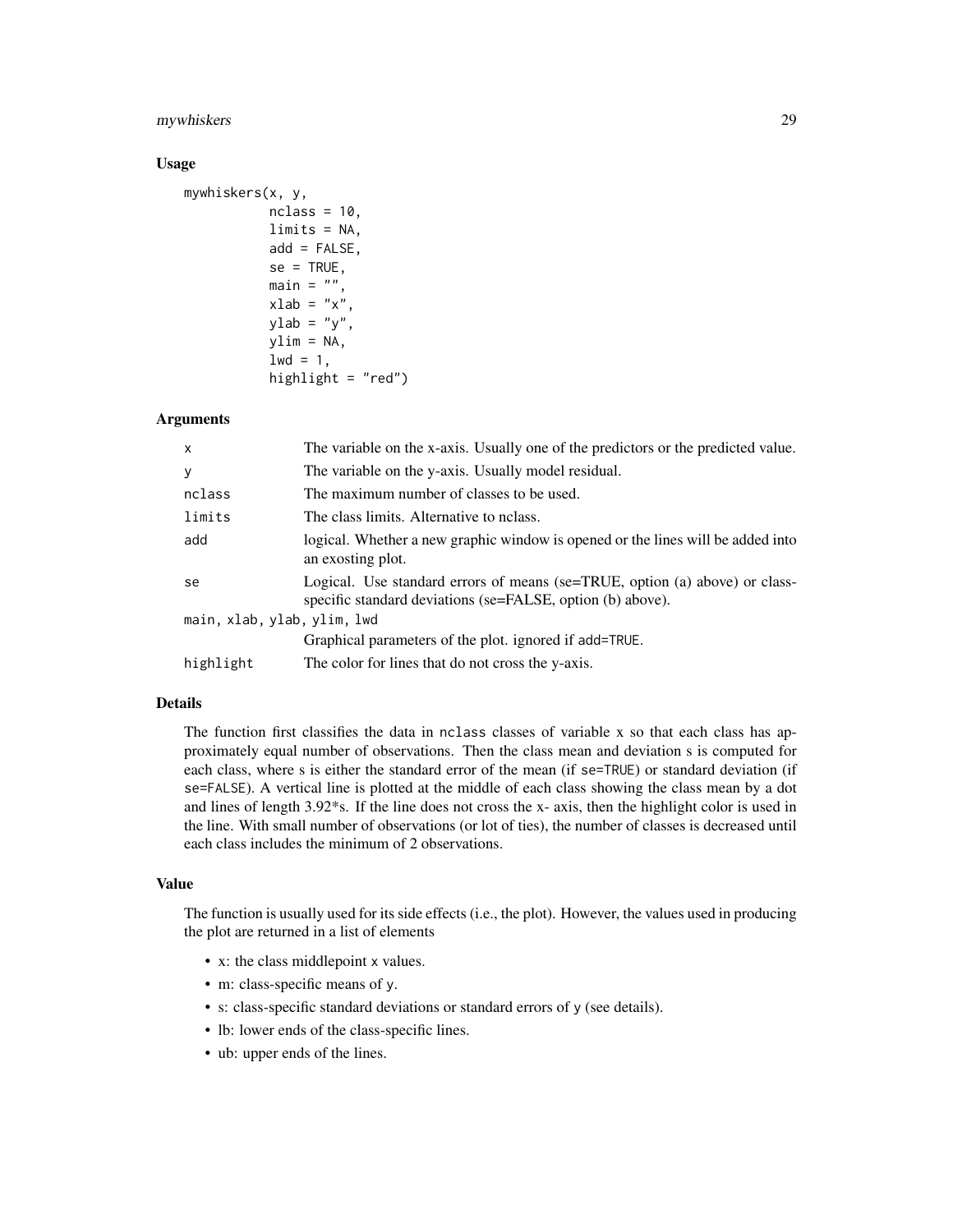# <span id="page-29-0"></span>Author(s)

Lauri Mehtatalo << lauri.mehtatalo@uef.fi>>

# References

Mehtatalo, Lauri and Lappi, Juha 2020. Biometry for Forestry and Environmental Data: with examples in R. New York: Chapman and Hall/CRC. 426 p. [doi:10.1201/9780429173462](https://doi.org/10.1201/9780429173462)

# Examples

```
x<-seq(1,100,1)
y<-x+10*log(x)+rnorm(100,0,5)
fm1<-lm(y-x)plot(x,resid(fm1))
mywhiskers(x,resid(fm1),se=FALSE,add=TRUE)
mywhiskers(x,resid(fm1),se=TRUE,lwd=2,add=TRUE)
abline(h=0)
```
<span id="page-29-1"></span>

NR *Solve a Nonlinear Equation Using Newton-Raphson algorithm.*

# Description

Solves an equation equation of form  $f(x) = 0$ , for scalar x using the Newton-Raphson algorithm.

# Usage

 $NR(int, fn, gr, crit = 6, range = c(-Inf, Inf))$ 

# Arguments

| init  | Numeric scalar, The initial guess for $x$ .                                                                       |
|-------|-------------------------------------------------------------------------------------------------------------------|
| fn    | An R-function returning the scalar value of $f(x)$ , with x as the only argument.                                 |
| gr    | An R-function returning the first derivative of $f(x)$ , with x as the only argument.                             |
| crit  | Convergence criteria. The upper limit for the absolute value of $f(x)$ at an ac-<br>cepted the solution.          |
| range | A two-unit vector giving the upper and lower bounds for $x$ . The solution is<br>searched from within this range. |

# Details

The function is a straightforward implementation of the well-known Newton-Raphson algorithm.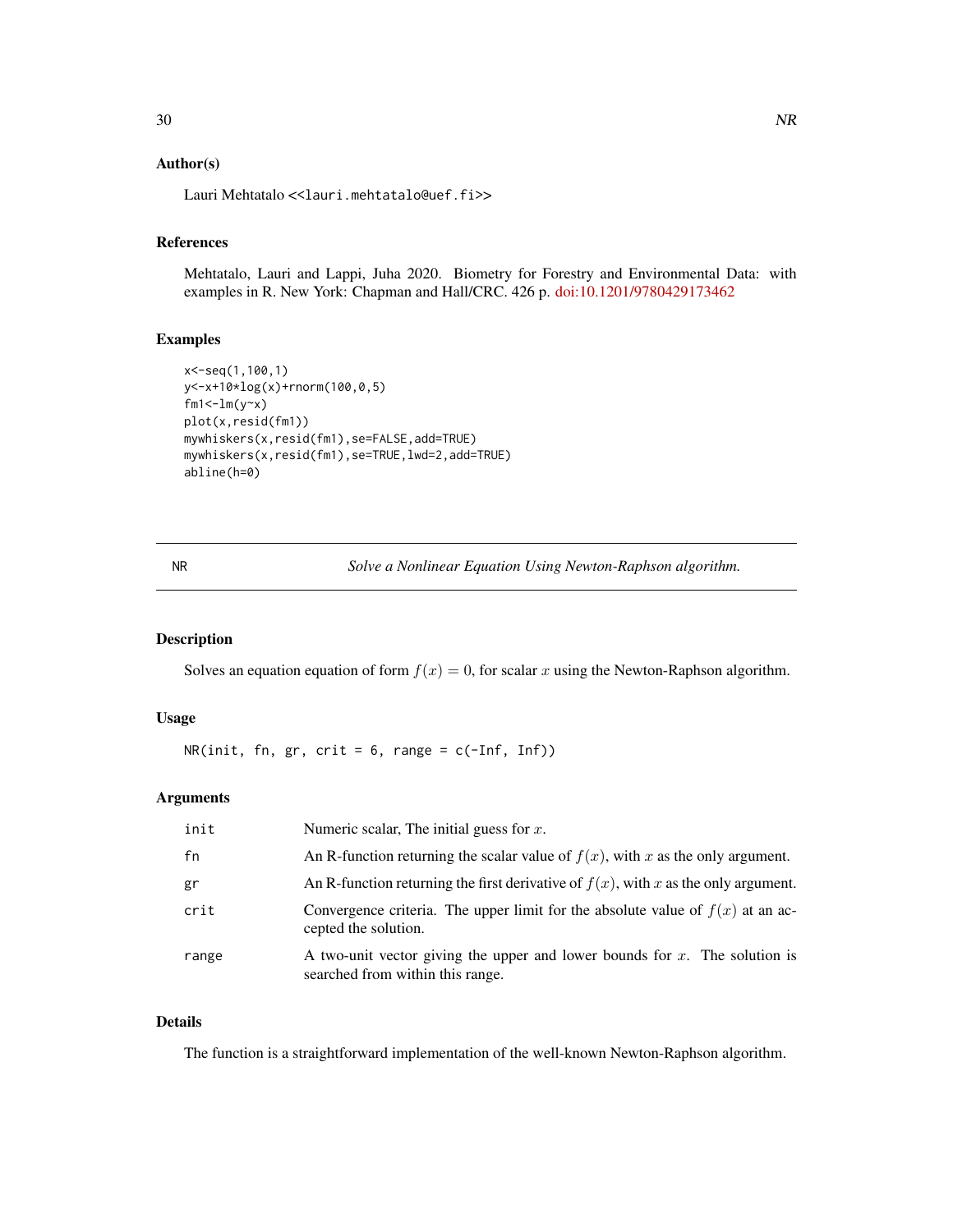# <span id="page-30-0"></span>NRnum 31

# Value

A list of components

| par  | the value of $x$ in the solution    |
|------|-------------------------------------|
| crit | the value of $f(x)$ at the solution |

If estimation fails (no solution is found during 100000 iterations), both e lements of the solution are NA's.

# Author(s)

Lauri Mehtatalo << lauri.mehtatalo@uef.fi>>

#### See Also

See [NRnum](#page-30-1) for a vector-valued x without analytical gradients.

# Examples

```
## Numerically solve Weibull shape for a stand
## where DGM=15cm, G=15m^2/ha and N=1000 trees per ha
func<-function(shape,G,N,DGM) {
## print(G,DGM,N)
      val<-pi/(4*gamma(1-2/shape)*log(2)^(2/shape))-G/(N*DGM^2)
      val
     }
grad<-function(shape) {
     pi/4*(-1)*
      (gamma(1-2/shape)*log(2)^(2/shape))^(-2)*(gamma(1-2/shape)*digamma(1-2/shape)*2*shape^(-2)*log(2)^(2/shape)+
     log(2)^(2/shape)*log(log(2))*(-2)*shape^(-2)*gamma(1-2/shape))
     }
```
shape<-NR(5,fn=function(x) func(x,G=10000\*15,1000,15),gr=grad,crit=10,range=c(2.1,Inf))\$par

<span id="page-30-1"></span>NRnum *Solve a Systems of Nonlinear Equations Using the Newton's Method*

# **Description**

Solves a system of equations of form  $f_1(x) = 0, f_2(x) = 0, \dots, f_p(x) = 0$  for vector x using the multidimensional version of the Newton-Raphson algorithm. The gradients are solved numerically within the function using R-function numericDeriv.

# Usage

NRnum(init, fnlist,  $crit = 6, ...$ )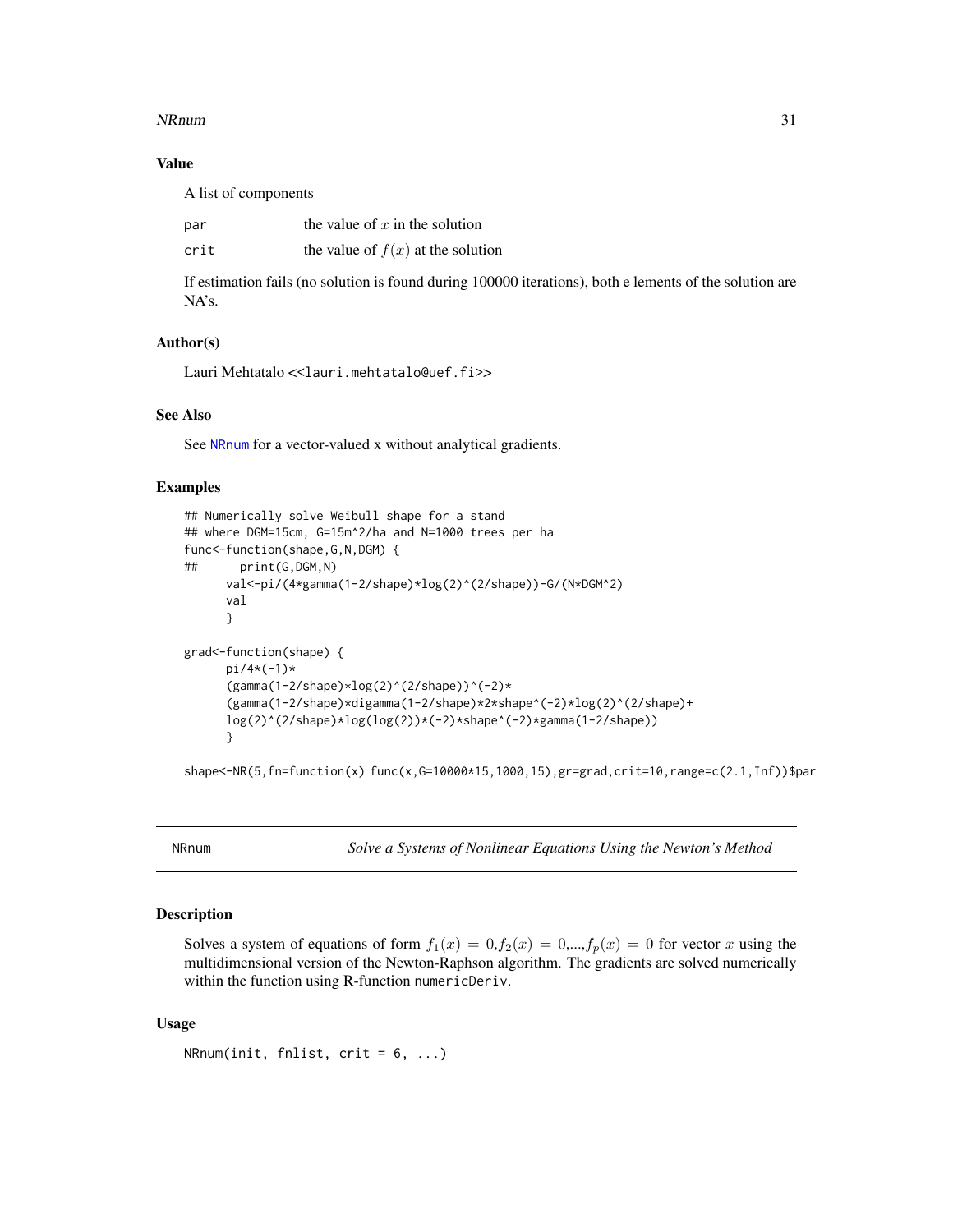# <span id="page-31-0"></span>Arguments

| init     | vector of initial values for $x$ .                                                                                                      |
|----------|-----------------------------------------------------------------------------------------------------------------------------------------|
| fnlist   | list of R-functions for $f_1(x)$ , $f_2(x)$ , , $f_p(x)$ each function gets a vector-valued<br>argument $x$ and returns a scalar value. |
| crit     | Convergence criterion. Stop iteration when $( f_1(x)  +  f_2(x)  +  +  f_p(x)  <$<br>$crit$ ).                                          |
| $\cdots$ | Other arguments passed to the functions of find is to                                                                                   |

# Value

A list of components

| par  | the value of vector $x$ in the solution                |
|------|--------------------------------------------------------|
| crit | the value of the convergence criterion at the solution |

If estimation fails (no solution is found during 100 iterations), both elements of the solution are NA's.

# Author(s)

Lauri Mehtatalo, << lauri.mehtatalo@uef.fi>>

# See Also

Function [NR](#page-29-1).

# Examples

```
# Moment-based recovery of Weibull parameters
mu < -14mu2<-210
muf<-function(theta) theta[2]*gamma(1+1/theta[1])-mu
mu2f<-function(theta) theta[2]^2*gamma(1+2/theta[1])-mu2
functions<-list(muf,mu2f)
momrec<-NRnum(c(3,13),functions)
momrec$par
```
<span id="page-31-1"></span>patti *Increment core data of Scots pine trees*

# Description

Growth ring measurements of 88 trees of a long-term thinning experiment on a naturally regenerated Scots pine stand in Eastern Finland.

#### Usage

data(patti)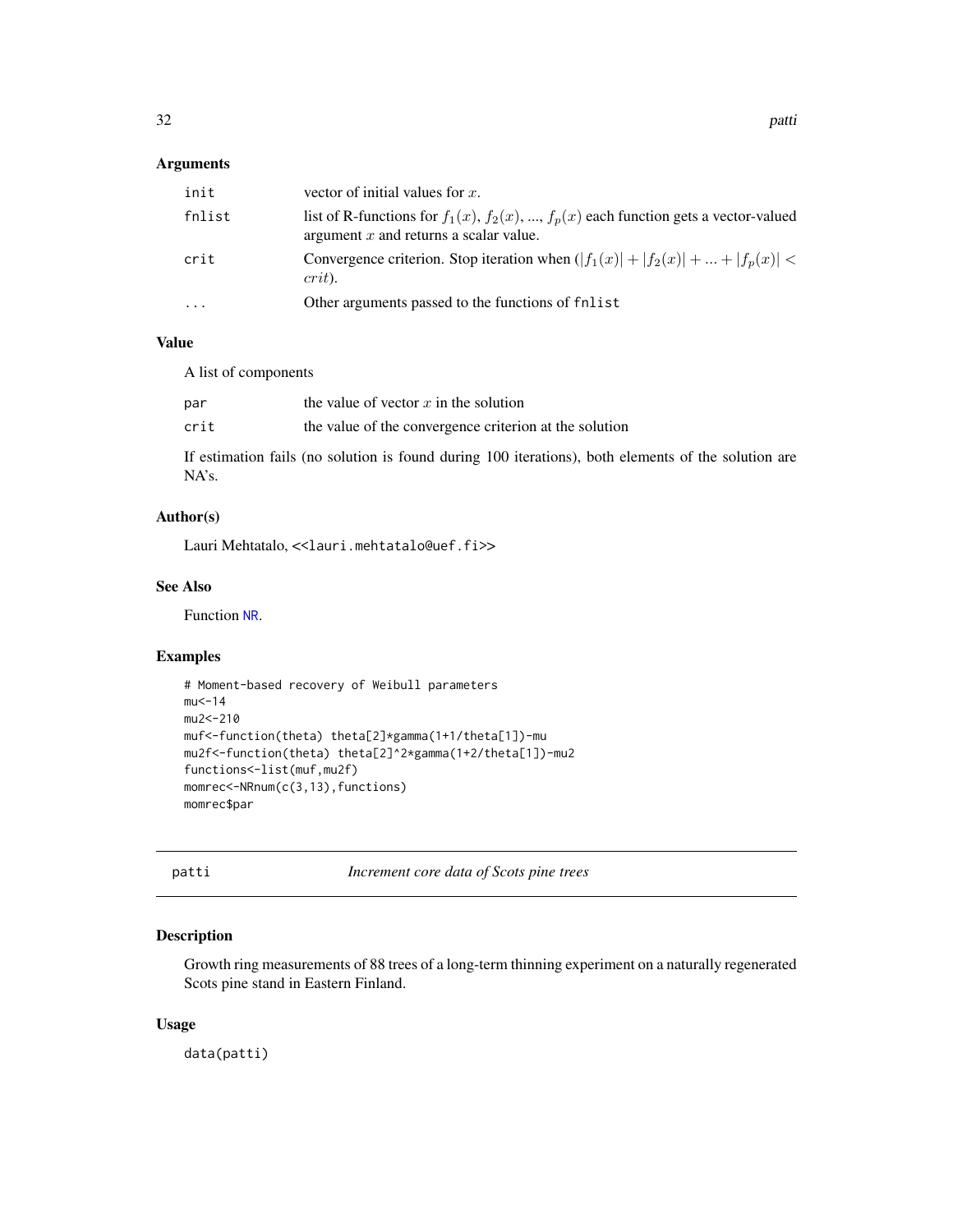<span id="page-32-0"></span>patti 33

# Format

A data frame with 3604 observations on the following 9 variables.

Plot Sample plot id, a factor with 10 levels.

Tree Tree id, a factor with 55 levels (same tree id may occur on different plots!).

SDClass Thinning treatment, factor with 4 levels (1=Control, 2=Light, 3=Moderate, 4=Heavy).

Diam1986 Tree diameter in year 1986, just before the thinning.

Year Calendar year of the ring.

- CA Current tree age in years.
- RW Ring width,  $mm$
- RD Ring density,  $q/cm^3$
- RBA Ring Basal area,  $mm<sup>2</sup>$

# Details

Long-term thinning experiment on a naturally regenerated Scots pine stand in Eastern Finland. The experiment consists of 10 sample plots, in four different classes according to the post-thinning stand density. The plots were thinned in winter 1986-1987. In winter 2006–2007, 10 trees were felled from each plot. A radial 5mm by 5mm segment from pith to bark was cut from each tree at height 1.3 meter height. Ring widths from pith to bark were analyzed for each sample, using an ITRAX X-ray microdensitometer an post-processed to create ring widths from pith to bark were determined for each disc. The ring widths were further transformed to ring basal areas by assuming circular, growth rings. For 12 trees, ring widths could not be extracted. The data includes ring widths for a total of 88 trees between years 1991-2005.

# References

Mehtatalo, L., Peltola, H., Kilpelainen, A. and Ikonen, V.-P. 2014. The response of basal area growth of Scots pine to thinning: A longitudinal analysis of tree-specific series using a nonlinear mixed-effects model. Forest Science 60 (4): pp. 636-644. [doi:10.5849/forsci.13059.](https://doi.org/10.5849/forsci.13-059)

Mehtatalo, Lauri and Lappi, Juha 2020. Biometry for Forestry and Environmental Data: with examples in R. New York: Chapman and Hall/CRC. 426 p. [doi:10.1201/9780429173462.](https://doi.org/10.1201/9780429173462)

# See Also

[afterthin](#page-2-1), [thefdata](#page-49-1), [thinning](#page-50-1).

# Examples

```
data(afterthin)
par(mfcol=c(2,1),cex=0.7,mai=c(0.8,0.8,0.5,0.1))
linesplot(afterthin$CA,
 afterthin$RBA,
 group=afterthin$Plot:afterthin$Tree,
 col.lin=as.numeric(afterthin$SDClass),cex=0,
 xlab="Tree age",
 ylab=expression("Ring basal area, "*mm^2))
```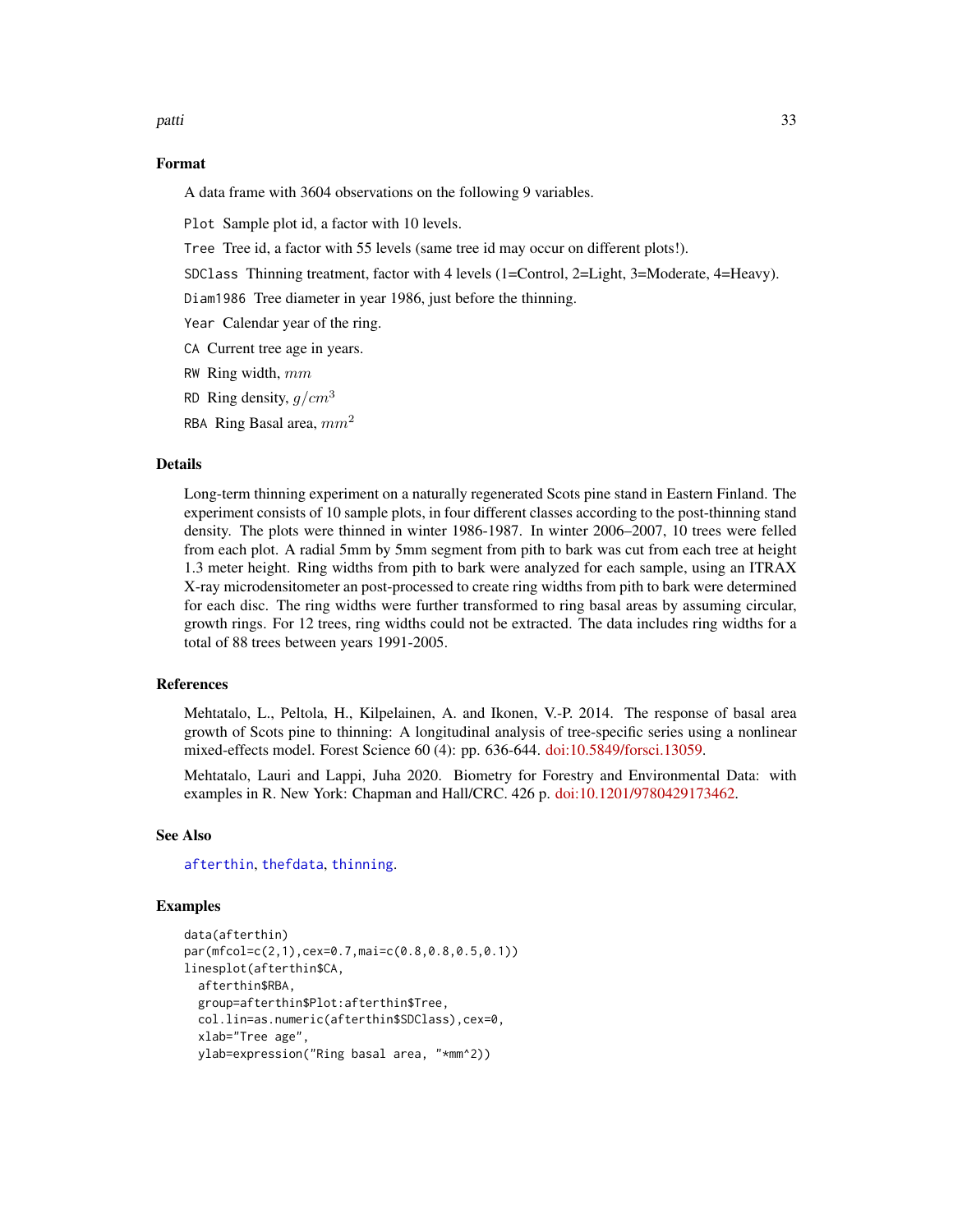```
linesplot(afterthin$Year,
  afterthin$RBA,
  group=afterthin$Plot:afterthin$Tree,
  col.lin=as.numeric(afterthin$SDClass),cex=0,
  xlab="Year",
  ylab=expression("Ring basal area, "*mm^2))
```
percentile-based *The Percentile-based Distribution*

#### Description

Density, distribution function, quantile function and random generation for the percentile-based distribution.

# Usage

dPercbas(x, xi, F) pPercbas(q, xi, F) qPercbas(p, xi, F) rPercbas(n, xi, F)

### Arguments

| x, q | vector of quantiles                                                                                                           |
|------|-------------------------------------------------------------------------------------------------------------------------------|
| p    | vector of probabilitiies                                                                                                      |
| n    | number of observations. If $length(n) > 1$ , the length is taken to be the number<br>required.                                |
| хi   | Strictly increasing vector of percentiles corresponding to the cumulative proba-<br>bilities given in F. Of same length as F. |
| F    | a k-length strictly increasing vector of cumulative probabilities, with $xi[1]=0$<br>and $xi[k]=1$ .                          |

# Details

The percentile-based distribution is defined by the quantiles xi that correspond to the cumulative probabilities given in F. The continuous distribution is obtained by linear interpolation of the cdf.

# Value

dll gives the density, pll gives the distribution function, qll gives the quantile function, and rll generates random deviates.

The length of the result is determined by n for rPercbas, and by the length of x, q and p for the other functions.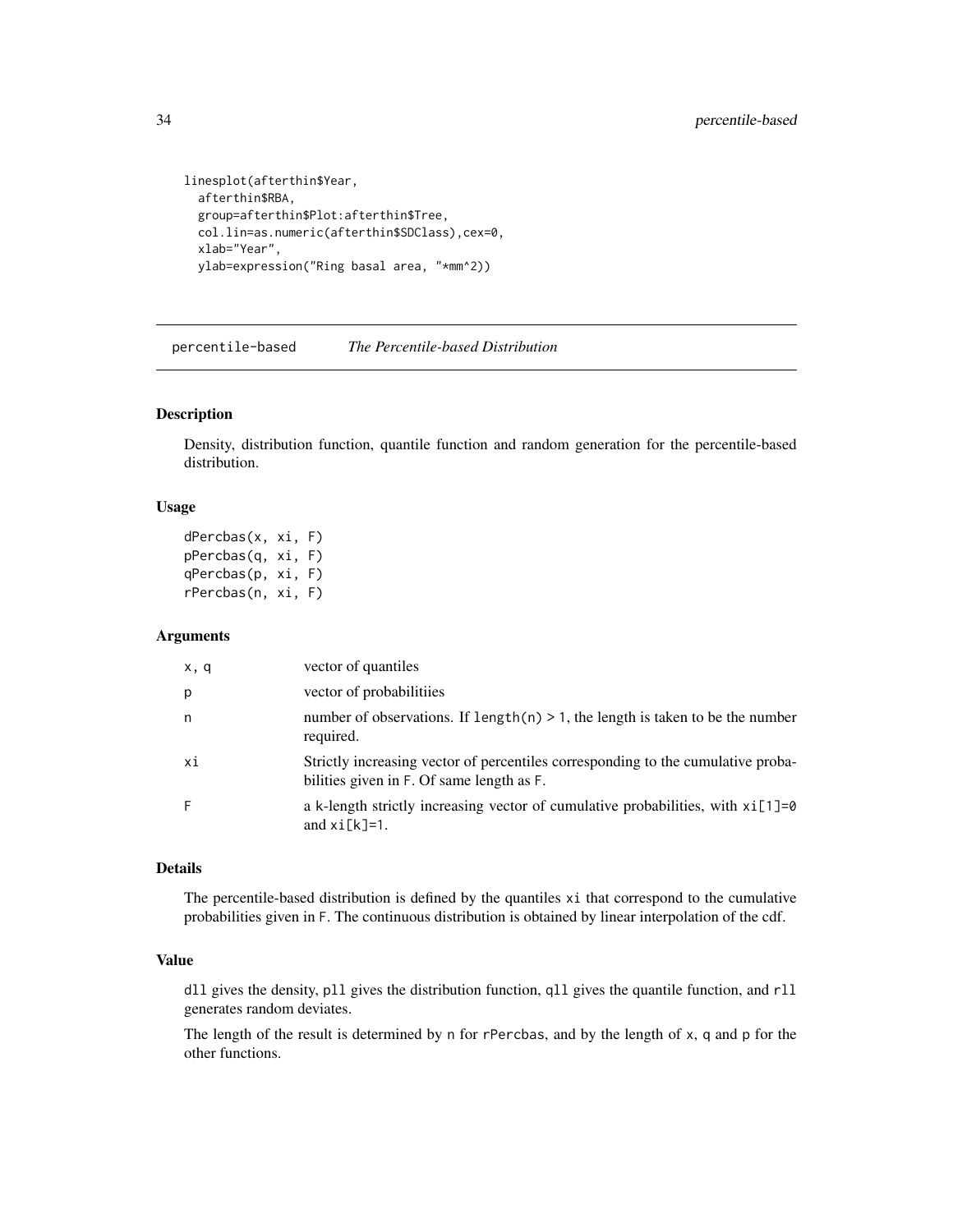#### <span id="page-34-0"></span>plants 35

# Author(s)

Lauri Mehtatalo << lauri.mehtatalo@uef.fi>>

# References

Borders B. E., Souter R. A., Bailey. R. L., and Ware, K. D. 1987. Percentile-based distributions characterize forest stand tables. Forest Science 33(2): 570-576.

Mehtatalo, L. 2005. Localizing a predicted diameter distribution using sample information. Forest Science 51(4): 292–302.

Mehtatalo, Lauri and Lappi, Juha 2020a. Biometry for Forestry and Environmental Data: with examples in R. New York: Chapman and Hall/CRC. 426 p. [doi:10.1201/9780429173462](https://doi.org/10.1201/9780429173462)

Mehtatalo, Lauri and Lappi, Juha 2020b. Biometry for Forestry and Environmental Data: with examples in R. Full Versions of The Web Examples. Available at <http://www.biombook.org>.

# Examples

```
d0<-seq(0,30,0.01)
d<-c(5,7,10,11,11.7,13,15,19,22,24,25,28.5)
plot(d0,pPercbas(d0,d),type="l")
hist(rPercbas(1000,d),breaks=seq(0,30,1),freq=FALSE,ylim=c(0,0.15))
lines(d0,dPercbas(d0,d),col="red")
```
plants *Sapling counts from sample plots of sapling stands in Finland.*

# **Description**

Grouped Norway Spruce regeneration establishment data.

#### Usage

data(plants)

#### Format

A data frame with 1926 observations (fixed-area sample plots) from a total of 123 forest stands, with the following 8 variables.

spruces The number of spruce saplings (both planted and natural)

stand The stand id)

hdecid The mean height of deciduous tree species

prepar Site preparation method, categorical with 4 levels

stones Binary indicator for stoniness

wet Binary indicator for wetness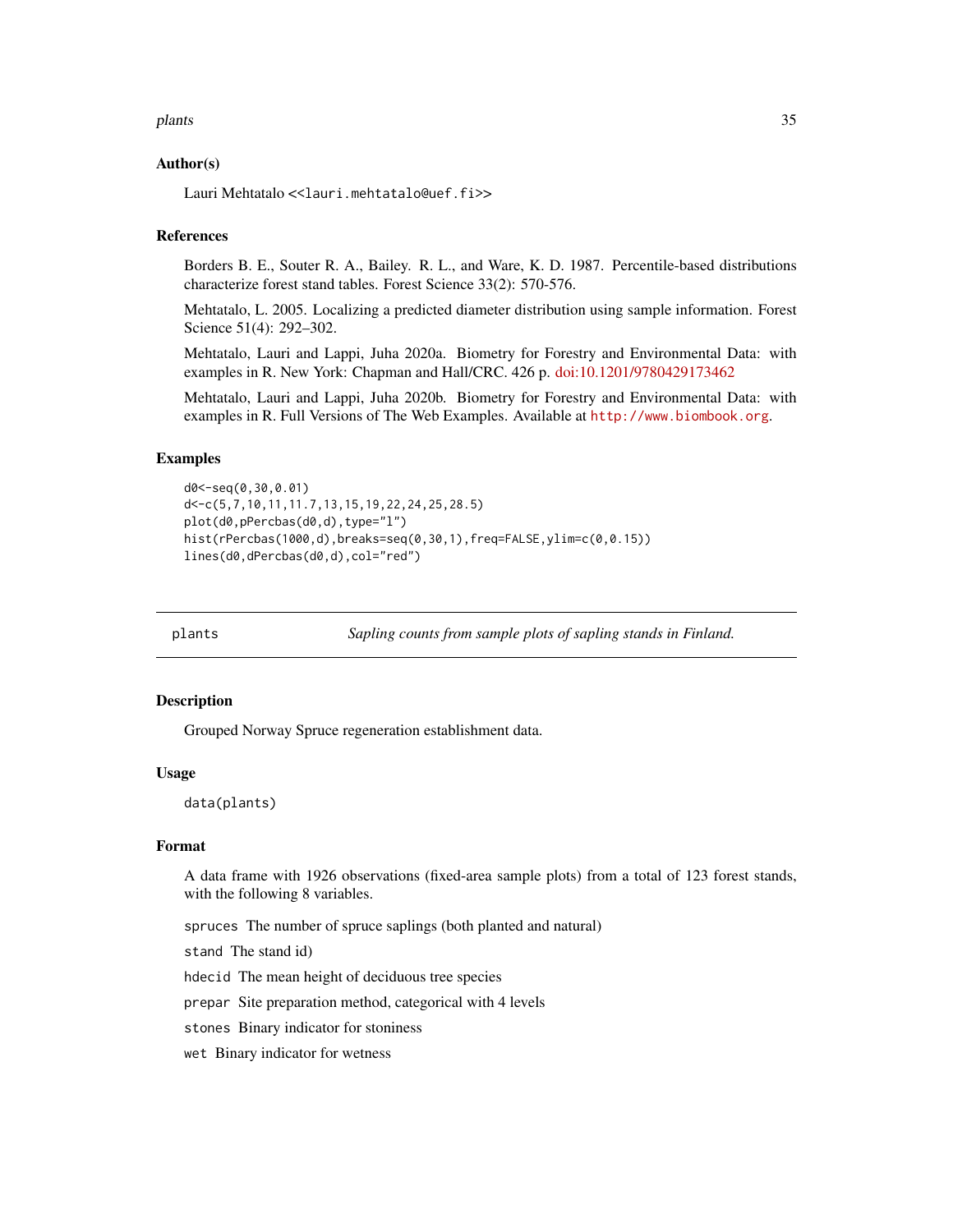# <span id="page-35-0"></span>Details

The data are collected from 123 fixed-area sample plots with similar age of planted spruce saplings. The variables have been measured on fixed-area plots.

# References

Miina, J. and Saksa, T. 2006. Predicting regeneration establishment in Norway spruce plantations using a multivariate multilevel model. New Forests 32: 265-283. [doi:10.1007/s110560069002y](https://doi.org/10.1007/s11056-006-9002-y)

Mehtatalo, Lauri and Lappi, Juha 2020. Biometry for Forestry and Environmental Data: with examples in R. New York: Chapman and Hall/CRC. 426 p. [doi:10.1201/9780429173462](https://doi.org/10.1201/9780429173462)

# Examples

```
data(plants)
library(lme4)
## Not run:
glmm1<-glmer(spruces ~ (1|stand)+hdecid+as.factor(prepar)+as.factor(stones)+as.factor(wet),
             family=poisson(), data=plants)
```
## End(Not run)

plants2 *Sapling counts from sample plots of sapling stands in Finland.*

# Description

Independent Norway Spruce regeneration establishment data.

# Usage

```
data(plants2)
```
#### Format

A data frame with 123 observations on the following 8 variables.

planted The number of planted spruce saplings on the plot

pines The number of natural pine saplings

spruces The number of natural spruce saplings

birches The number natural birch saplings

othersp The number of natural saplings of other species

hcrop The mean height of crop species

hdecid The mean height of deciduous tree species

sitetype Site fertility class (small number indicates more fertile site)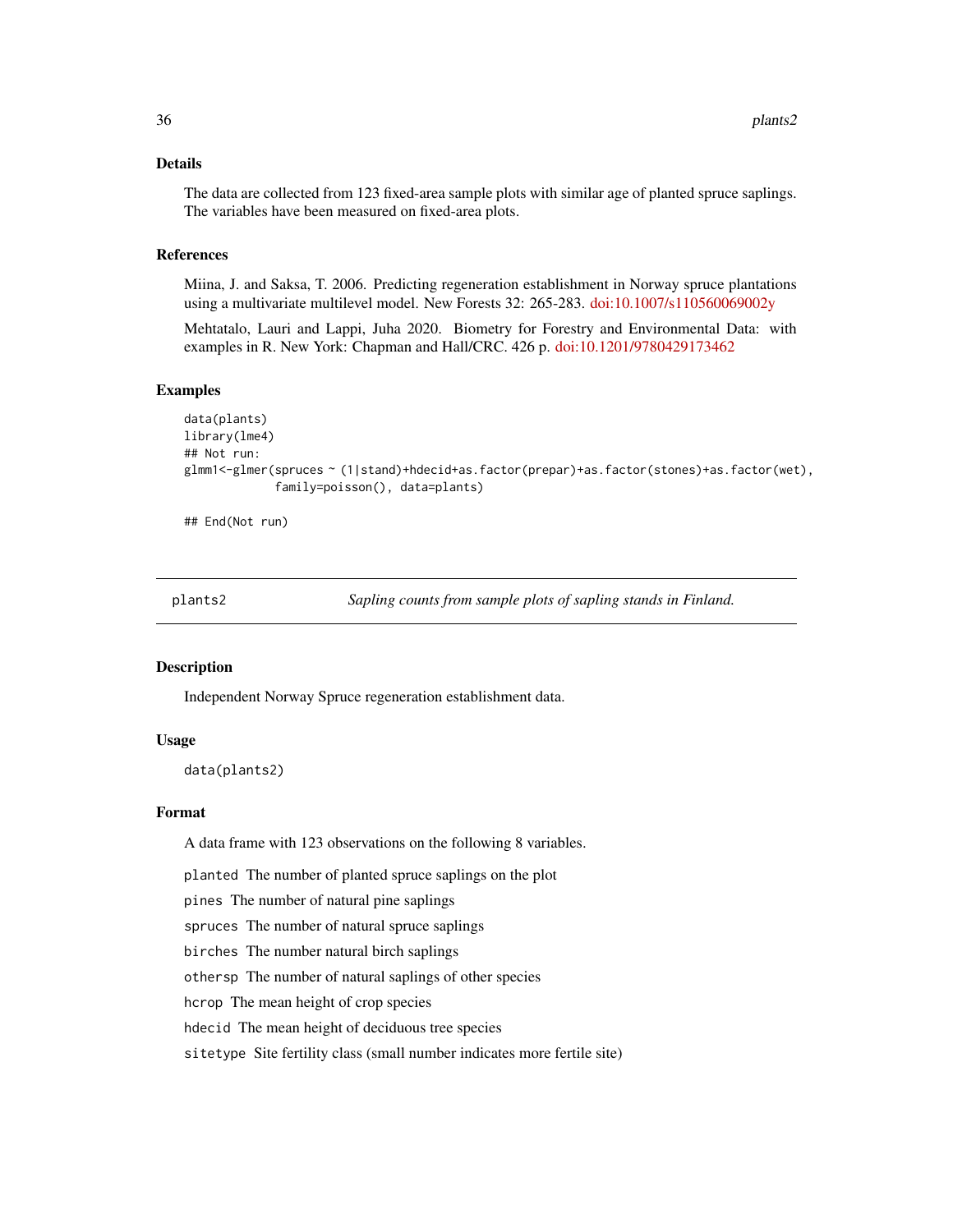# <span id="page-36-0"></span>plot.hdmod 37

# Details

The data are collected from 123 fixed-area sample plots with similar age of planted spruce saplings. The number of saplings per species and the height of crop species (spruce and pine) and competing vegetation (birch and other broadleaved trees) has been recorded for all plots. The data includes one plot per forest stand.

# References

Miina, J. and Saksa, T. 2006. Predicting regeneration establishment in Norway spruce plantations using a multivariate multilevel model. New Forests 32: 265-283. [doi:10.1007/s110560069002y](https://doi.org/10.1007/s11056-006-9002-y)

Mehtatalo, Lauri and Lappi, Juha 2020. Biometry for Forestry and Environmental Data: with examples in R. New York: Chapman and Hall/CRC. 426 p. [doi:10.1201/9780429173462](https://doi.org/10.1201/9780429173462)

#### Examples

data(plants2)

glm1 <- glm(spruces ~ hdecid, family=quasipoisson(), data=plants2)

<span id="page-36-1"></span>plot.hdmod *Diagnostic plot a Height-Diameter model residuals*

# Description

Plotting method for class hdmod

# Usage

```
## S3 method for class 'hdmod'
plot(x, col.point = "blue", highlight = "red", standd = TRUE,
           cex=1, corD=FALSE, ask=TRUE, ...)
```
#### Arguments

| A H-D model model fitted by fithd.                                                                                                             |
|------------------------------------------------------------------------------------------------------------------------------------------------|
| The color used for data points                                                                                                                 |
| The color used to highight classes with mean sighnificantly different from zero                                                                |
| Plot residuals against diameter standardized using the plot-specific mean and<br>diameter (standd=TRUE) or against raw diameter (standd=FALSE) |
| See par                                                                                                                                        |
| should predictions of random effects be plotted on mean diameter of the plot.                                                                  |
| ask before new plot.                                                                                                                           |
| Other arguments, currently ignored.                                                                                                            |
|                                                                                                                                                |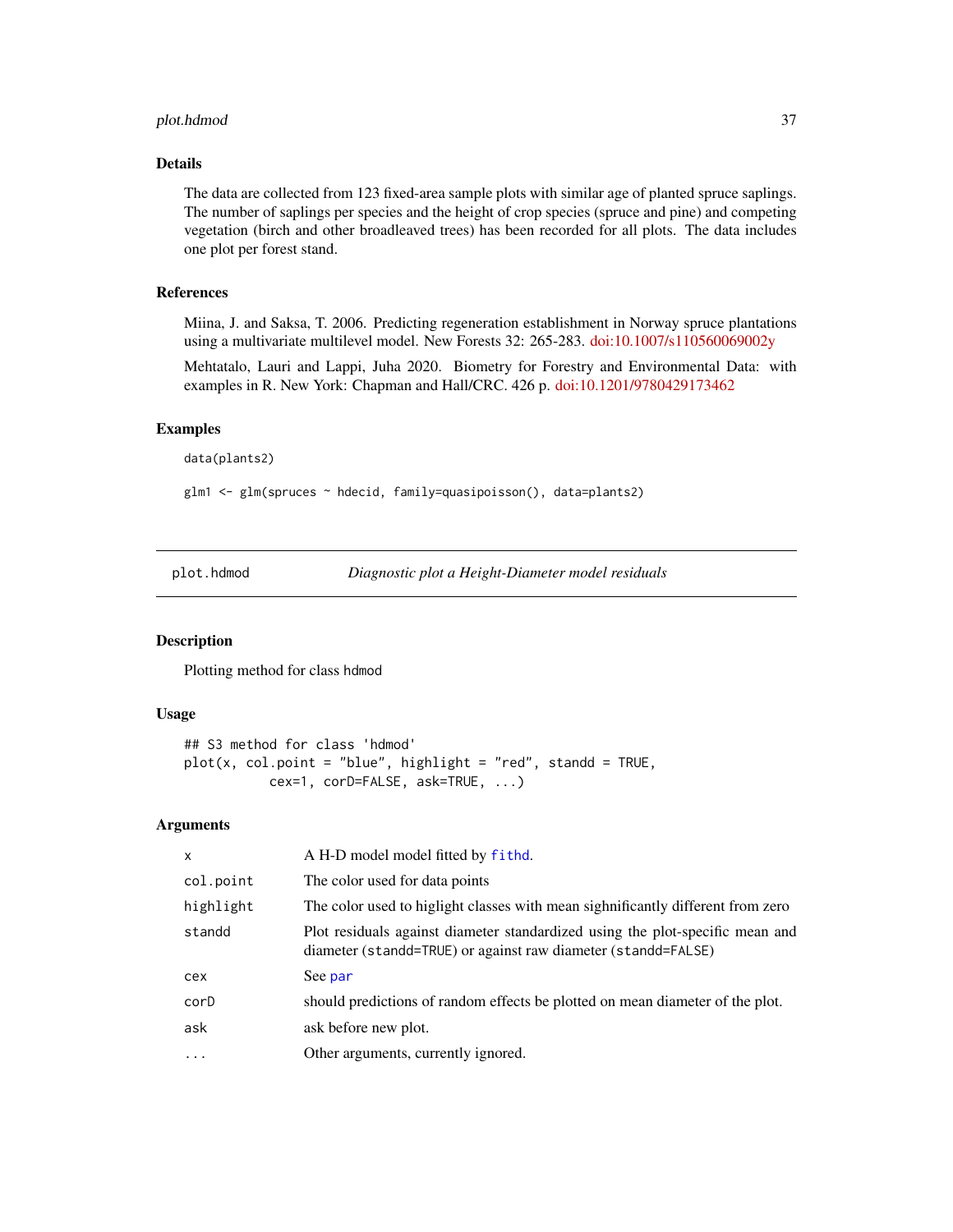# Details

The function makes residual plots on a fitted H-D model, which can be used to explore whether the fixed part satisfactorily models the shape of H-D models. The residuals are plotted on diameters standardized at plot level (dsd) or on raw diameters (d) according to argument standd. Here  $dsd =$  $(d - D)/SDD$ , where d is tree diameter, D and SDD are the mean and standard deviation of diameters on the plot in question. Using plot-specific standardized diameter ensures that e.g., the medium-sized trees of the plot are always in the middle of the plot, which provides a better graph to explore the fit at the plot level in a dataset where the diameter range varies between plots.

# Author(s)

Lauri Mehtatalo << lauri.mehtatalo@uef.fi>>

#### See Also

The function plots model residuals on the required type of diameter and adds a whiskers plot using [mywhiskers](#page-27-1) with argument se=TRUE.

# Examples

```
data(spati)
model<-fithd(spati$d,spati$h,spati$plot)
```
plot(model)

```
predvol Individual tree volume functions for Finland
```
# **Description**

Predict individual tree volumes using the functions of Laasasenaho(1982). The volume prediction can be based on tree diameter or tree diameter and height. The functions applying upper stem diameter have not (yet) been implemented.

# Usage

```
predvol(species,d,h=0,model=1)
```
#### Arguments

| species | The vector of tree species. 1:Pine, 2:Spruce, 3: Silver birch. 4: Downy birch.<br>Other codes than 1-4 are accepted but return NA as the volume prediction. |
|---------|-------------------------------------------------------------------------------------------------------------------------------------------------------------|
| d       | The vector of tree diameters at breast height (cm)                                                                                                          |
| h       | The vector of tree heights. Used only if model=2.                                                                                                           |
| model   | The model used. If model is 1, the prediction is based on tree diameter only. If<br>model=2, then diameter and height are used.                             |

<span id="page-37-0"></span>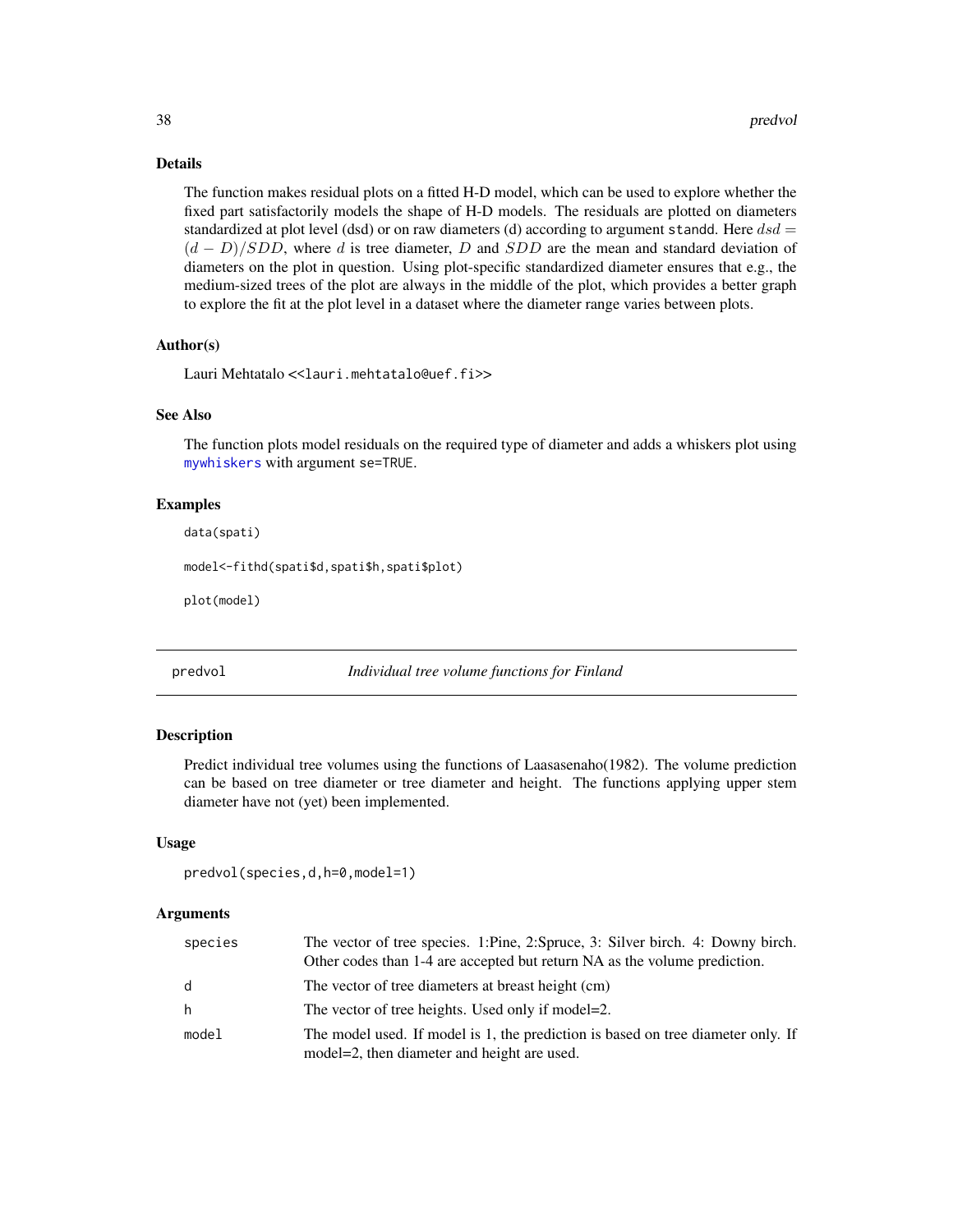#### <span id="page-38-0"></span>qqplotHD 39

# Details

Vectors species, dbh and height should be either scalars or vectors of the same length so that each element corresponds to one individual tree.

# Value

A vector of tree volumes (in liters).

# Author(s)

Lauri Mehtatalo << lauri.mehtatalo@uef.fi>>

# References

Laasasenaho, Jouko 1982. Taper curve and volume functions for pine, spruce and birch. Comm. Inst. For. Fenn 108: 1-74.

# Examples

```
d<-c(15,18.3,29.3,22.4)
h<-c(13,18,22,19)
species<-c(1,1,1,3)
predvol(species,d,h,model=2)
predvol(species,d,model=1)
```
qqplotHD *Normal QQ-plot of a fitted H-D model*

# Description

Produces a panel of graphs including the Normal qq-plot of a H-D model residuals and of the predicted random effects.

#### Usage

qqplotHD(model, startnew=TRUE)

# Arguments

| model    | A nonlinear H-D model model fitted by fithd. |
|----------|----------------------------------------------|
| startnew | Should a new plotting window be opened?      |

# Details

The function extracts the residuals and the random effects of the fitted Height-Diameter model and produces a panel of plots including univariate Normal qq-plots of the model.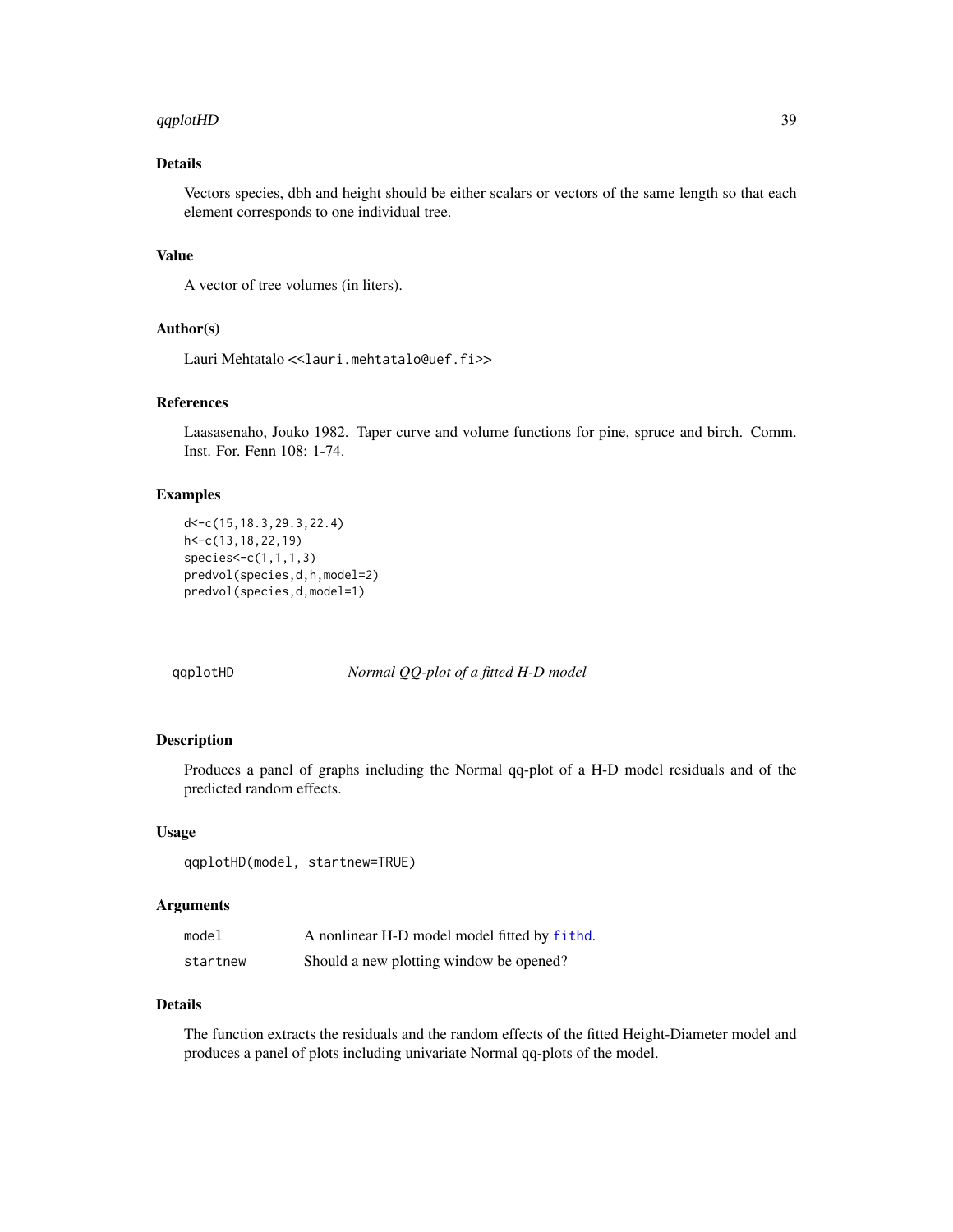# Author(s)

Lauri Mehtatalo << lauri.mehtatalo@uef.fi>>

# Examples

```
data(spati)
model<-fithd(spati$d,spati$h,spati$plot)
qqplotHD(model)
```

| gtree | Properties of sample quantiles from a tree population described by the |
|-------|------------------------------------------------------------------------|
|       | percentile-based diameter distribution.                                |

# Description

Function qtree. moments finds the expected value and variance for  $X_{r:n}$ ; the r:th smallest observation in an iid sample of size n from a population with a percentile-based distribution.

Function qtree. jointdens computes the bivariate pdf for two quantiles  $(X_{r1:n}, X_{r2:n})$  from the same sample, where  $r1 < r2$ .

Function qtree.exy approximates expected value of the product  $X_{r1:n}X_{r2:n}$ , i.e. the integral of function  $x_{r1:n}x_{r2:n}f_{r1:n,r2:n}(x)$  over the two-dimensional range of x by computing for each percentile interval the function mean in a regular npts\*npts grid and multiplying the mean by the area.

Function qtree. varcov returns the expected valuers, cumulative percentage values and the variancecovariance matrices that correspond to given sample quantiles and underlying percentile-based distribution of the population.

Function interpolate.D does a bilinear interpolation of the variance-covariance matrix of percentiles that correspond to values F of the cdf to values that correspond to values ppi.

# Usage

```
qtree.moments(r,n,xi,F)
qtree.jointdens(x,r1,r2,n,xi,F)
qtree.exy(r1,r2,n,xi,F,npts=100)
qtree.varcov(obs,xi,F)
interpolate.D(D,ppi,F)
```
#### Arguments

| r, r1, r2 | The ranks of the sample order statistics. $r=1$ means the smallest, $r=n$ the largest. |
|-----------|----------------------------------------------------------------------------------------|
| n         | The sample size                                                                        |
| xi        | The percentiles that specify the cdf in increasing order. The first element should     |
|           | be the population minimum and the last element should be the population max-           |
|           | imum. A vector of same length as F                                                     |

<span id="page-39-0"></span>40 qtree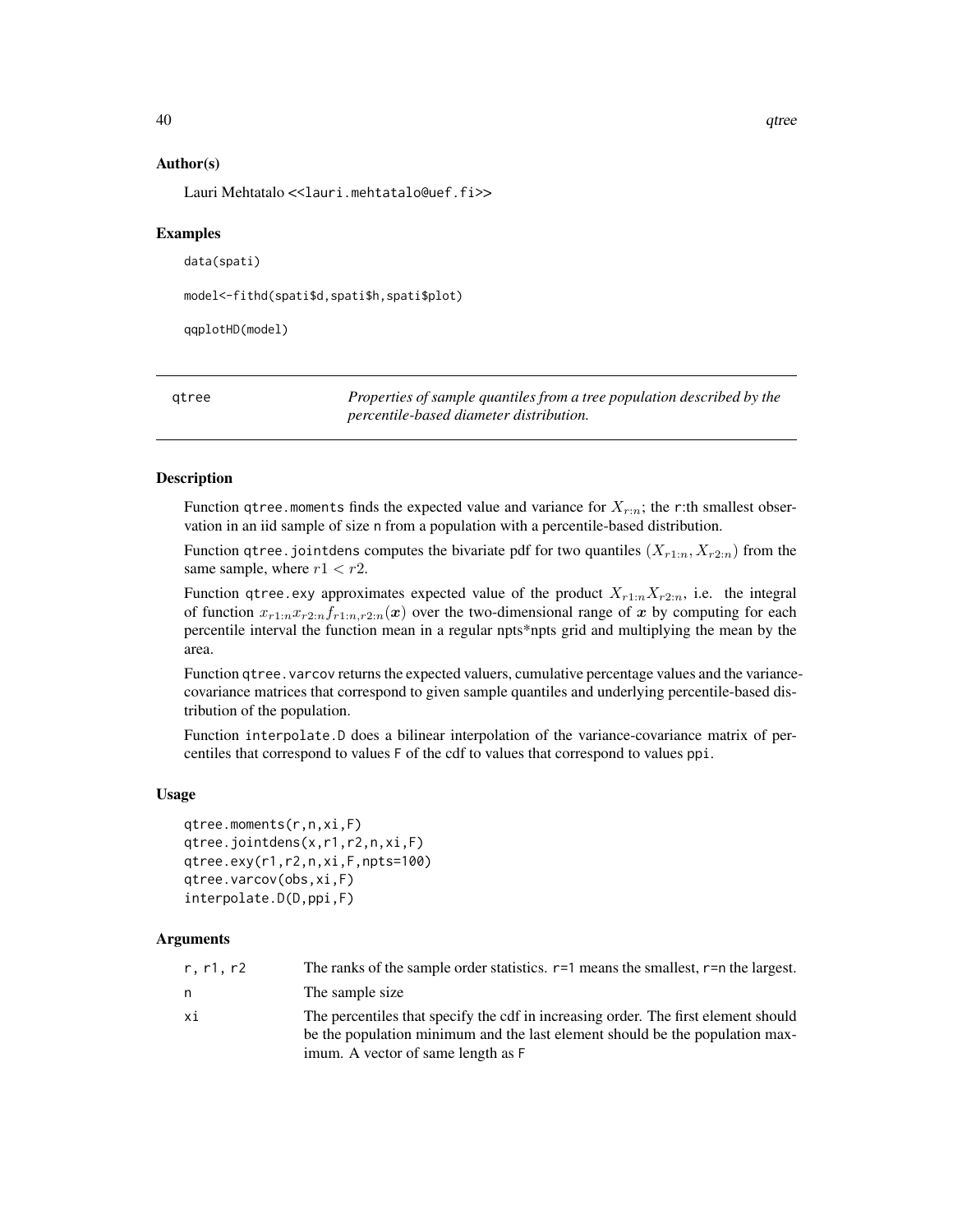| F    | The values of the cdf that correspond to the percentiles of xi. The first elements<br>should be 0 and the last 1.                                                                                                                                                                                                           |
|------|-----------------------------------------------------------------------------------------------------------------------------------------------------------------------------------------------------------------------------------------------------------------------------------------------------------------------------|
| X    | a matrix with two columns that gives the x-values for which the joint density is<br>computed in qtree.jointdens.                                                                                                                                                                                                            |
| npts | The number of regularly placed points that is used in the integral approximation<br>of $E(X_{r1:n}X_{r2:n})$ for each percentile interval in function exy.                                                                                                                                                                  |
| obs  | A data frame of observed sample quantiles, possibly from several plots. The<br>data frame should include (at least) columns r (the ranks), n (sample size), plot<br>(plot id) and d (observed diameter). The rows should be ordered by r within<br>each plot, and all observations from same plot should follow each other. |
| D    | The variance-covariance matrix of the residual errors (plot effects) of percentile<br>models. The number of columns and rows should equal to the length of F and<br>хi.                                                                                                                                                     |
| ppi  | The values of cdf for which the covariances needs to be interpolated in interpolate. D.                                                                                                                                                                                                                                     |
|      |                                                                                                                                                                                                                                                                                                                             |

#### Value

Function qtree.moments returns a list with elements

| mu     | The expected value of $X_{r:n}$ .                                                                                               |
|--------|---------------------------------------------------------------------------------------------------------------------------------|
| sigma2 | The variance of $X_{r,n}$ .                                                                                                     |
| X, Y   | y gives the values of the pdf of $X_{r:n}$ for values given in x for plotting purposes.<br>Try $plot(solsx, sol\$ y, type="1"). |

Function qtree. jointdens returns a vector with length equal to the  $nrow(x)$ , including the values of the joint pdf of  $(X_{r1:n}, X_{r2:n})$  in these points.

Function qtree.exy returns a scalar, the approximate of  $E(X_{r1:n}X_{r2:n})$ .

Function qtree. varcov returns a list with elements

| obs | The original input data frame, augmented with the expected values in column |
|-----|-----------------------------------------------------------------------------|
|     | Ed and the corresponding values of the cdf of $X$ in column pEd.            |

R The variance-covariance matrix of the sample quantiles.

Function interpolate.D returns a list with elements

| D              | The original variance-covariance matrix, augmented with the variances and co-<br>variances that correspond to the cdf values ppi. |
|----------------|-----------------------------------------------------------------------------------------------------------------------------------|
| F              | The values of cdf that correspond to the augmented matrix D.                                                                      |
| D <sub>1</sub> | The variance-covariance matrix of the percentiles that correspond to the cdf val-<br>ues given in ppi                             |
| D <sub>2</sub> | The covariance matrix between the percentiles that correspond to ppi and F                                                        |

# Author(s)

Lauri Mehtatalo << lauri.mehtatalo@uef.fi>>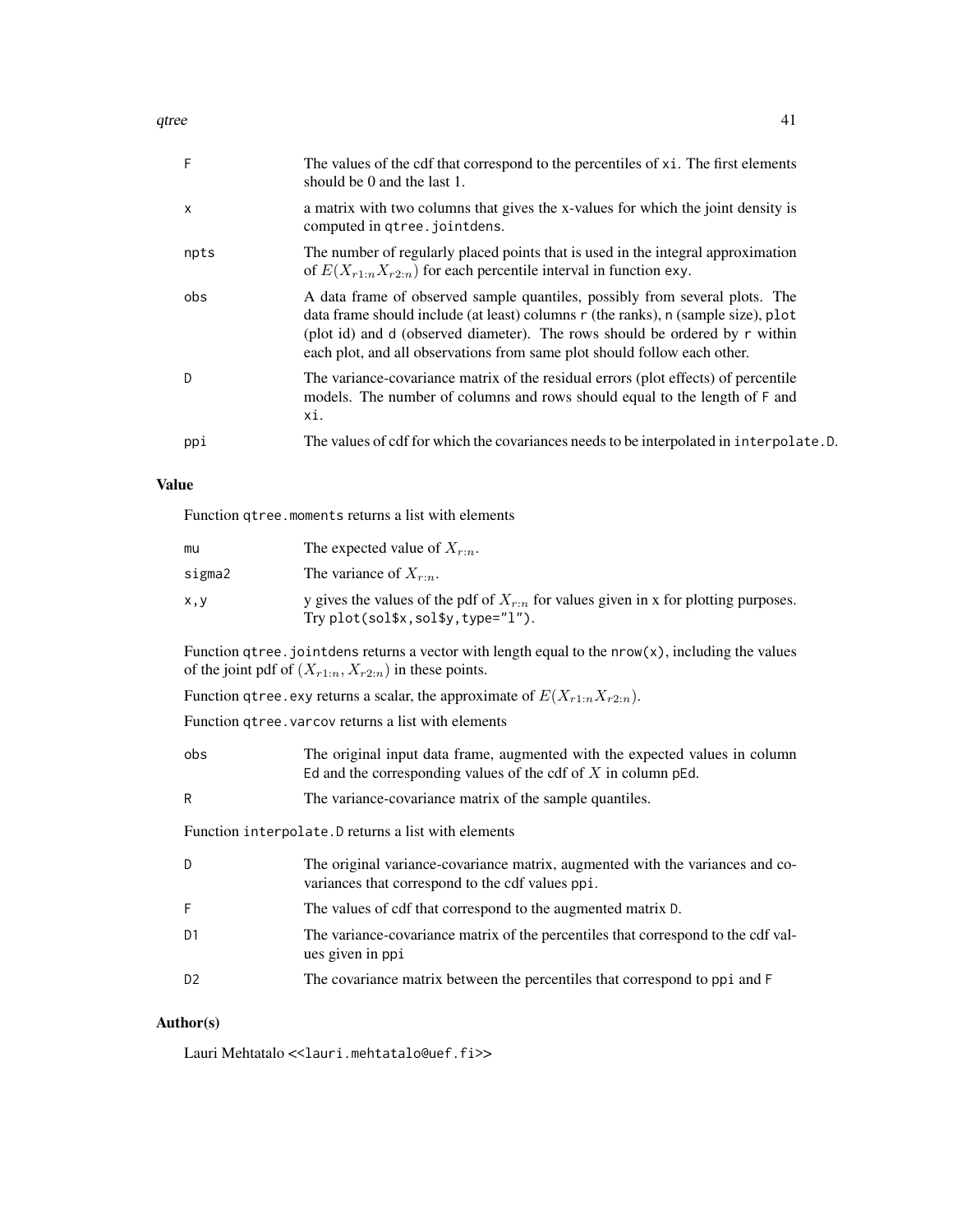Mehtatalo, L. 2005. Localizing a predicted diameter distribution using sample information. Forest Science 51(4): 292–302.

Mehtatalo, Lauri and Lappi, Juha 2020a. Biometry for Forestry and Environmental Data: with examples in R. New York: Chapman and Hall/CRC. 426 p. [doi:10.1201/9780429173462](https://doi.org/10.1201/9780429173462)

Mehtatalo, Lauri and Lappi, Juha 2020b. Biometry for Forestry and Environmental Data: with examples in R. Full Versions of The Web Examples. Available at <http://www.biombook.org>.

# Examples

```
F<-c(0,0.1,0.2,0.3,0.4,0.5,0.6,0.7,0.8,0.9,0.95,1)
# Predictions of logarithmic percentiles
xi<-c(1.638,2.352,2.646,2.792,2.91,2.996,3.079,3.151,3.234,3.349,3.417,3.593)
# The variance of their prediction errors
D<-matrix(c(0.161652909,0.050118692,0.022268974,0.010707222,0.006888751,0,
   0.000209963,-0.002739361,-0.005478838,-0.00655718,-0.006718843,-0.009819052,
   0.050118692,0.074627668,0.03492943,0.01564454,0.008771398,0,
   -0.002691651,-0.005102312,-0.007290366,-0.008136685,-0.00817717,-0.009026883,
   0.022268974,0.03492943,0.029281808,0.014958206,0.009351904,0,
   -0.002646641,-0.003949305,-0.00592412,-0.006556639,-0.006993025,-0.007742731,
   0.010707222,0.01564454,0.014958206,0.014182608,0.009328299,0,
   -0.001525745,-0.002448765,-0.003571811,-0.004470387,-0.004791053,-0.005410252,
   0.006888751,0.008771398,0.009351904,0.009328299,0.009799233,0,
   -0.000925308,-0.001331631,-0.002491679,-0.003277911,-0.003514961,-0.003663479,
   rep(0,12),
   0.000209963,-0.002691651,-0.002646641,-0.001525745,-0.000925308,0,
   0.003186033,0.003014887,0.002961818,0.003112953,0.003050486,0.002810937,
   -0.002739361,-0.005102312,-0.003949305,-0.002448765,-0.001331631,0,
   0.003014887,0.00592428,0.005843888,0.005793879,0.005971638,0.006247869,
   -0.005478838,-0.007290366,-0.00592412,-0.003571811,-0.002491679,0,
   0.002961818,0.005843888,0.00868157,0.008348973,0.008368812,0.008633202,
   -0.00655718,-0.008136685,-0.006556639,-0.004470387,-0.003277911,0,
   0.003112953,0.005793879,0.008348973,0.011040791,0.010962609,0.010906917,
   -0.006718843,-0.00817717,-0.006993025,-0.004791053,-0.003514961,0,
   0.003050486,0.005971638,0.008368812,0.010962609,0.013546621,0.013753718,
   -0.009819052,-0.009026883,-0.007742731,-0.005410252,-0.003663479,0,
   0.002810937,0.006247869,0.008633202,0.010906917,0.013753718,0.02496596),ncol=12)
```

```
# observed tree data, 5 trees from 2 plots
obs<-data.frame(r=c(1,3,6,1,2),n=c(7,7,7,9,9),plot=c(1,1,1,2,2),d=c(10,11,27,8,12))
```

```
# See Example 11.33 in Mehtatalo and Lappi 2020b
qtrees<-qtree.varcov(obs,xi,F)
obs<-qtrees$obs
mustar<-obs$Ed
ystar<-log(obs$d)
R<-qtrees$R
Dtayd<-interpolate.D(D,obs$pEd)
```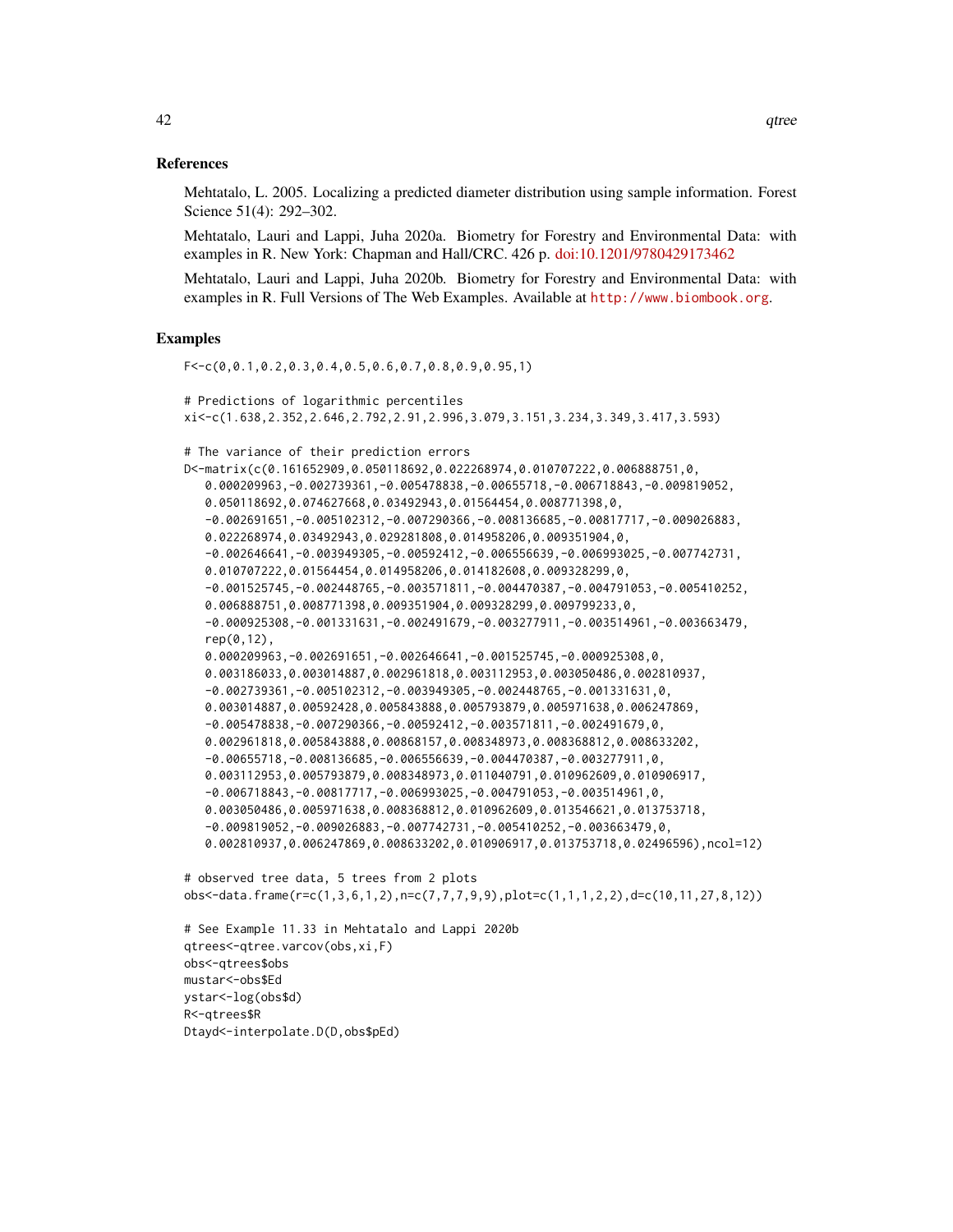<span id="page-42-2"></span><span id="page-42-0"></span>recweib *Recovery of Weibull parameters of tree diameter distribution using measured stand characteristics*

# <span id="page-42-1"></span>Description

The function finds such parameters shape and scale of the Weibull diameter distribution that yield the given basal area, number of stems and weighted/unweighted mean/median diameter. Weibull function can be assumed either as the unweighted or basal-area weighted distribution.

# Usage

```
recweib(G, N, D, Dtype, init=NA, trace=FALSE, weight=0,minshape=0.01)
func.recweib1(lshape, G, N, D, Dtype, trace=FALSE,minshape=0.01)
func.recweib2(lshape, G, N, D, Dtype, trace=FALSE,minshape=0.01)
```
# **Arguments**

| G        | The basal area in $m^2/ha$ , scalar.                                                                                                                                                                                                                              |
|----------|-------------------------------------------------------------------------------------------------------------------------------------------------------------------------------------------------------------------------------------------------------------------|
| N        | The number of stems per ha, scalar.                                                                                                                                                                                                                               |
| D        | Either A: The arithmetic mean diameter, B: The basal-area weighted mean di-<br>ameter, C: median diameter or D: The basal-area weighted median diameter of<br>the stand, cm.                                                                                      |
| Dtype    | One of characters "A", "B", "C", "D", indicating which type of mean diameter<br>was given in argument D.                                                                                                                                                          |
| init     | The initial guess for the shape parameter (scalar). If not given, a simple model<br>(see Siipilehto and Mehtatalo 2013, appendix) is used to compute the initial<br>guess for the unweighted case; value 4 is used as default in the basal-area<br>weighted case. |
| trace    | if TRUE, some output on the convergence of the algorithm is printed on the<br>screen.                                                                                                                                                                             |
| weight   | if weight=0 (the default), Weibull function is assumed as the unweighted density.<br>If weight=2, weibull function is assumed as the basal-area weighted density.<br>Weight is also the theoretical infimum of the shape parameter.                               |
| lshape   | logarithmic shape parameter, (log(shape+minshape)).                                                                                                                                                                                                               |
| minshape | Minimum difference of the shape parameter and its theoretical infimum.                                                                                                                                                                                            |

#### Details

The recovery is based on the solution of the equation  $DQMW^2(shape, scale(D, shape))$ - $DQM^2= 0$ , where DQMW(shape, scale(D,shape)) expresses the DQM of the assumed Weibull distribution for the given value of the shape parameter and using the scale parameter that corresponds to the given combination of the shape parameter and the mean/median diameter given in D. The function which is set to zero is implemented in functions [func.recweib1](#page-42-1) (unweighted case) and [func.recweib2](#page-42-1) (ba-weighted case). The Gauss-Newton method implemented in [NRnum](#page-30-1) is used for solving the equation.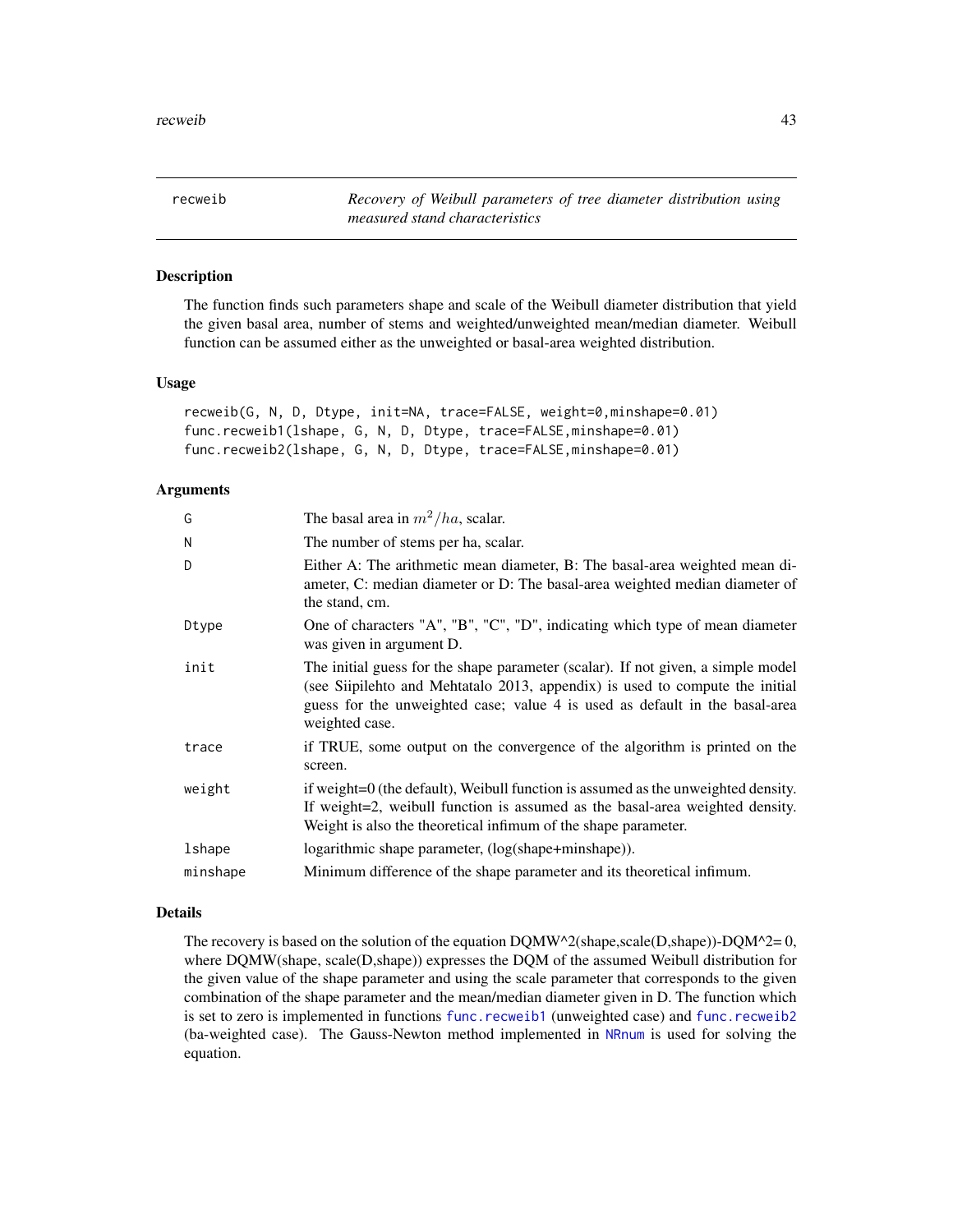44 recweib

#### Value

A list of components

| shape. scale | The value of the shape and scale parameters at the solution.                      |
|--------------|-----------------------------------------------------------------------------------|
|              | G, N, D, Dtype The input arguments.                                               |
| val          | The value of the equation DQMW^2(shape,scale(D,shape))-DQM^2 at the so-<br>lution |

# Author(s)

Lauri Mehtatalo << lauri.mehtatalo@uef.fi>> and Jouni Siipilehto

# References

Siipilehto, J. and Mehtatalo, L. 2013. Parameter recovery vs. parameter prediction for the Weibull distribution validated for Scots pine stands in Finland. Silva Fennica 47(4), article id 1057. [doi:10.14](https://doi.org/10.14214/sf.1057)214/ [sf.1057](https://doi.org/10.14214/sf.1057)

Mehtatalo, Lauri and Lappi, Juha 2020a. Biometry for Forestry and Environmental Data: with examples in R. New York: Chapman and Hall/CRC. 426 p. [doi:10.1201/9780429173462](https://doi.org/10.1201/9780429173462)

Mehtatalo, Lauri and Lappi, Juha 2020b. Biometry for Forestry and Environmental Data: with examples in R. Full Versions of The Web Examples. Available at <http://www.biombook.org>.

#### See Also

The mean diameters for options A, B, C and D are computed by functions documented at [scaleDMean1](#page-44-1).

#### Examples

```
# Demonstration with 3 example stands.
# Example stand 1. Uneven-aged stand in Finland (Vesijako, Kailankulma, stand no 1):
G < -17.0N<-1844
D < -7.9DG < -19.6DM<-8.1
DGM<-19.1
recweib(G,N,D,"A") # 1.066123 8.099707
recweib(G,N,DG,"B") # 1.19316 8.799652
recweib(G,N,DM,"C") # 1.601795 10.18257
recweib(G,N,DGM,"D") # 1.095979 8.280063
recweib(G,N,D,"A",weight=2) # 2.590354 21.66398
recweib(G,N,DG,"B",weight=2) # 2.563892 22.07575
recweib(G,N,DM,"C",weight=2) # 2.998385 17.74291
recweib(G,N,DGM,"D",weight=2) # 2.566621 22.03183
```

```
# Example 2. Even aged stand in Finland (see Siipilehto & Mehtatalo, Fig 2):
G_ha<-9.6N_ha<-949
```
<span id="page-43-0"></span>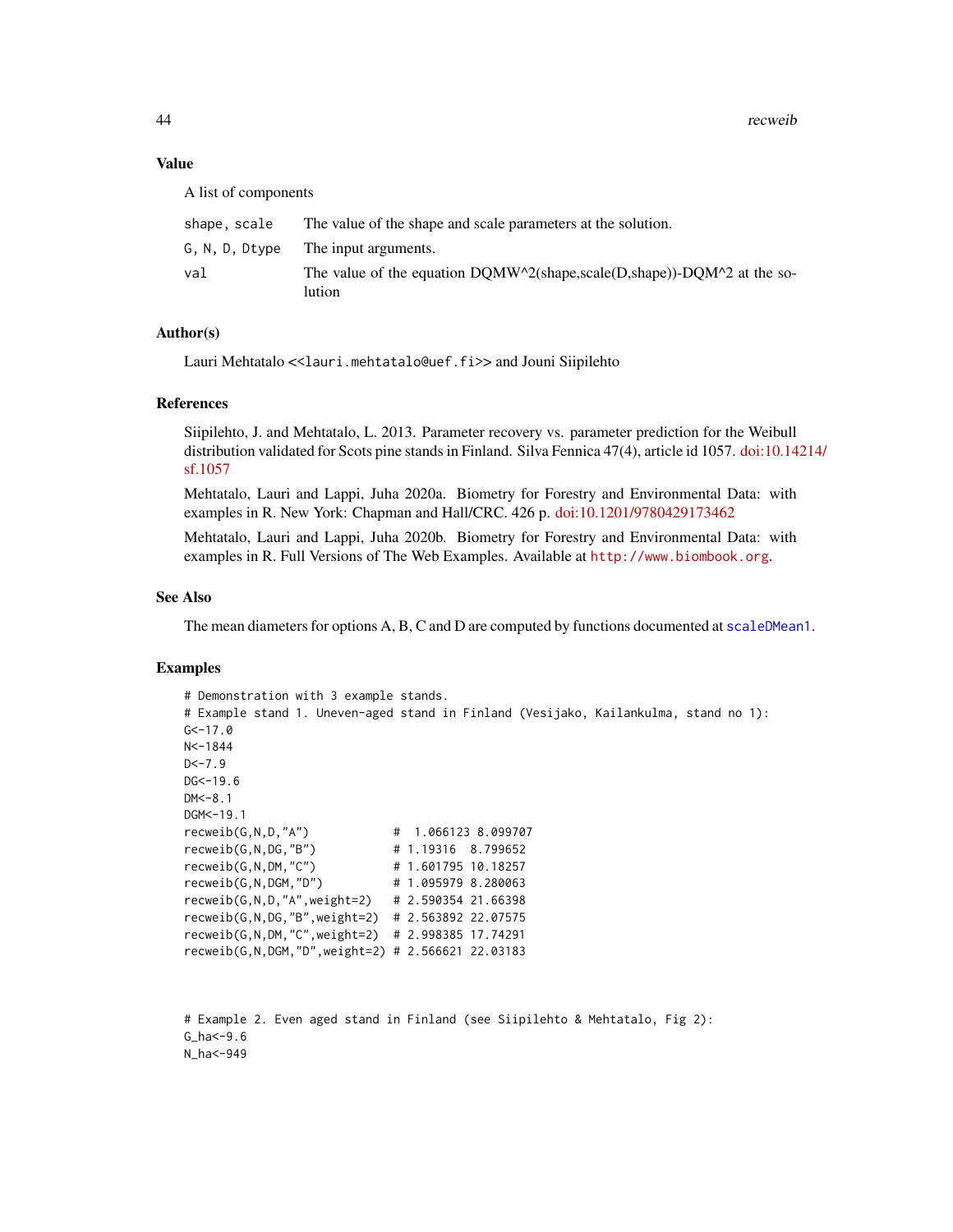#### <span id="page-44-0"></span>scaleDMean 45

```
D < -11.0DG<-12.3DM<-11.1
DGM < -12.4recweib(G_ha,N_ha,D,"A") # 4.465673 12.05919
recweib(G_ha,N_ha,DG,"B") # 4.463991 12.05912
recweib(G_ha,N_ha,DM,"C") # 4.410773 12.05949
recweib(G_ha,N_ha,DGM,"D") # 4.448272 12.05924
# Example 3. Assumed peaked even aged stand (see Siipilehto & Mehtatalo, Fig 1):
G_ha<-10.0
N_ha<-1300
D < -9.89DG<-10.0DM<-9.89
DGM <- 10.0
recweib(G_ha,N_ha,D,"A") # 34.542 10.04978
recweib(G_ha,N_ha,DG,"B") # 14.23261 10.22781
recweib(G_ha,N_ha,DM,"C") # 6.708882 10.44448
recweib(G_ha,N_ha,DGM,"D") # 24.45228 10.10607
```
scaleDMean *The Weibull scale parameter for the given mean/median diameter and shape parameter.*

#### <span id="page-44-1"></span>Description

The function finds such scale parameter of the Weibull distribution that yields the given mean/median diameter. Function scaleDMean is used for arithmetic mean, scaleDGMean for the mean of basalarea weighted distribution, scaleDMed for median and scaleDGMed for the median of the basal-area weighted diameter distribution. Functions with number 1 in the name use Weibull functions as the unweighted density and functions with value 2 in the name use Weibull function as the basal-area weighted density.

The functions are used in the recovery of Weibull parameters using function [recweib](#page-42-2).

# Usage

```
scaleDMean1(D,shape)
scaleDGMean1(D,shape)
scaleDMed1(D,shape)
scaleDGMed1(D,shape)
scaleDMean2(D,shape)
scaleDGMean2(D,shape)
scaleDMed2(D, shape)
scaleDGMed2(D,shape)
```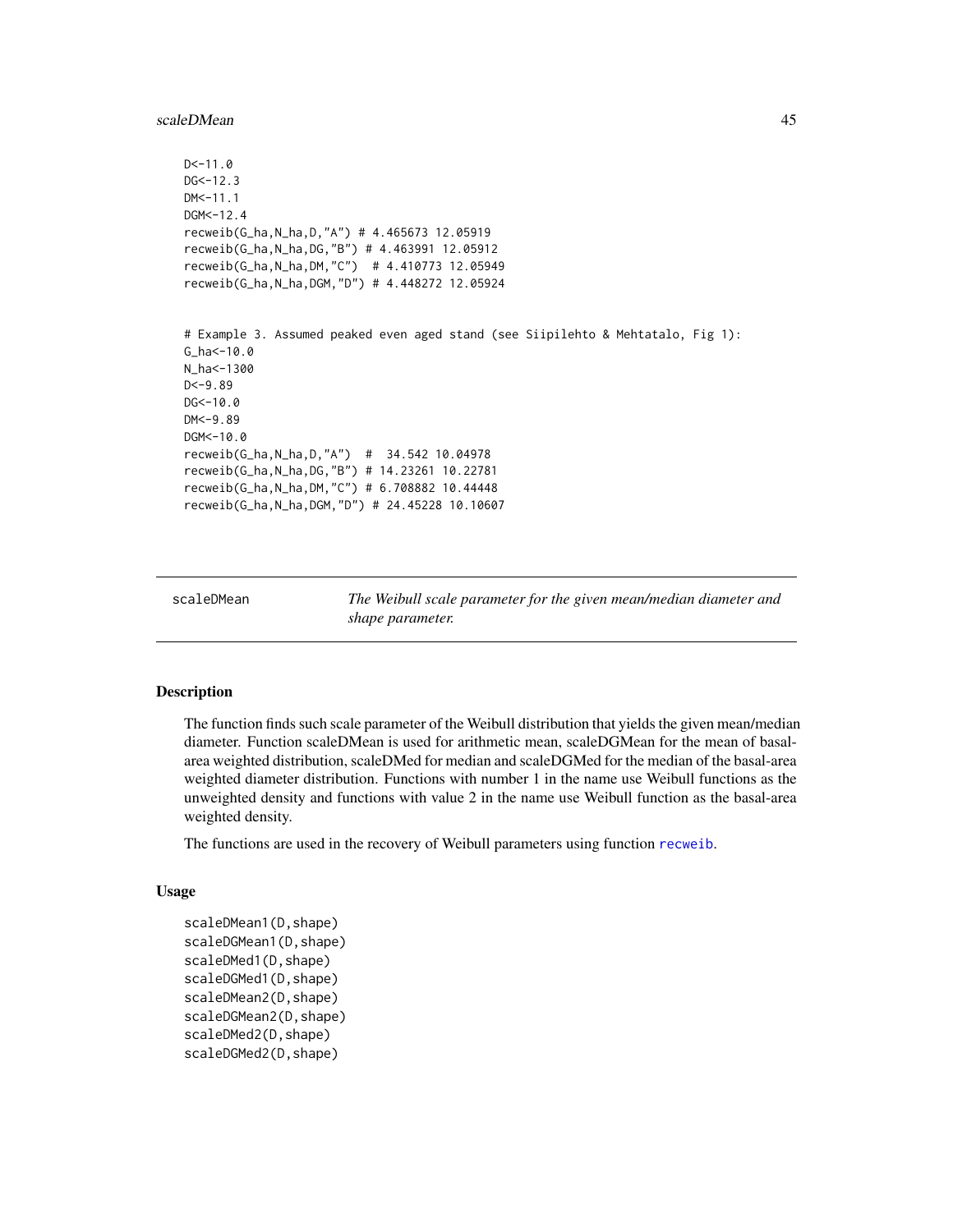<span id="page-45-0"></span>

# Arguments

| - D   | The diameter                |
|-------|-----------------------------|
| shape | The Weibull shape parameter |

# Value

scale The value of the Weibull scale parameter.

# Author(s)

Lauri Mehtatalo << lauri.mehtatalo@uef.fi>> and Jouni Siipilehto

# References

Siipilehto, J. and Mehtatalo, L. 2013. Parameter recovery vs. parameter prediction for the Weibull distribution validated for Scots pine stands in Finland. Silva Fennica 47(4), article id 1057. [doi:10.14](https://doi.org/10.14214/sf.1057)214/ [sf.1057](https://doi.org/10.14214/sf.1057)

# See Also

[recweib](#page-42-2)

# Examples

```
scaleDMean1(15,3)
scaleDGMean1(15,3)
scaleDMed2(15,3)
scaleDGMed2(15,3)
```
spati *Raw sample plot data of Scots pine in Ilomantsi, Finland.*

# Description

A dataset of Scots pine growth. The trees were collected on 56 fixed-area sample plots. The data includes no remeasurements. The growth data are based on measurements of increment borer chips.

# Usage

data(spati)

46 spati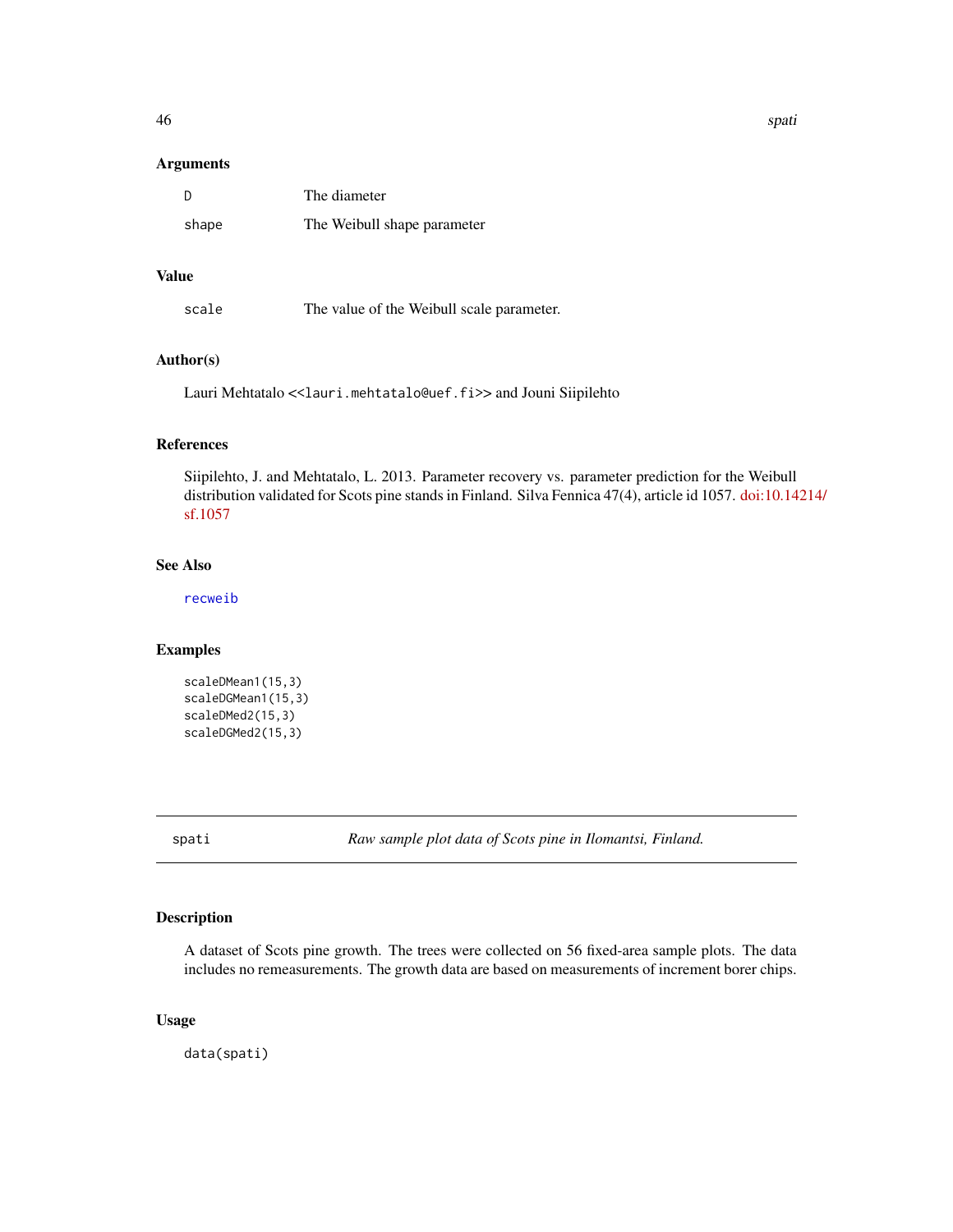spati and the set of the set of the set of the set of the set of the set of the set of the set of the set of the set of the set of the set of the set of the set of the set of the set of the set of the set of the set of the

# Format

A data frame with 9913 observations on the following variables.

plot A unique sample plot id.

X Plot size in X-direction, meters

Y Plot size in y-direction, meters

N Stand density, trees per ha

G Basal area,  $m^2/ha$ 

V Plot volume,  $m^3/ha$ 

Dg Basal-area weighted mean diameter, cm

Hg Height of basal area median diameter tree, m

Tg Age of basal area median tree, yr

Hdom Dominant height, m

maos percentage of Scots pines of the total volume

kuos percentage of Norway spruces of the total volume

kanro A unique sample plot id (same as plot).

puunro Tree id within plot.

pl tree species. 1=Scots Pine

xk x- coordinates of trees within plot

yk y- coordinates of trees within plot

d Tree diameter at breast height (1.3 meters above the ground) in cm.

h Tree height, m.

t Tree age, years

dk Tree diameter at stump height, cm. there seems to be some unclear issues.

X2b Double bark thickness, mm

id1 Tree diameter growth within the 5 year period prior to the measurement. Missing data coded as -1.

id2 Tree diameter growth within the period 6-10 years prior to the measurement. Missing data coded as -1.

# Author(s)

The data were collected by Timo Pukkala.

# References

Pukkala, T. 1989. Prediction of tree diameter and height in a Scots pine stand as a function of the spatial pattern of trees. Silva Fennica 23(2): 83-99. [doi:10.14214/sf.a15532](https://doi.org/10.14214/sf.a15532)

Mehtatalo, Lauri and Lappi, Juha 2020. Biometry for Forestry and Environmental Data: with examples in R. New York: Chapman and Hall/CRC. 426 p. [doi:10.1201/9780429173462](https://doi.org/10.1201/9780429173462)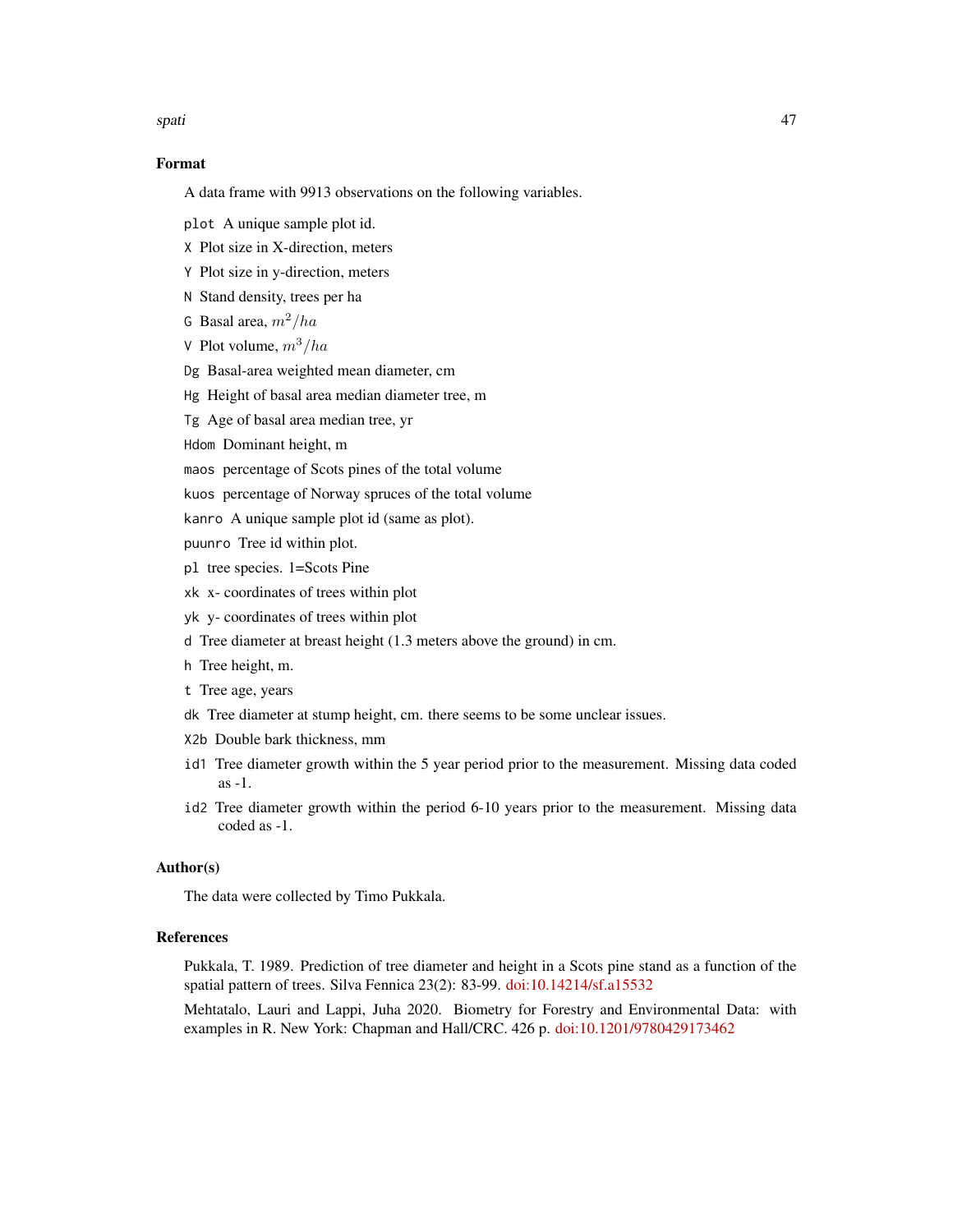<span id="page-47-0"></span>

# Description

A dataset of Scots pine tree heights and diameters. The trees were collected on 56 fixed-area sample plots. This is a subset of the larger data set spati.

#### Usage

data(spati2)

# Format

A data frame with 1678 observations on the following 3 variables.

plot A unique sample plot id.

d Tree diameter at breast height (1.3 meters above the ground) in cm.

h Tree height, m.

n The total number of trees on the plot.

dvar The variance of tree diameters on the plot.

dmean The mean of tree diameters on the plot.

#### Author(s)

The data were collected by Timo Pukkala.

# References

Pukkala, T. 1989. Prediction of tree diameter and height in a Scots pine stand as a function of the spatial pattern of trees. Silva Fennica 23(2): 83-99. [doi:10.14214/sf.a15532](https://doi.org/10.14214/sf.a15532)

Mehtatalo, Lauri and Lappi, Juha 2020. Biometry for Forestry and Environmental Data: with examples in R. New York: Chapman and Hall/CRC. 426 p. [doi:10.1201/9780429173462](https://doi.org/10.1201/9780429173462)

#### Examples

```
data(spati2)
fithd(spati2$d,spati2$h,spati2$plot)
```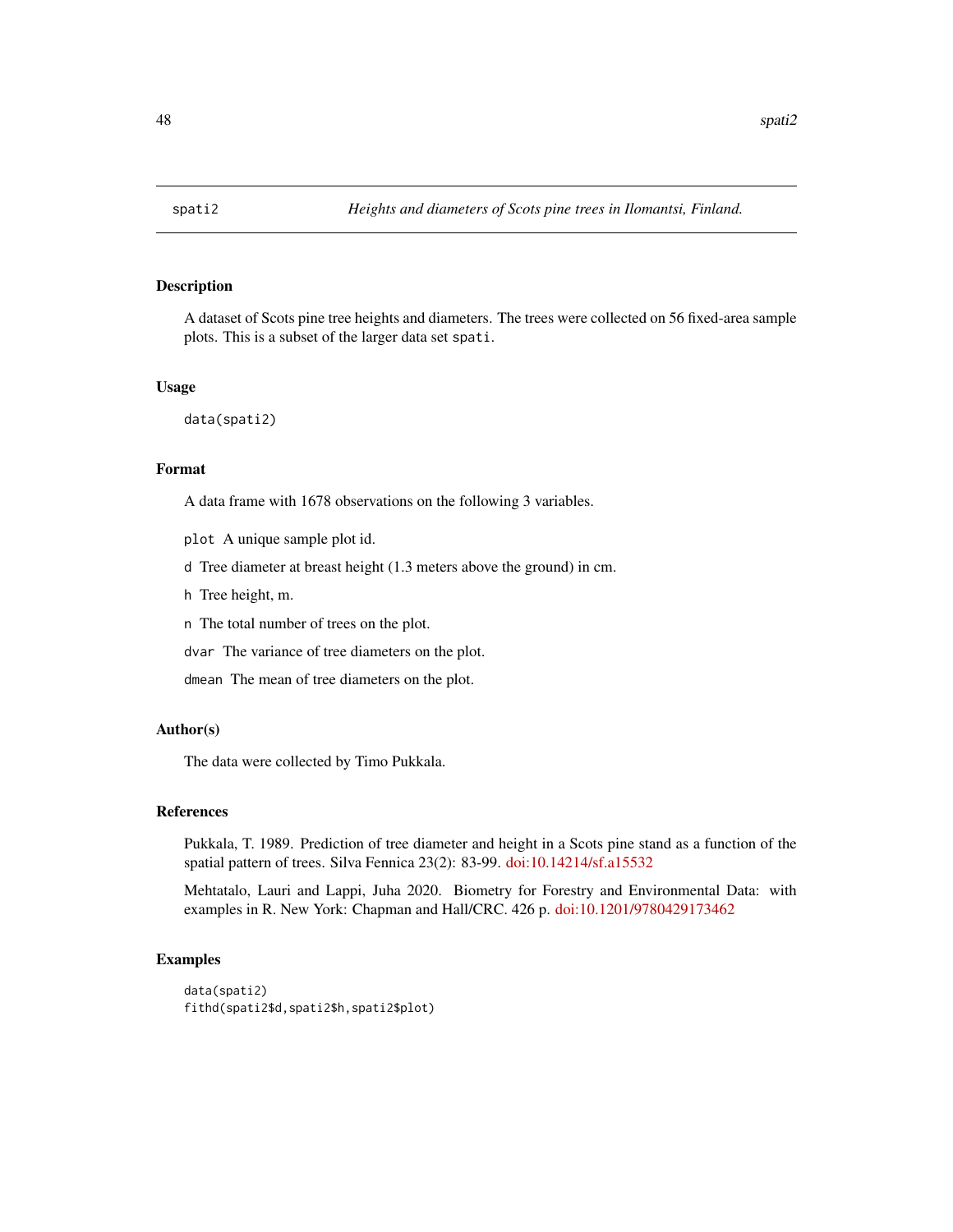<span id="page-48-0"></span>

#### Description

The productivity of stump lifting machines on three Norway Spruce (Picea Abies) clearcut areas (sites). Stumps are lifted for use as bioenergy. The data were collected from three sites in Central Finland.

#### Usage

data(stumplift)

# Format

A data frame with 485 observations on the following 5 variables.

Stump A unique stump id based on the order of processing. The successive numbers are usually close to each other in the clearcut area, but nearby trees do not necessarily have small difference in stump id.

Machine The machine/clearcut/dirver combination. A factor with three levels.

Diameter Stump diameter, cm.

Time Processing time, seconds.

Productivity Productivity,  $m^3$ /effective working hour

# Details

Each site was operated with different machine and driver so that the effect of site, machine and driver cannot be separated. The volume of each stump was estimated using the function of Laitila (2008), based on the stump diameter. A work system study was conducted to measure the processing time (seconds) and productivity  $(m^3/h$ our) for each stump.

# References

Teijo Palander, Kalle Karha, Lauri Mehtatalo 2016. Applying polynomial regression modeling to productivity analysis of sustainable stump harvesting. Scandinavian Journal of Forest Reseach. [doi:10.1080/02827581.2016.1238957](https://doi.org/10.1080/02827581.2016.1238957%20)

Teijo Palander, Janne Smolander, Kalle Karha, 2015. Work system study of three stump-lifting devices in Finland. Scandinavian Journal of Forest Research 30(6) 558-567, [doi:10.1080/02827581.2015.1027731](https://doi.org/10.1080/02827581.2015.1027731)

Mehtatalo, Lauri and Lappi, Juha 2020. Biometry for Forestry and Environmental Data: with examples in R. New York: Chapman and Hall/CRC. 426 p. [doi:10.1201/9780429173462](https://doi.org/10.1201/9780429173462)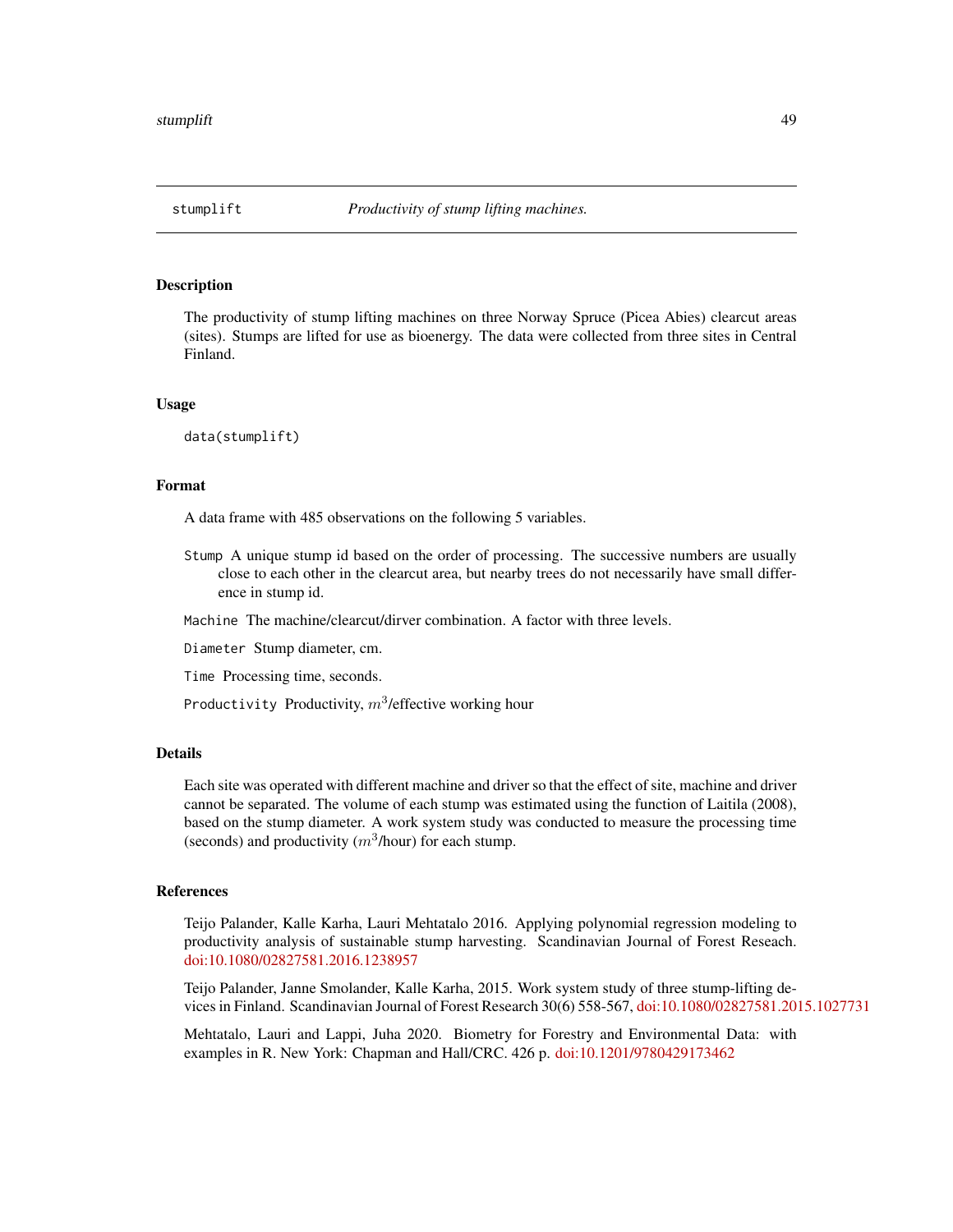50 the fdata and the set of the set of the set of the set of the set of the set of the set of the set of the set of the set of the set of the set of the set of the set of the set of the set of the set of the set of the set

# Examples

```
data(stumplift)
library(nlme)
modConstPow<-gls(Productivity~Machine+Machine*I((Diameter-70)^2),
```

```
data=stumplift,
weights=varPower(),
corr=corAR1(form=~Stump|Machine))
```
<span id="page-49-1"></span>

thefdata *Effect of thinning on individual tree growth for 62 trees.*

# **Description**

Time series of estimated effect of thinning on the annual basal area growth of 62 Scots pine trees from three different thinning intensities.

#### Usage

data(thefdata)

#### Format

A data frame with 1238 observations on the following 7 variables.

Plot Sample plot id, a factor with 10 levels.

Tree Tree id, a factor with 55 levels (same tree id may occur on different plots!).

Year Calendar year of the ring.

SDClass Thinning treatment, factor with 4 levels (1=Control, 2=Light, 3=Moderate, 4=Heavy).

CA Current tree age in years.

Diam1986 Tree diameter in 1986 (just before the thinning).

ThEf The thinning effect in annual basal area growth, mm^2.

# Details

The data are based on a long-term thinning experiment on a naturally regenerated Scots pine stand in Eastern Finland, see documentation of [afterthin](#page-2-1) and [patti](#page-31-1) for details. The experiment consists of 10 sample plots, in four different classes (including an unthinned control) according to the postthinning stand density. The plots were thinned in winter 1986-1987. The undisturbed growth for each tree was predicted using a linear mixed-effect model with crossed year and tree effect, which was fitted to a data set including the control treatment for all calendar years and other trees until the year of thinning. The thinning effect was computed as the difference of observed growth and the undisturbed predicted growth. For details about the procedure used in extracting the thinning effect, see Example 6.6 in Mehtatalo and Lappi 2020b and for nonlinear modeling of this data, see Chapter 7 of Mehtatalo and Lappi 2020a. The data includes only the observations after the thinning year for the tree thinned treatments (i.e., control is excluded).

<span id="page-49-0"></span>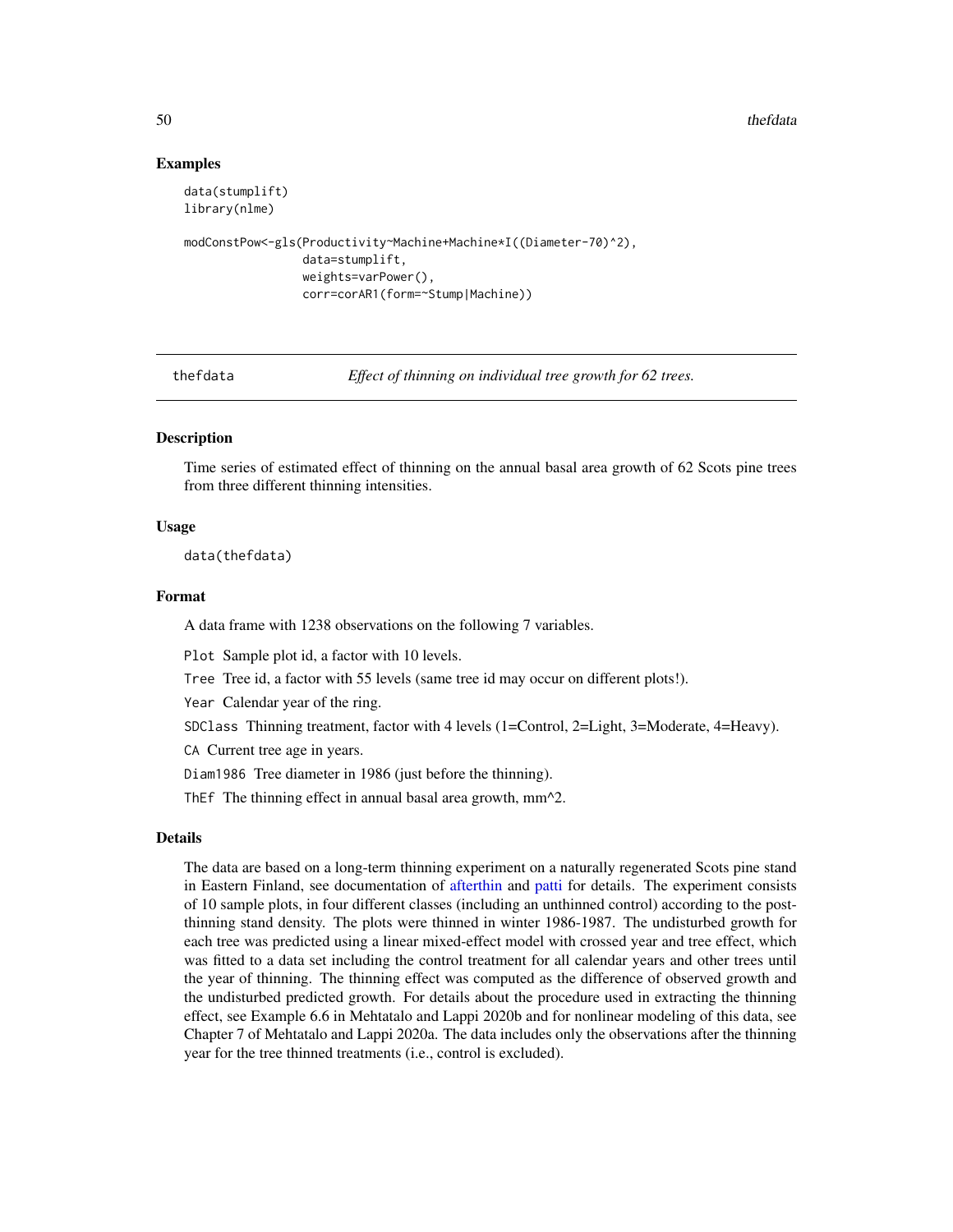#### <span id="page-50-0"></span>thinning 51

# References

Mehtatalo, L., Peltola, H., Kilpelainen, A. and Ikonen, V.-P. 2014. The response of basal area growth of Scots pine to thinning: A longitudinal analysis of tree-specific series using a nonlinear mixed-effects model. Forest Science 60 (4): pp. 636-644. [doi:10.5849/forsci.13059.](https://doi.org/10.5849/forsci.13-059)

Mehtatalo, Lauri and Lappi, Juha 2020a. Biometry for Forestry and Environmental Data: with examples in R. New York: Chapman and Hall/CRC. 426 p. [doi:10.1201/9780429173462](https://doi.org/10.1201/9780429173462)

Mehtatalo, Lauri and Lappi, Juha 2020b. Biometry for Forestry and Environmental Data: with examples in R. Full Versions of The Web Examples. Available at <http://www.biombook.org>.

# See Also

[patti](#page-31-1), [afterthin](#page-2-1), [thinning](#page-50-1).

# **Examples**

data(thefdata) linesplot(thefdata\$Year,thefdata\$ThEf, thefdata\$Tree,col.lin=thefdata\$SDClass)

<span id="page-50-1"></span>thinning *Effect of thinning on individual tree growth*

# Description

A time series of estimated effect of thinning on the annual basal area growth of a Scots pine tree.

# Usage

```
data(thinning)
```
# Format

A data frame with 23 observations on the following 3 variables.

TreeID Tree ID, 3\_3 for all observations in this data.

Year Calendar year (1983-2005).

ThEff Estimated effect of thinning on the annual basal area growth in mm^2.

# Details

The thinning took place between years 1986 and 1987. For details about the original measurements, see the documentation of data set [patti,](#page-31-1) [afterthin.](#page-2-1) For details about the procedure used in extracting the thinning effect, see Example 6.6 in Mehtatalo and Lappi 2020b and for nonlinear modeling of this data, see Chapter 7 of Mehtatalo and Lappi 2020a.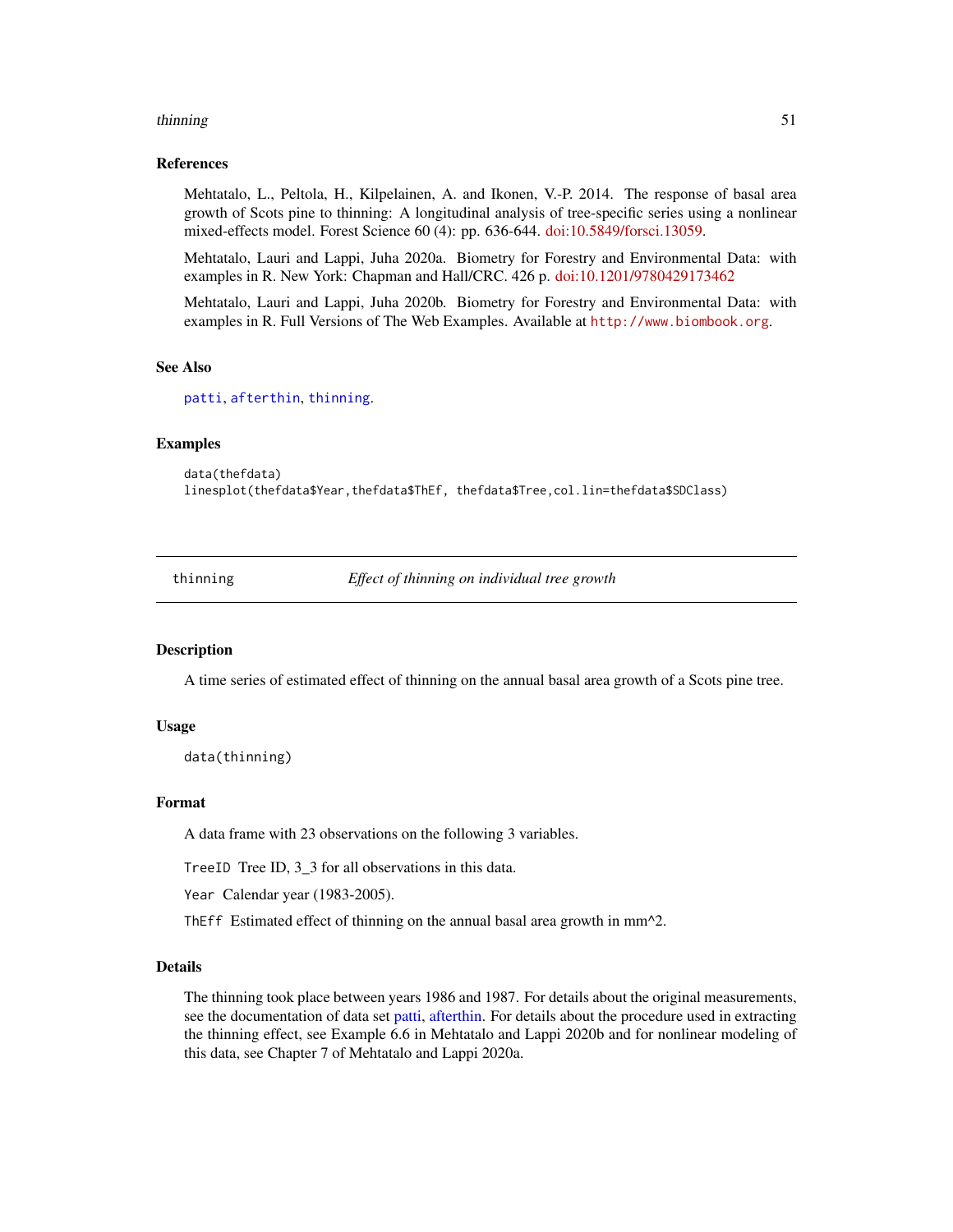# <span id="page-51-0"></span>References

Mehtatalo, L., Peltola, H., Kilpelainen, A. and Ikonen, V.-P. 2014. The response of basal area growth of Scots pine to thinning: A longitudinal analysis of tree-specific series using a nonlinear mixed-effects model. Forest Science 60 (4): pp. 636-644. [doi:10.5849/forsci.13059.](https://doi.org/10.5849/forsci.13-059)

Mehtatalo, Lauri and Lappi, Juha 2020a. Biometry for Forestry and Environmental Data: with examples in R. New York: Chapman and Hall/CRC. 426 p. [doi:10.1201/9780429173462](https://doi.org/10.1201/9780429173462)

Mehtatalo, Lauri and Lappi, Juha 2020b. Biometry for Forestry and Environmental Data: with examples in R. Full Versions of The Web Examples. Available at <http://www.biombook.org>.

#### See Also

[patti](#page-31-1), [afterthin](#page-2-1), [thefdata](#page-49-1).

#### Examples

data(thinning) plot(thinning\$Year,thinning\$ThEff,type="l")

| treevol | Individual tree volume modeling data for 8508 pine, spruce and birch |
|---------|----------------------------------------------------------------------|
|         | <i>trees in Finland</i>                                              |

#### **Description**

Measurements of tree volumes from 8508 individual Scots pine (4066 trees), Norway spruce (2966 trees) and birch (1476 trees) trees in Finland. A total of 5053 trees were measured in 1970's by climbing to the standing trees, 1534 trees by falling the trees in 1990's, and 1921 trees by using terrestrial laser scanning in 2010's. The trees have been selected from among the sample trees of national forest inventories. In addition to tree volumes, diameters, heights and upper diameters, the data set includes variables describing the grouping of the trees to stands and plots and information about the site characteristics.

#### Usage

data(treevol)

# Format

A data frame with 8508 observations on the following 11 variables.

stand Stand id (numeric)

plot Plot id (nested within stand)

v Tree volume, dm^3

dbh Tree diameter at 1.3m height above the stump height, cm

h Tree height, m

d6 Tree diameter at 6m height above the stump height, cm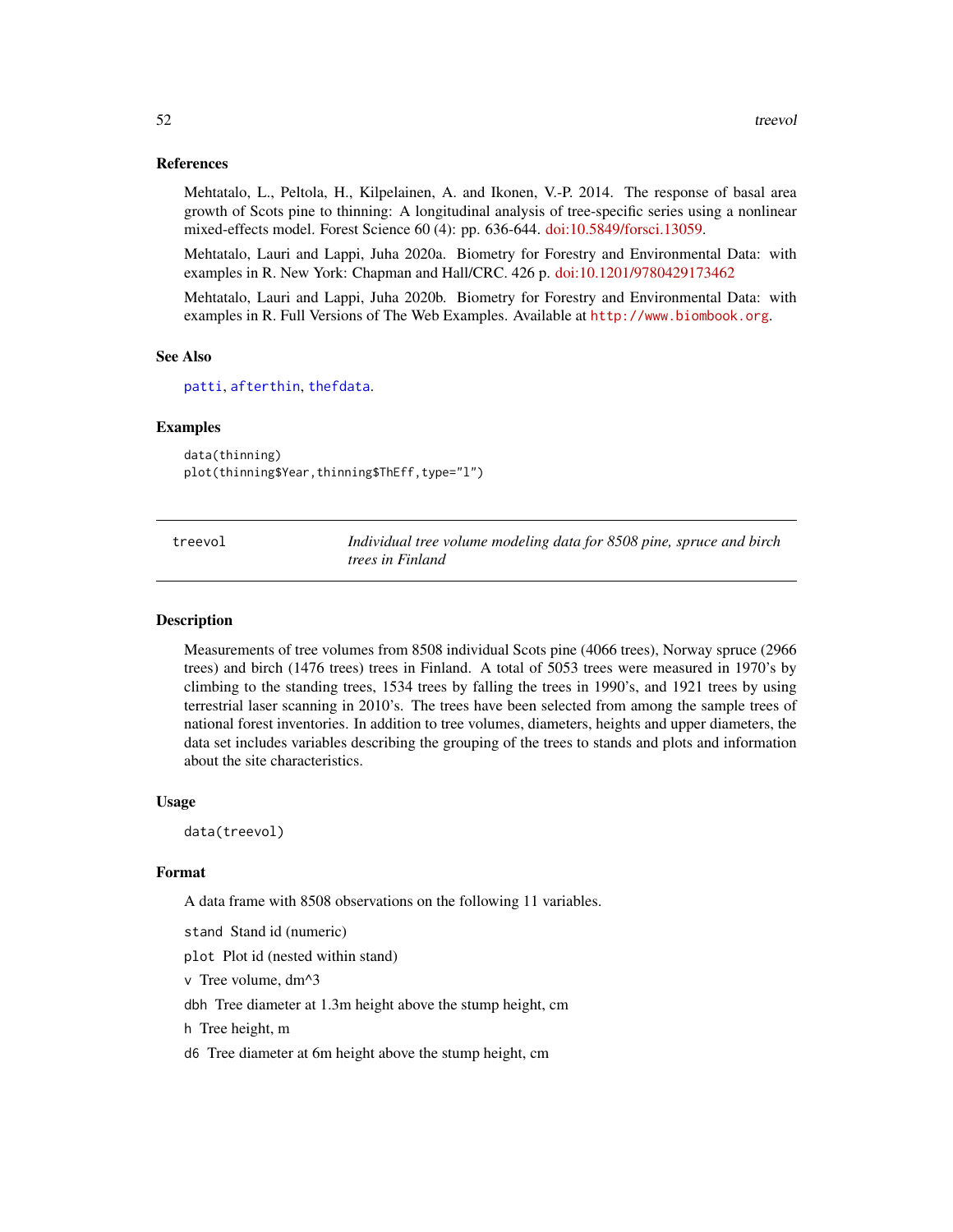#### treevol 53

dataset Categorical indicator for the dataset, (see the general description).

temp\_sum Numeric temperature sum of the site. A high value indicates warm site.

species Categorical with three levels, tree species.

soil Categorical with two levels: mineral soil or peatland.

region Categorical with four levels: region.

# Details

The data combines three datasets: 1) The climbed data including 2326 Scots pine (Pinus sylvestris L.), 1864 Norway spruce (Picea abies L. Karst.) and 863 silver (Betula pendula Roth) and downy (Betula pubescens Ehrh.) birches collected 1968-1972, and 2) the felled data with 797 pines, 479 spruces and 258 birches collected 1988-2001, and the scanned data with 943 Scots pine, 623 Norway spruce and 355 downy or silver birch collected 2017-2018. For the two older dat sets, diameter measurements are based on two perdendicular measurements of the stem at regularly spaced height. In the scanned data, the diemater measurements are based on TLS but heights are measured manually. For more details concerning the climbed data, see Laasasenaho (1982), and for the scanned data see Pitkanen et al. (2021) and for the felled data see (Korhonen & Maltamo 1990). In the climbed and felled data, the volumes of the trees were predicted using a natural cubic spline (splinefun, R Core Team 2021) to interpolate the taper curve between measured diameters at given relative heights. The volumes were obtained as a slolid of revolution based on the interpolated taper curve. In scanned data, a smoothing spline (smooth.spline, R core team 2021) function was used instead of an interpolating spline. The pooled data has been used in Kangas et al. (XXXX).

# References

Kangas A., Pitkanen T., Mehtatalo L., Heikkinen J. (xxxx) Mixed linear and non-linear tree volume models with regionally varying parameters

Korhonen, K. and Maltamo, M. 1990. Mannyn maanpaallisten osien kuivamassat Etela-Suomessa. Metsantutkimuslaitoksen tiedonantoja 371.

Laasasenaho, J. (1982). Taper curve and volume functions for pine, spruce and birch. Communicationes Instituti Forestalia Fennica 108: 1-74.

Pitkanen, T.P., Raumonen, P., Liang, X., Lehtomaki, M. and Kangas, A.S. 2020. Improving TLSbased stem volume estimates by field measurements. Computers and Electronics in Agriculture and Forestry 180, 105882.

#### Examples

```
## Not run:
data(treevol)
```

```
treevol$formfactor<-treevol$v/volvff(treevol$dbh,treevol$h,logita=100,lambda=log(0.2))
treevol$logitff<-log((treevol$formfactor)/(1-(treevol$formfactor)))
```

```
ptrees<-treevol[treevol$species=="pine",]
mod.init<-lm(logitff~I(1/h)+h+dbh+I(h*dbh)+I(1/(h*dbh))+
                    dataset+dataset:dbh+dataset:h,data=ptrees)
```
mod<-nlme(v~volvff(dbh,h,logita=logita,lambda=lambda),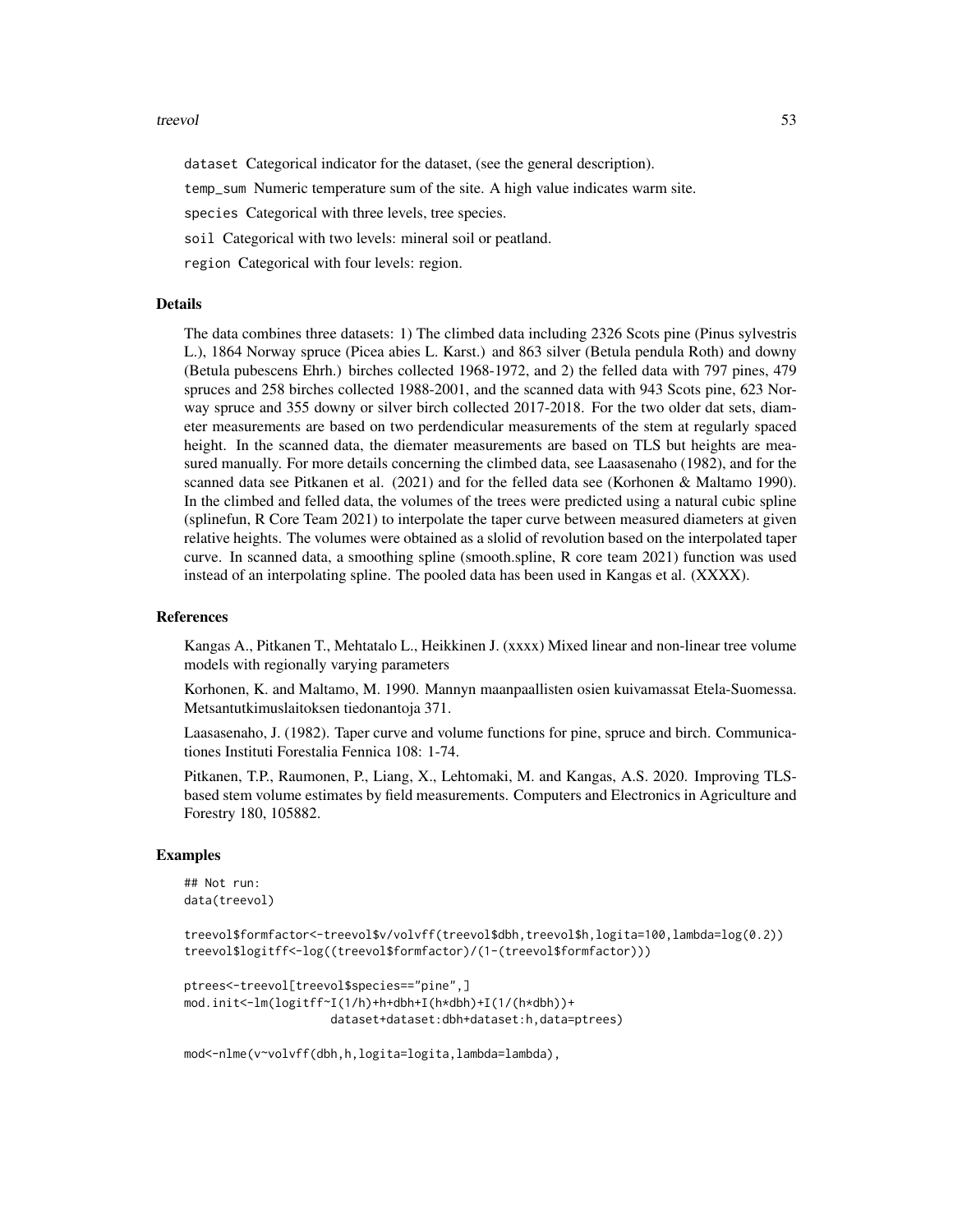```
fixed=list(logita~I(1/h)+h+dbh+I(h*dbh)+I(1/(h*dbh))+dataset+
                  dataset:dbh+dataset:h+soil+temp_sum,
                  lambda~1),
random=logita~1|stand/plot,
start=c(coef(mod.init),rep(0,2),log(0.2)),
data=ptrees,
weights=varComb(varIdent(form=~1 |dataset),varPower()),
method="ML",
control=list(msVerbose=TRUE),
verbose=TRUE)
```
## End(Not run)

updown *Solve a simple equation using a step halving algorithm.*

# Description

Solves equations of form  $f(x) = 0$ , for scalar  $x (l \leq x \leq u)$  using a simple step halving algorithm, where  $f(x)$  is a monotonic continuous function. Initial finite upper and lower bounds for x are required. The algorithm first computes f for  $x = u$  and  $x = l$ . If the sign was different then another call is performed at the midpoint  $x = (u + l)/2$ , and the midpoint is taken as a new upper or lower bound, according to the location of sign change. The upper or lower bound are repeatedly updated until the absolute value of f at the midpoint is below a specified criteria.

# Usage

updown $(1, u, fn, crit = 6)$ 

# Arguments

|      | The initial lower bound                                                                  |
|------|------------------------------------------------------------------------------------------|
| u    | The initial upper bound                                                                  |
| fn   | R-function for $f(x)$                                                                    |
| crit | The convergence criteria (Maximum accepted value of f at the solution is $10^{-crit}$ ). |

# Value

A scalar giving the value of  $x$  at the solution. If the sign did not change between 1 and u, NA is returned.

# Warning

May lead to infinite loop for non-continuous functions. Works only with monotonic functions.

# Author(s)

Lauri Mehtatalo << lauri.mehtatalo@uef.fi>>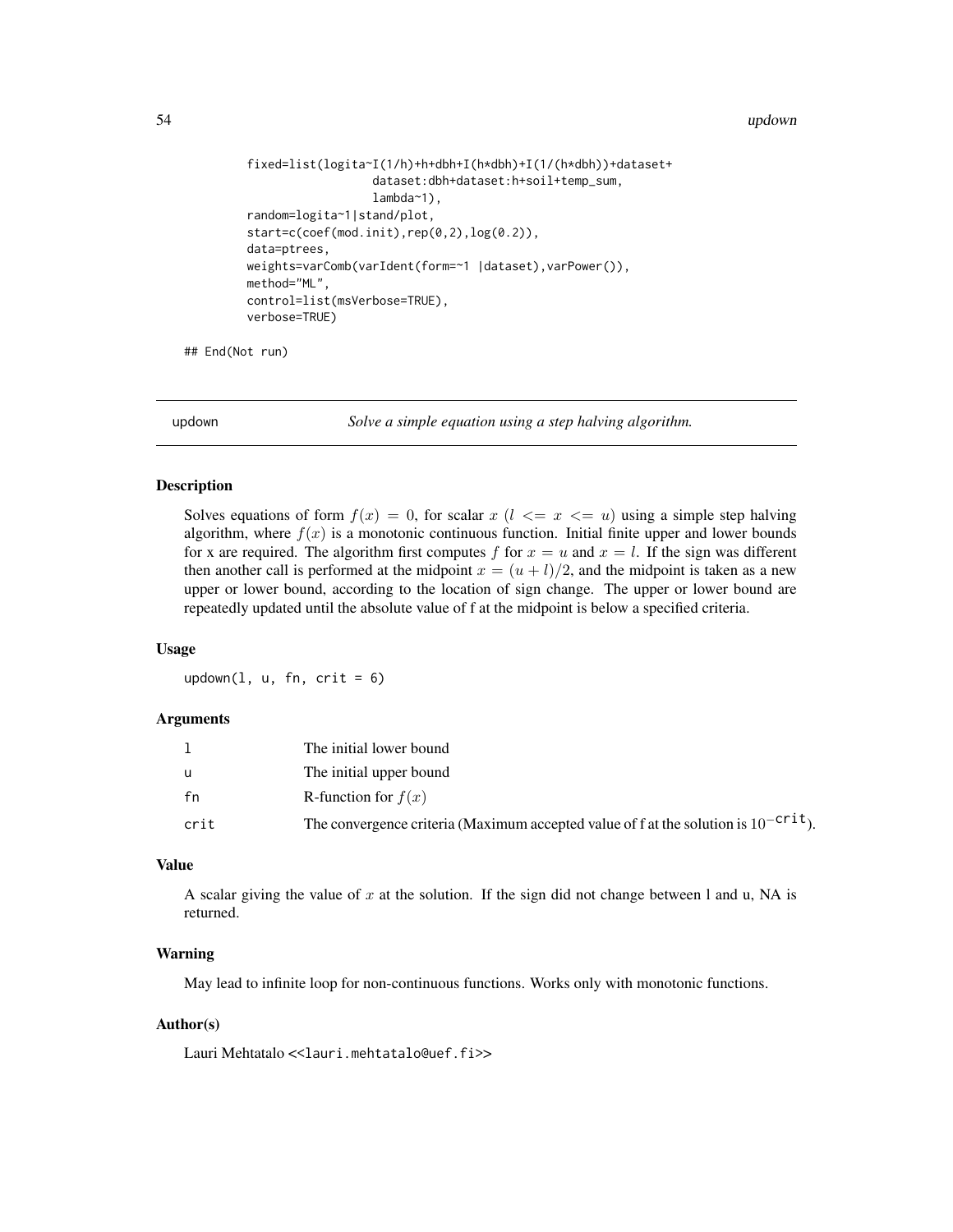#### <span id="page-54-0"></span>volvff 55

# Examples

```
## Compute the median of Weibull distibution
fn<-function(x) pweibull(x, 5, 15)-0.5updown(1,50,fn)
```

|  | u |
|--|---|
|--|---|

# volvff *The Variable Form-Factor Volume Model*

# Description

An R-function for the variable form-factor volume model and a function for computing biascorrected volumes augmented with parameter uncertainty from a model fitted using nlme.

# Usage

```
volvff(dbh,h,theta=NA,logita=NA,lambda=NA)
predvff(data,mod,p=0.05,varMethod="taylor",biasCorr="none",nrep=500)
```
# Arguments

| dbh                   | vector of individual tree diameters, cm                                                                                                                                                                                                                                                                                       |
|-----------------------|-------------------------------------------------------------------------------------------------------------------------------------------------------------------------------------------------------------------------------------------------------------------------------------------------------------------------------|
| h                     | vector of individual tree heights (m), of same length as dbh.                                                                                                                                                                                                                                                                 |
| theta, logita, lambda |                                                                                                                                                                                                                                                                                                                               |
|                       | The parameters logita and lambda can be given either in a two-column matrix<br>where the number of rows equals to the length of dbh, or separately in objects<br>logita and lambda, which can be scalars or vectors of same length as dbh. If<br>theta is not NA, argumets logita and lambda are ignored.                     |
| data                  | A data set including variables dbh and h and all variables that are used as second-<br>order predictors in mod.                                                                                                                                                                                                               |
| mod                   | A variable form-factor model fitted using nlme. Any second-order predictors<br>can be used for parameters logita and lambda. The bias-correction works<br>properly only if the model includes random intercepts in logita.                                                                                                    |
| p                     | The probability used in constructiong the confidence intervals for tree-level vol-<br>umes and total volume. Symmetric $100(1 - p)\%$ confidence intervals are re-<br>turned.                                                                                                                                                 |
| varMethod             | Either "taylor" (the default) or "simul". Specifies whether parameter uncer-<br>tainty is approximated by using a linearized model based on the first-order Tay-<br>lor approximation or by using Monte Carlo simulation.                                                                                                     |
| biasCorr              | Either "none" (the default), "integrate" or "twopoint". Specifies whether the<br>bias correction is not done ("none"), is done by computing expected value of the<br>prediction over the distribution of random intercepts in parameter logita, or by<br>using the two-point approximation described in Kangas et al. (XXXX). |
| nrep                  | The number of replicates in the Monte Carlo simulation when varMethod="simul".<br>Ignored if varMethod="taylor".                                                                                                                                                                                                              |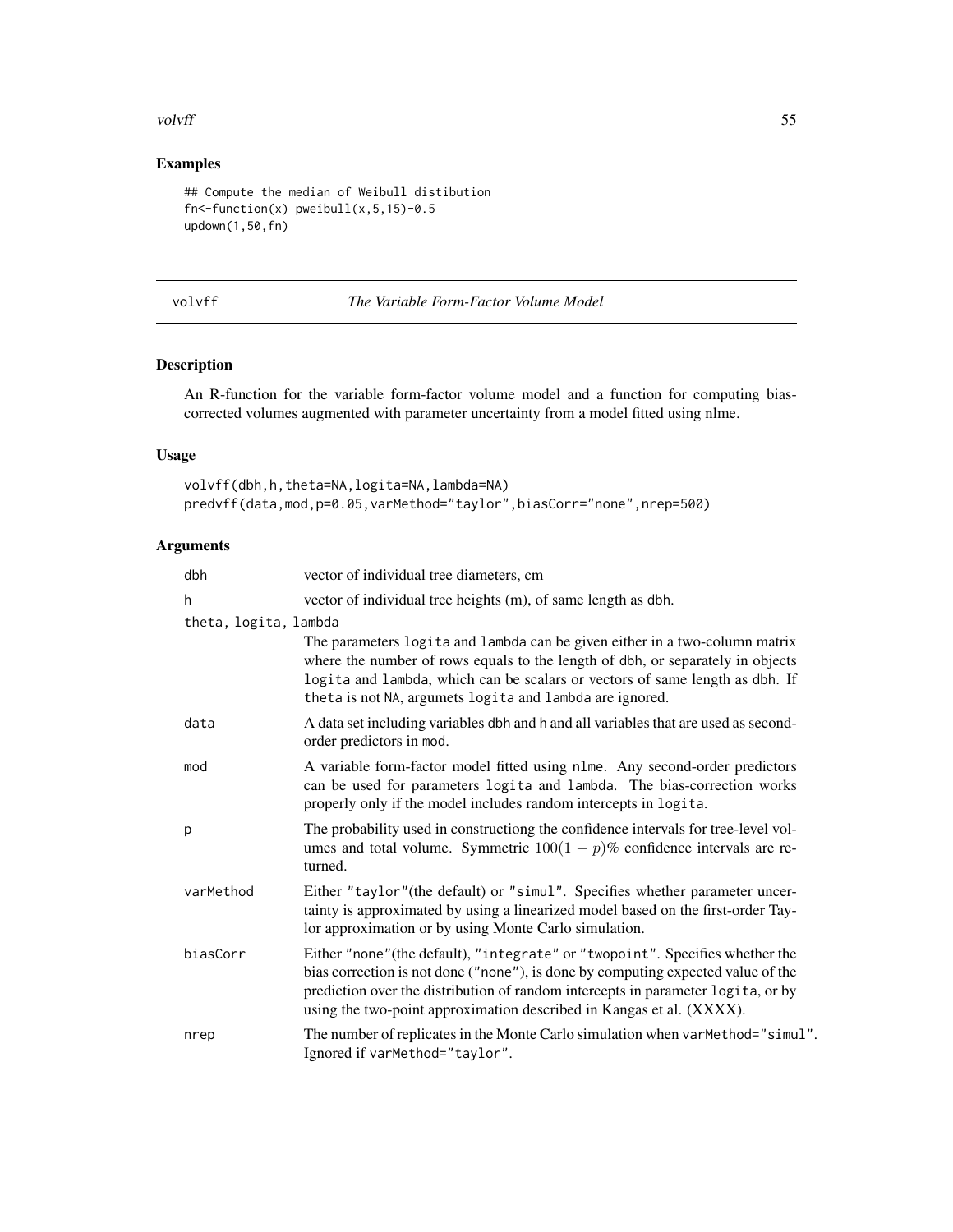# Details

The variance-form-factor function is of form

$$
v(D, H, a, \lambda) = \pi \frac{\exp(a)}{1 + \exp(a)} R(D, H, \lambda)^2 H
$$

where a is the logit-transformed form factor and  $R(D, H, \lambda)$  is the stem radius at stump height, which is approximated using

$$
R(D,H,\lambda)=w(H,\lambda)\frac{D}{2}+(1-w(H,\lambda))\frac{H}{H-B}\frac{D}{2}
$$

where the weight is taken from the right tail of the logit transformation

$$
w(H, \lambda) = 2 - 2 \frac{\exp\left(\frac{H - B}{\exp(\lambda)}\right)}{1 + \exp\left(\frac{H - B}{\exp(\lambda)}\right)}
$$

Parameter uncertainty is reported because the same realized errors are used always when a model based on certain model fitting data is used; therefore those errors behave in practice like bias. Variance for total volume is computed as sum of all elements of the variance-covariance matrix of prediction errors of the mean.

# Value

Function volvff returns a vector of tree volumes (in liters) that is of same length as vector dbh. In addition, attribute grad returns the Jacobian, which is used in nlme fitting for computing the derivatives of the model with respect to parameters, and in approximating the parameter uncertainty when varMethod="taylor".

Function predvff returns a list with following objects

| totvol         | Total volume of the trees of dat, in $m3$ .                                                                                                                                                                                                                                   |
|----------------|-------------------------------------------------------------------------------------------------------------------------------------------------------------------------------------------------------------------------------------------------------------------------------|
| totvolvar      | The estimated variance of totvol, taking into account parameter uncertainty.                                                                                                                                                                                                  |
| totvolci       | The estimated $100(1-p)\%$ confidence interval of totvol, based on parameter<br>uncertainty. If varMethod="taylor", it is based on normality and the approxi-<br>mated variance totvolvar. If varMethod="simul", the empirical quantiles of<br>the nrep simulations are used. |
| And attributes |                                                                                                                                                                                                                                                                               |

#### And attributes

| trees | A data frame of including tree-level volumes, their variance and 95% confidence<br>intervals.            |
|-------|----------------------------------------------------------------------------------------------------------|
| varmu | The variance-covariance matrix of prediction errors, taking into account the pa-<br>rameter uncertainty. |

#### Author(s)

Lauri Mehtatalo << lauri.mehtatalo@luke.fi>>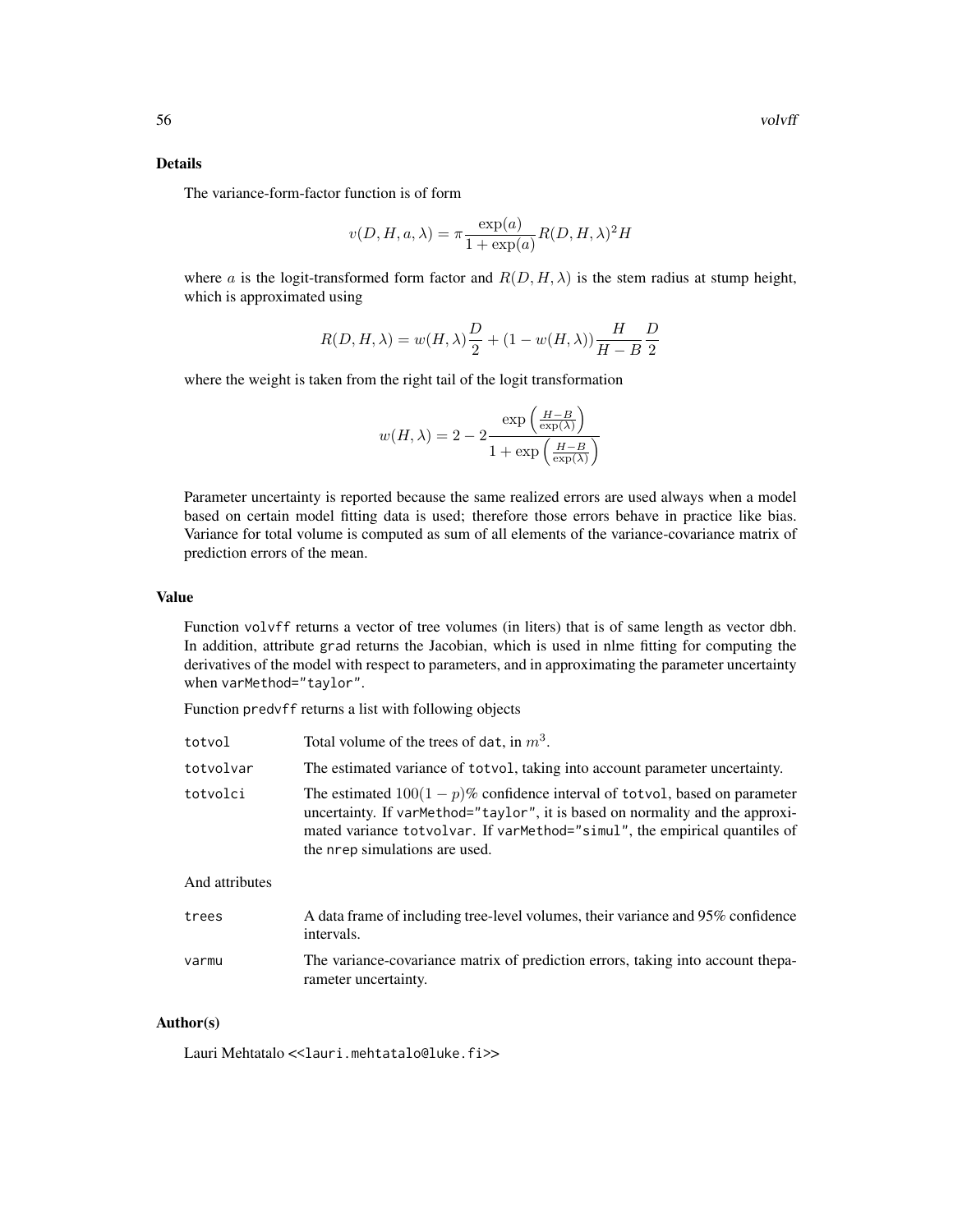# volvff 57

# References

Kangas A., Pitkanen T., Mehtatalo L., Heikkinen J. (xxxx) Mixed linear and non-linear tree volume models with regionally varying parameters

# Examples

```
## Not run:
library(lmfor)
data(treevol)
treevol$formfactor<-treevol$v/volvff(treevol$dbh,treevol$h,logita=100,lambda=log(0.2))
treevol$logitff<-log((treevol$formfactor)/(1-(treevol$formfactor)))
ptrees<-treevol[treevol$species=="pine",]
mod.init<-lm(logitff~I(1/h)+h+dbh+I(h*dbh)+I(1/(h*dbh))+
                     dataset+dataset:dbh+dataset:h,data=ptrees)
mod<-nlme(v~volvff(dbh,h,logita=logita,lambda=lambda),
         fixed=list(logita~I(1/h)+h+dbh+I(h*dbh)+I(1/(h*dbh))+dataset+
                          dataset:dbh+dataset:h+soil+temp_sum,
                          lambda~1),
         random=logita~1|stand/plot,
         start=c(coef(mod.init),rep(0,2),log(0.2)),
         data=ptrees,
         weights=varComb(varIdent(form=~1 |dataset),varPower()),
         method="ML",
# control=list(msVerbose=TRUE),
# verbose=TRUE
)
pred1<-predvff(ptrees,mod,varMethod="simul",biasCorr="integrate")
pred1$totvol
pred1$totvolvar
pred1$totvolci
head(attributes(pred1)$trees)
pred2<-predvff(ptrees,mod,varMethod="taylor",biasCorr="twopoint")
```

```
pred2$totvol
pred2$totvolvar
pred2$totvolci
head(attributes(pred2)$trees)
```

```
## End(Not run)
```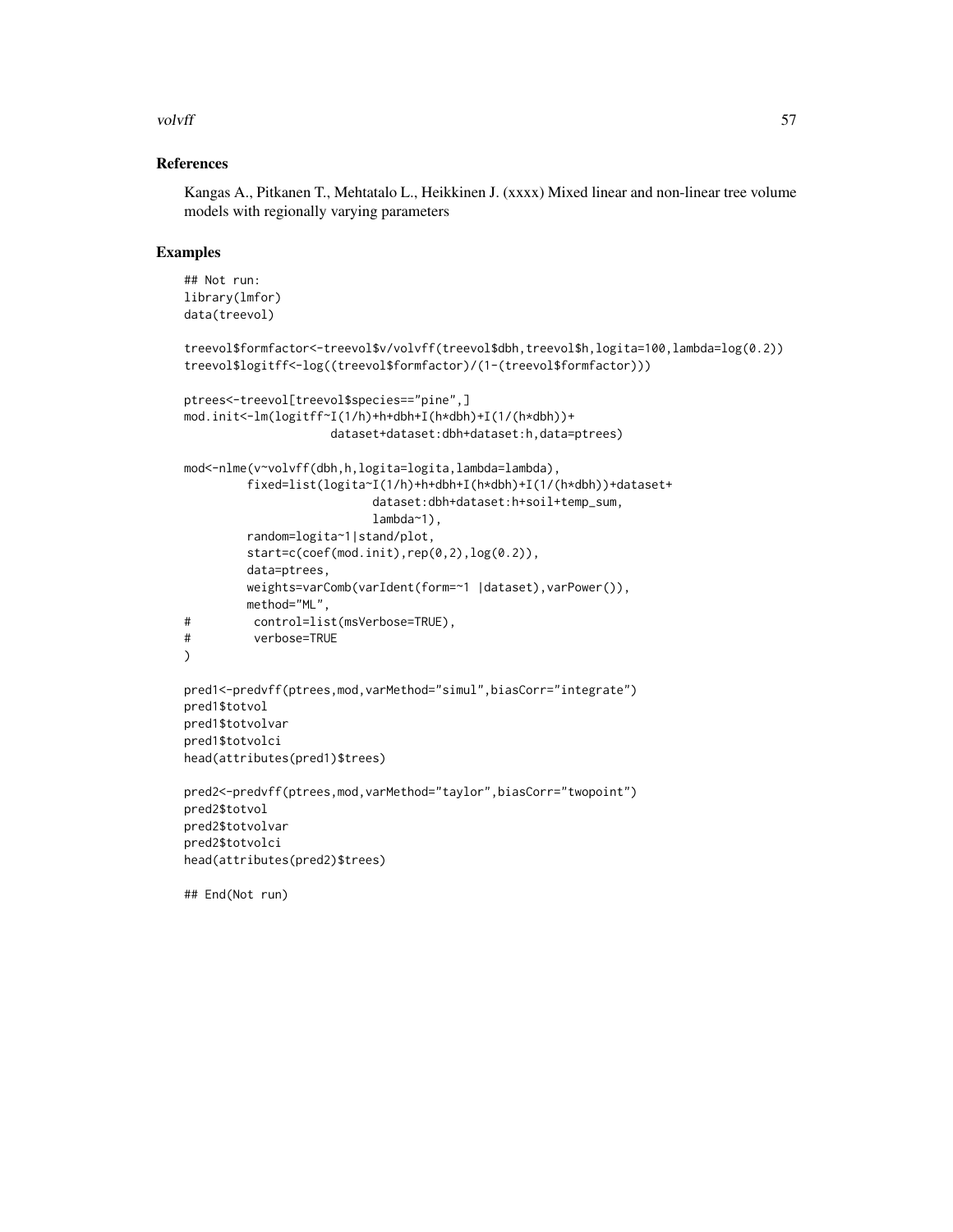# <span id="page-57-0"></span>Index

∗ datasets afterthin , [3](#page-2-0) alsTree , [4](#page-3-0) BrkRes, <mark>[5](#page-4-0)</mark> foto , [11](#page-10-0) ips , [24](#page-23-0) patti , [32](#page-31-0) plants, [35](#page-34-0) plants2 , [36](#page-35-0) spati , [46](#page-45-0) spati2 , [48](#page-47-0) stumplift , [49](#page-48-0) thefdata , [50](#page-49-0) thinning , [51](#page-50-0) ∗ dataset treevol , [52](#page-51-0) ∗ diameter distributions ddcomp , [8](#page-7-0) qtree , [40](#page-39-0) recweib , [43](#page-42-0) scaleDMean , [45](#page-44-0) ∗ forest biometrics ddcomp , [8](#page-7-0) fithd, [9](#page-8-0) HD models , [13](#page-12-0) ImputeHeights , [21](#page-20-0) lmfor-package , [2](#page-1-0) logit-logistic , [27](#page-26-0) percentile-based , [34](#page-33-0) plot.hdmod, [37](#page-36-0) predvol , [38](#page-37-0) qqplotHD , [39](#page-38-0) qtree , [40](#page-39-0) recweib , [43](#page-42-0) scaleDMean , [45](#page-44-0) volvff , [55](#page-54-0) ∗ graphs circle , [7](#page-6-0) linesplot , [26](#page-25-0)

mywhiskers,2<mark>8</mark> plot.hdmod , [37](#page-36-0) qqplotHD , [39](#page-38-0) ∗ numerical computations NR , [30](#page-29-0) NRnum , [31](#page-30-0) updown , [54](#page-53-0) ∗ tree volume treevol , [52](#page-51-0) volvff , [55](#page-54-0) afterthin , [3](#page-2-0) , *[33](#page-32-0)* , *[50](#page-49-0)[–52](#page-51-0)* alsTree , [4](#page-3-0) area\_esh *(*HTest *)* , [16](#page-15-0) BrkRes, <mark>[5](#page-4-0)</mark> cart\_to\_polar *(*HTest\_cps *)* , [18](#page-17-0) circle , [7](#page-6-0) ddcomp, [8](#page-7-0) detectability\_cps *(*HTest\_cps *)* , [18](#page-17-0) dll *(*logit-logistic *)* , [27](#page-26-0) dPercbas *(*percentile-based *)* , [34](#page-33-0) fithd , [9](#page-8-0) , *[23](#page-22-0) , [24](#page-23-0)* , *[37](#page-36-0)* , *[39](#page-38-0)* foto , [11](#page-10-0) func.recweib1 , *[43](#page-42-0)* func.recweib1 *(*recweib *)* , [43](#page-42-0) func.recweib2 , *[43](#page-42-0)* func.recweib2 *(*recweib *)* , [43](#page-42-0) gg\_wind *(*HTest *)* , [16](#page-15-0) gls , *[11](#page-10-0)* gnls , *[11](#page-10-0)* , *[23](#page-22-0)* HD models, [13](#page-12-0) HDcurtis *(*HD models *)* , [13](#page-12-0) HDgomperz *(*HD models *)* , [13](#page-12-0) HDhossfeldIV *(*HD models *)* , [13](#page-12-0) HDkorf *(*HD models *)* , [13](#page-12-0)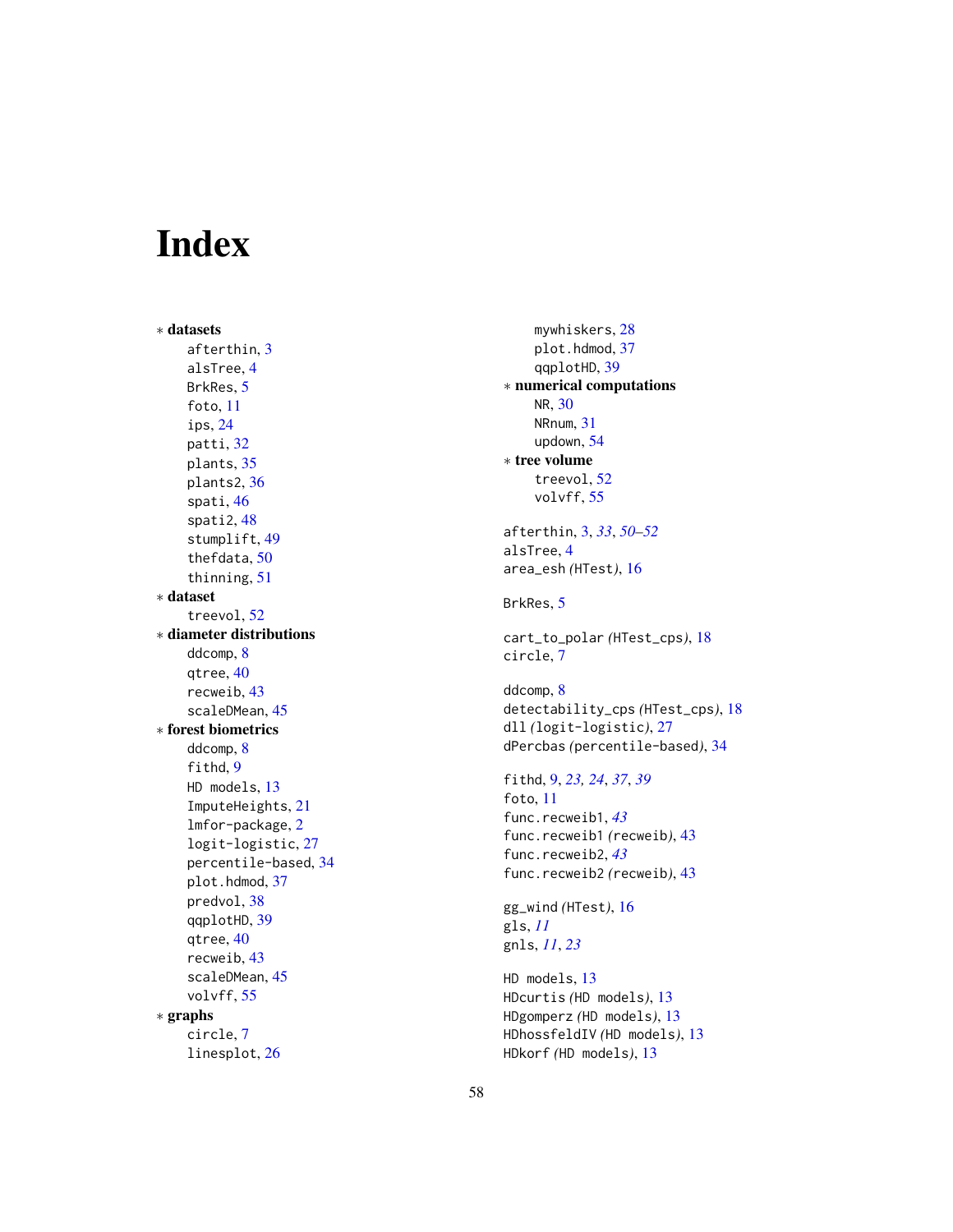#### INDEX 59

HDlogistic *(*HD models *)* , [13](#page-12-0) HDmeyer *(*HD models *)* , [13](#page-12-0) HDmichailoff *(*HD models *)* , [13](#page-12-0) HDmicment *(*HD models *)* , [13](#page-12-0) HDmicment2 *(*HD models *)* , [13](#page-12-0) HDmodels , *[10](#page-9-0) , [11](#page-10-0)* , *[22](#page-21-0) , [23](#page-22-0)* HDmodels *(*HD models *)* , [13](#page-12-0) HDnaslund *(*HD models *)* , [13](#page-12-0) HDnaslund2 *(*HD models *)* , [13](#page-12-0) HDnaslund3 *(*HD models *)* , [13](#page-12-0) HDnaslund4 *(*HD models *)* , [13](#page-12-0) HDpower *(*HD models *)* , [13](#page-12-0) HDprodan *(*HD models *)* , [13](#page-12-0) HDratkowsky *(*HD models *)* , [13](#page-12-0) HDrichards *(*HD models *)* , [13](#page-12-0) HDsibbesen *(*HD models *)* , [13](#page-12-0) HDweibull *(*HD models *)* , [13](#page-12-0) HDwykoff *(*HD models *)* , [13](#page-12-0) HTest , [16](#page-15-0) HTest\_cps, [18](#page-17-0)

ImputeHeights , *[11](#page-10-0)* , [21](#page-20-0) interpolate.D *(*qtree *)* , [40](#page-39-0) ips , [24](#page-23-0)

linesplot , [26](#page-25-0) lme , *[10,](#page-9-0) [11](#page-10-0)* , *[22](#page-21-0)* lmfor *(*lmfor-package *)* , [2](#page-1-0) lmfor-package , [2](#page-1-0) logit-logistic , [27](#page-26-0)

mywhiskers , [28](#page-27-0) , *[38](#page-37-0)*

nlme , *[11](#page-10-0)* , *[23](#page-22-0)* nlmeControl , *[10](#page-9-0)* NR , [30](#page-29-0) , *[32](#page-31-0)* NRnum , *[31](#page-30-0)* , [31](#page-30-0) , *[43](#page-42-0)*

ordering\_cps *(*HTest\_cps *)* , [18](#page-17-0)

par , *[26](#page-25-0)* , *[37](#page-36-0)* patti , *[3](#page-2-0) , [4](#page-3-0)* , [32](#page-31-0) , *[50](#page-49-0)[–52](#page-51-0)* percentile-based , [34](#page-33-0) plants, [35](#page-34-0) plants2 , [36](#page-35-0) pll *(*logit-logistic *)* , [27](#page-26-0) plot.hdmod , *[23](#page-22-0) , [24](#page-23-0)* , [37](#page-36-0) polar\_to\_cart *(*HTest\_cps *)* , [18](#page-17-0) pPercbas *(*percentile-based *)* , [34](#page-33-0) predvff *(*volvff *)* , [55](#page-54-0)

predvol , [38](#page-37-0)

qll *(*logit-logistic *)* , [27](#page-26-0) qPercbas *(*percentile-based *)* , [34](#page-33-0) qqplotHD , [39](#page-38-0) qtree , [40](#page-39-0) qtree.exy *(*qtree *)* , [40](#page-39-0) qtree.jointdens *(*qtree *)* , [40](#page-39-0) qtree.moments *(*qtree *)* , [40](#page-39-0) qtree.varcov *(*qtree *)* , [40](#page-39-0) recweib , [43](#page-42-0) , *[45](#page-44-0) , [46](#page-45-0)* rll *(*logit-logistic *)* , [27](#page-26-0) rPercbas *(*percentile-based *)* , [34](#page-33-0) scaleDGMean1 *(*scaleDMean *)* , [45](#page-44-0) scaleDGMean2 *(*scaleDMean *)* , [45](#page-44-0) scaleDGMed1 *(*scaleDMean *)* , [45](#page-44-0) scaleDGMed2 *(*scaleDMean *)* , [45](#page-44-0) scaleDMean , [45](#page-44-0) scaleDMean1 , *[44](#page-43-0)* scaleDMean1 *(*scaleDMean *)* , [45](#page-44-0) scaleDMean2 *(*scaleDMean *)* , [45](#page-44-0) scaleDMed1 *(*scaleDMean *)* , [45](#page-44-0) scaleDMed2 *(*scaleDMean *)* , [45](#page-44-0) shades *(*HTest\_cps *)* , [18](#page-17-0) spati , [46](#page-45-0) spati2 , [48](#page-47-0) startHDcurtis *(*HD models *)* , [13](#page-12-0) startHDgomperz *(*HD models *)* , [13](#page-12-0) startHDhossfeldIV *(*HD models *)* , [13](#page-12-0) startHDkorf *(*HD models *)* , [13](#page-12-0) startHDlogistic *(*HD models *)* , [13](#page-12-0) startHDmeyer *(*HD models *)* , [13](#page-12-0) startHDmichailoff *(*HD models *)* , [13](#page-12-0) startHDmicment *(*HD models *)* , [13](#page-12-0) startHDmicment2 *(*HD models *)* , [13](#page-12-0) startHDnaslund *(*HD models *)* , [13](#page-12-0) startHDnaslund2 *(*HD models *)* , [13](#page-12-0) startHDnaslund3 *(*HD models *)* , [13](#page-12-0) startHDnaslund4 *(*HD models *)* , [13](#page-12-0) startHDodels *(*HD models *)* , [13](#page-12-0) startHDpower *(*HD models *)* , [13](#page-12-0) startHDprodan *(*HD models *)* , [13](#page-12-0) startHDratkowsky *(*HD models *)* , [13](#page-12-0) startHDrichards *(*HD models *)* , [13](#page-12-0) startHDsibbesen *(*HD models *)* , [13](#page-12-0) startHDweibull *(*HD models *)* , [13](#page-12-0) startHDwykoff *(*HD models *)* , [13](#page-12-0)